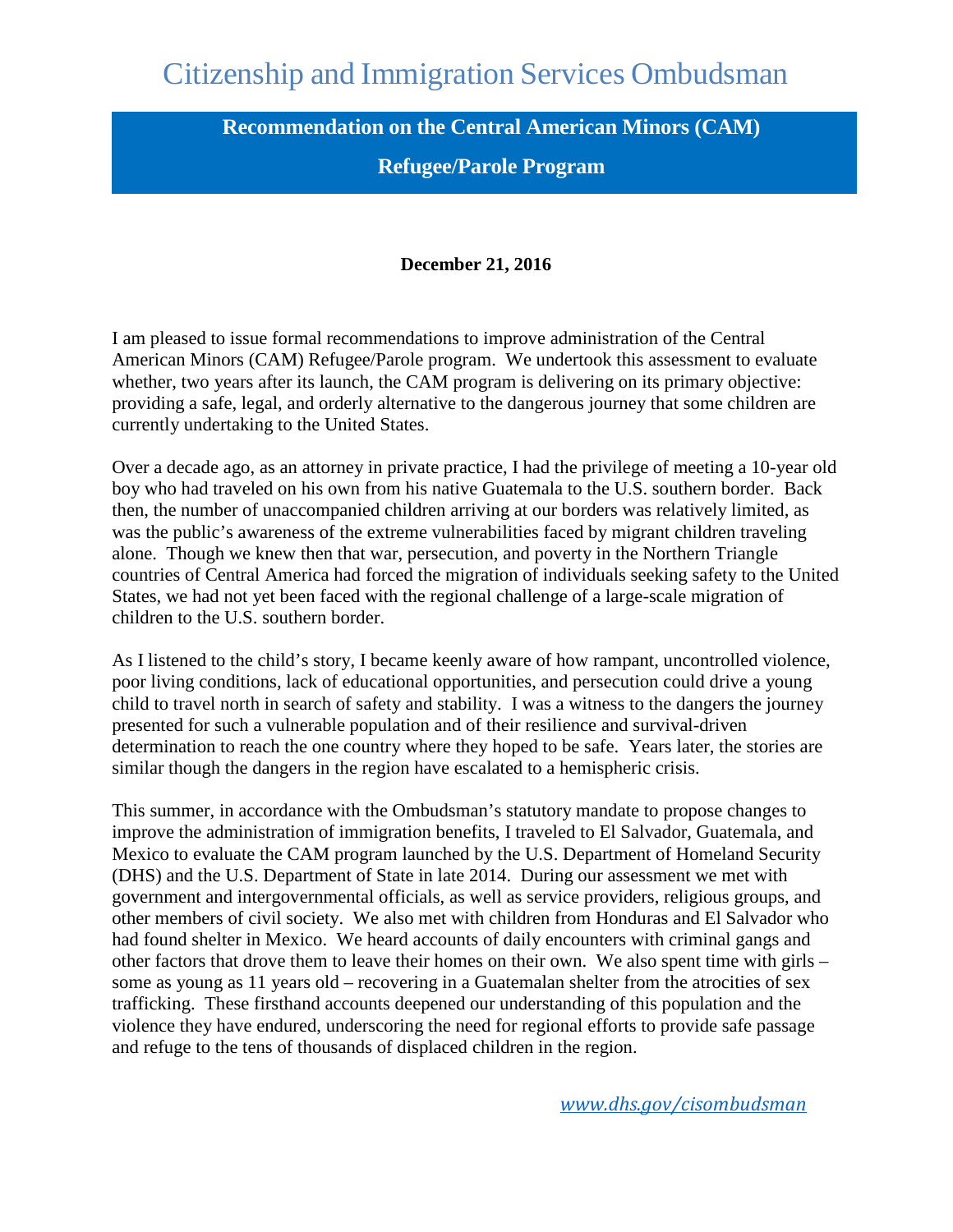refugee crisis. The CAM program is an important tool aimed at reuniting qualifying children and certain family members, whose lives are in danger, with relatives in legal status in the United States. But it is only one piece of a comprehensive regional response needed to address the Northern Triangle

I would like to thank stakeholders both in the United States and the Northern Triangle for their commitment to serving children under challenging conditions and often with limited capacity and resources. Their feedback is critical to our understanding of the factors that compel children to leave their home countries and journey to the United States, as well as areas of improvement for the CAM program. I would also like to express our appreciation to U.S. Citizenship and Immigration Services (USCIS), the State Department, the International Organization for Migration, and the office of the United Nations High Commissioner for Refugees for their collaboration and dedication to the success of this program. Finally, I would like to thank my team in the Ombudsman's Office for their thorough research, stakeholder engagement, and thoughtful compilation of this recommendation.

 States. I believe such a program has a place in the regional efforts to provide safe passage and This is my last recommendation, regarding one of the most important programs DHS has developed in the last four years. Using existing authorities, USCIS, and the State Department have crafted a targeted option for minors to escape violence and join close family in the United long-term refuge to these displaced children.

Sincerely,

ManaM-Den

Maria Odom Citizenship and Immigration Services Ombudsman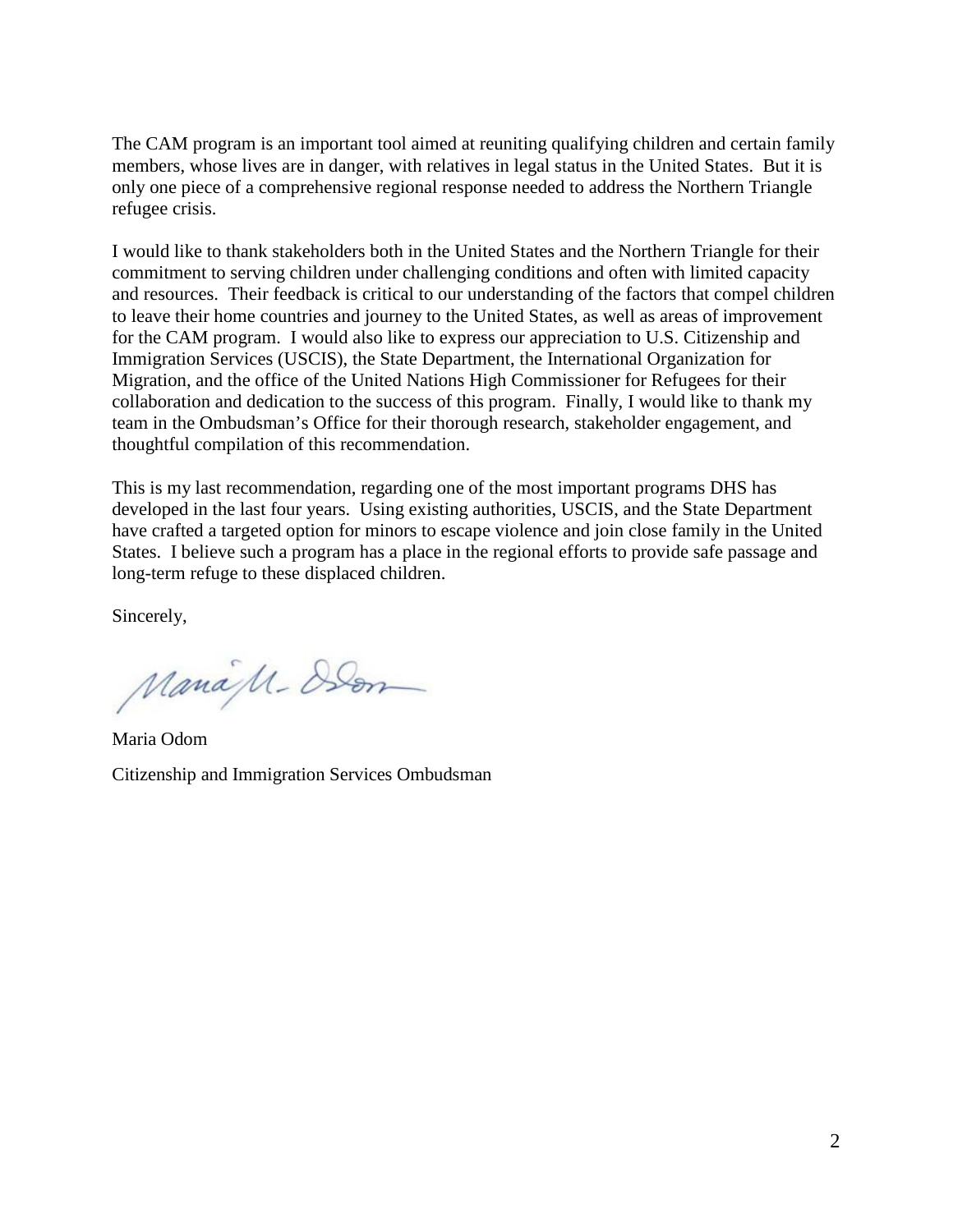## **TABLE OF CONTENTS**

| CAM in Context: U.S. and Regional Response to the Northern Triangle Migration Crisis 14 |  |
|-----------------------------------------------------------------------------------------|--|
|                                                                                         |  |
|                                                                                         |  |
|                                                                                         |  |
|                                                                                         |  |
|                                                                                         |  |
|                                                                                         |  |
|                                                                                         |  |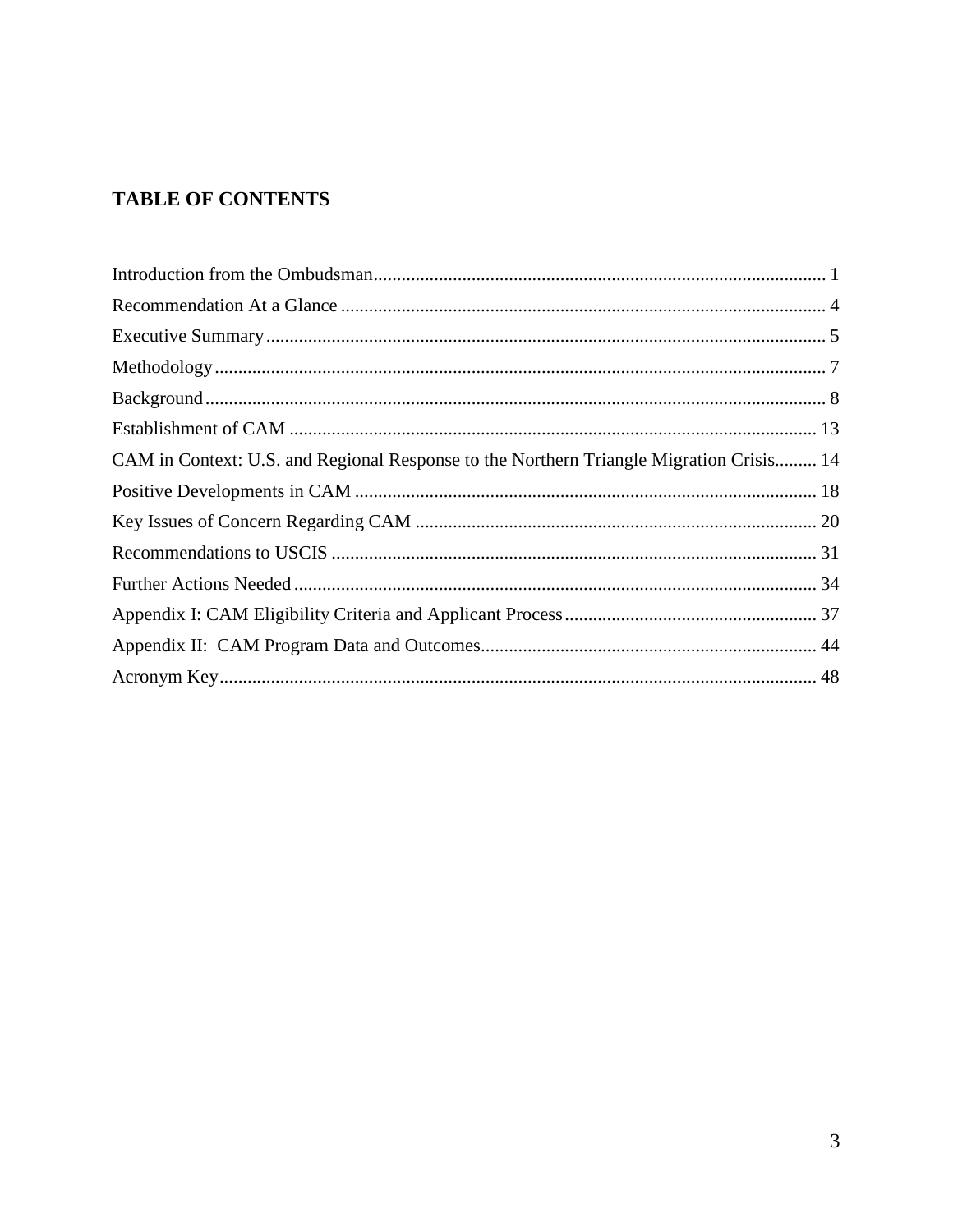### <span id="page-3-0"></span>**RECOMMENDATION AT A GLANCE**

### **Key Issues of Concern**

- 1) Lengthy processing times
- 2) Need for enhanced protection mechanisms for particularly vulnerable qualifying children
- 3) Restrictive eligibility criteria
- 4) Costs associated with DNA testing
- 5) Uncertainty regarding program eligibility, application process, and case status
- 6) Insufficient funding for resettlement agencies' CAM-related activities
- 7) Lack of access to counsel during CAM interviews
- 8) Barriers for CAM parolees, such as travel costs, lack of resettlement assistance, and adjustment of status limitations

|                                | <b>Recommendations to USCIS</b>                                                                                                              |                                                                                          | <b>Further Actions Needed</b>                                                                                                                                                       |
|--------------------------------|----------------------------------------------------------------------------------------------------------------------------------------------|------------------------------------------------------------------------------------------|-------------------------------------------------------------------------------------------------------------------------------------------------------------------------------------|
| The Ombudsman recommends that: |                                                                                                                                              | The Ombudsman urges USCIS' attention to<br>and support for the following further actions |                                                                                                                                                                                     |
| 1)                             | USCIS, in coordination with DOS,<br>should increase the volume of<br>interviews and associated Refugee                                       | objectives:                                                                              | needed to better meet the program's                                                                                                                                                 |
|                                | <b>Access Verification Unit (RAVU)</b><br>processing of CAM cases                                                                            | 1)                                                                                       | <b>Augmentation of Resettlement</b><br>Support Center (RSC) Latin                                                                                                                   |
| 2)                             | USCIS should permit access to                                                                                                                |                                                                                          | America staff                                                                                                                                                                       |
| 3)                             | counsel in CAM interviews<br>USCIS, in coordination with DOS,<br>should create a plain language,<br>comprehensive CAM "Information<br>Guide" | 2)                                                                                       | Enhancement of safety<br>mechanisms for particularly<br>vulnerable qualifying children<br>through improvements in expedite<br>and safe shelter protocols                            |
| 4)                             | USCIS, in coordination with DOS,<br>should publish and regularly update<br>CAM case processing times                                         | 3)                                                                                       | <b>Establishment of RSC Latin</b><br>America website offering a<br>"Check Case Status" feature and<br>improvement of notification<br>protocols relating to approved<br>CAM parolees |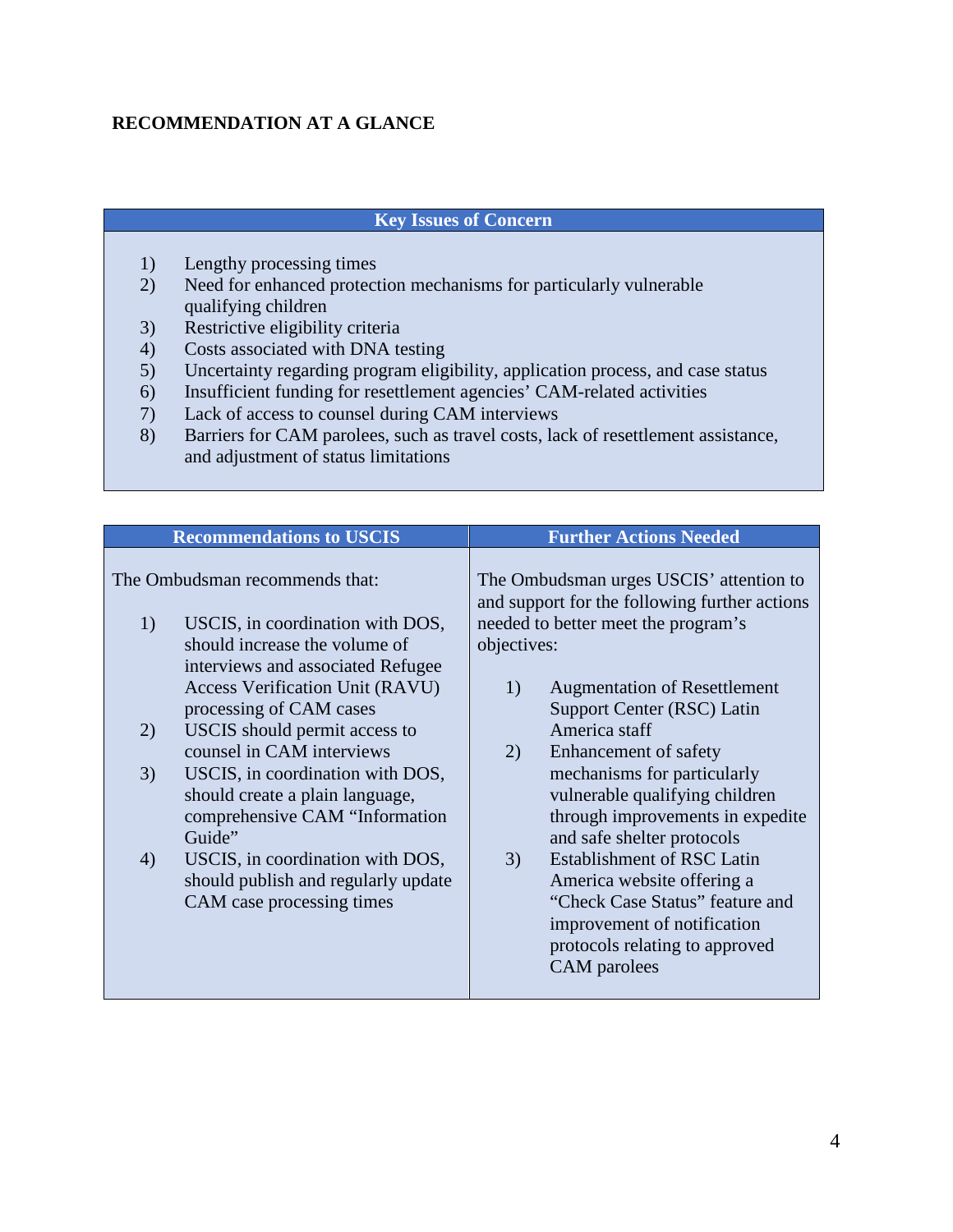*Under Section 452 of the Homeland Security Act of 2002, the Ombudsman's mandate is, inter alia, "[t]o identify areas in which individuals and employers have problems in dealing with … Citizenship and Immigration Services" and "[t]o the extent possible, to propose changes in the administrative practices of … Citizenship and Immigration Services to mitigate [those] problems…."[1](#page-4-1) In 2016, the Ombudsman reviewed the Central American Minors Refugee/Parole program established by U.S. Citizenship and Immigration Services and the U.S. Department of State in late 2014.* 

#### <span id="page-4-0"></span>**EXECUTIVE SUMMARY**

difficult journey to the United States.<sup>[2](#page-4-2)</sup> Many of these minors flee their home countries to escape abduction, rape, or other exploitation.<sup>[4](#page-4-4)</sup> In recent years, unprecedented numbers of unaccompanied children from the "Northern Triangle" of Central America — El Salvador, Guatemala, and Honduras — have made the victimization, $3$  only to endure further harm on the journey north in the form of extortion,

journey...."<sup>[5](#page-4-5)</sup> Through CAM, parents lawfully present in the United States may apply for their The U.S. Citizenship and Immigration Services (USCIS), along with the U.S. Department of State (DOS), launched the Central American Minors (CAM) Refugee/Parole program in December 2014 to "…provide a safe, legal, and orderly alternative to [this] dangerous children at risk in the Northern Triangle countries to be considered for relocation to the United States as refugees or parolees.<sup>[6](#page-4-6)</sup> Unlike most refugee programs, CAM is an "in-country" processing program, $\tau$  meaning that the child applicants generally remain inside their home

<span id="page-4-4"></span><sup>4</sup> See "Review of the President's Emergency Supplemental Request," *before the* Senate Committee on Appropriations, 113th Cong. 2nd Sess. (2014) (statement of DHS Secretary Johnson);

[http://www.dhs.gov/news/2014/07/10/statement-secretary-homeland-security-jeh-johnson-senate-committee](http://www.dhs.gov/news/2014/07/10/statement-secretary-homeland-security-jeh-johnson-senate-committee-appropriations)[appropriations](http://www.dhs.gov/news/2014/07/10/statement-secretary-homeland-security-jeh-johnson-senate-committee-appropriations) (accessed Mar. 1, 2016); International Crisis Group Report, "Easy Prey: Criminal Violence and Central American Migration" at 11-14 (Jul. 28, 2016); [https://www.crisisgroup.org/latin-america-caribbean/central](https://www.crisisgroup.org/latin-america-caribbean/central-america/easy-prey-criminal-violence-and-central-american-migration)[america/easy-prey-criminal-violence-and-central-american-migration](https://www.crisisgroup.org/latin-america-caribbean/central-america/easy-prey-criminal-violence-and-central-american-migration) (accessed Aug. 23, 2016); Amnesty International Webpage, "Most Dangerous Journey: What Central American Migrants Face When They Try to Cross the Border" (Feb. 20, 2014); http://blog.amnestyusa.org/americas/most-dangerous-journey-what-central-american-<br>migrants-face-when-they-try-to-cross-the-border/ (accessed Aug. 22, 2016).

 $\overline{a}$ <sup>1</sup> Homeland Security Act of 2002 (HSA)  $§$  452(b), Pub. L. No. 107-296.

<span id="page-4-2"></span><span id="page-4-1"></span><sup>&</sup>lt;sup>2</sup> See CBP Webpage, "United States Border Patrol Southwest Family Unit Subject and Unaccompanied Alien Children Apprehensions Fiscal Year 2016" (Oct. 18, 2016); https://www.cbp.gov/newsroom/stats/southwest-border-<br>unaccompanied-children/fy-2016 (accessed Dec. 13, 2016).

<span id="page-4-3"></span> $\frac{3}{3}$  See UNHCR Report, "Children on the Run" at 6-7 (Mar. 2014); [http://www.unhcr.org/about](http://www.unhcr.org/about-us/background/56fc266f4/children-on-the-run-full-report.html)[us/background/56fc266f4/children-on-the-run-full-report.html](http://www.unhcr.org/about-us/background/56fc266f4/children-on-the-run-full-report.html) (accessed Aug. 22, 2016).

<span id="page-4-5"></span> $\frac{5}{2}$ DOS Webpage, "In-Country Refugee/Parole Program for Minors in El Salvador, Guatemala, and Honduras With Parents Lawfully Present in the United States" (Nov. 14, 2014);

<span id="page-4-6"></span>[http://www.state.gov/j/prm/releases/factsheets/2014/234067.htm \(](http://www.state.gov/j/prm/releases/factsheets/2014/234067.htm)accessed Aug. 22, 2016).<br><sup>6</sup> USCIS Webpage, "In-Country Refugee/Parole Processing for Minors in Honduras, El Salvador and Guatemala

<span id="page-4-7"></span><sup>(</sup>Central American Minors – CAM)" (Nov. 15, 2016); <u>https://www.uscis.gov/CAM</u> (accessed Dec. 13, 2016).<br><sup>7</sup> DOS Webpage, "In-Country Refugee/Parole Program for Minors in El Salvador, Guatemala, and Honduras with Parents Lawfully Present in the United States" (Nov. 14, 2014);

[http://www.state.gov/j/prm/releases/factsheets/2014/234067.htm \(](http://www.state.gov/j/prm/releases/factsheets/2014/234067.htm)accessed Aug. 22, 2016).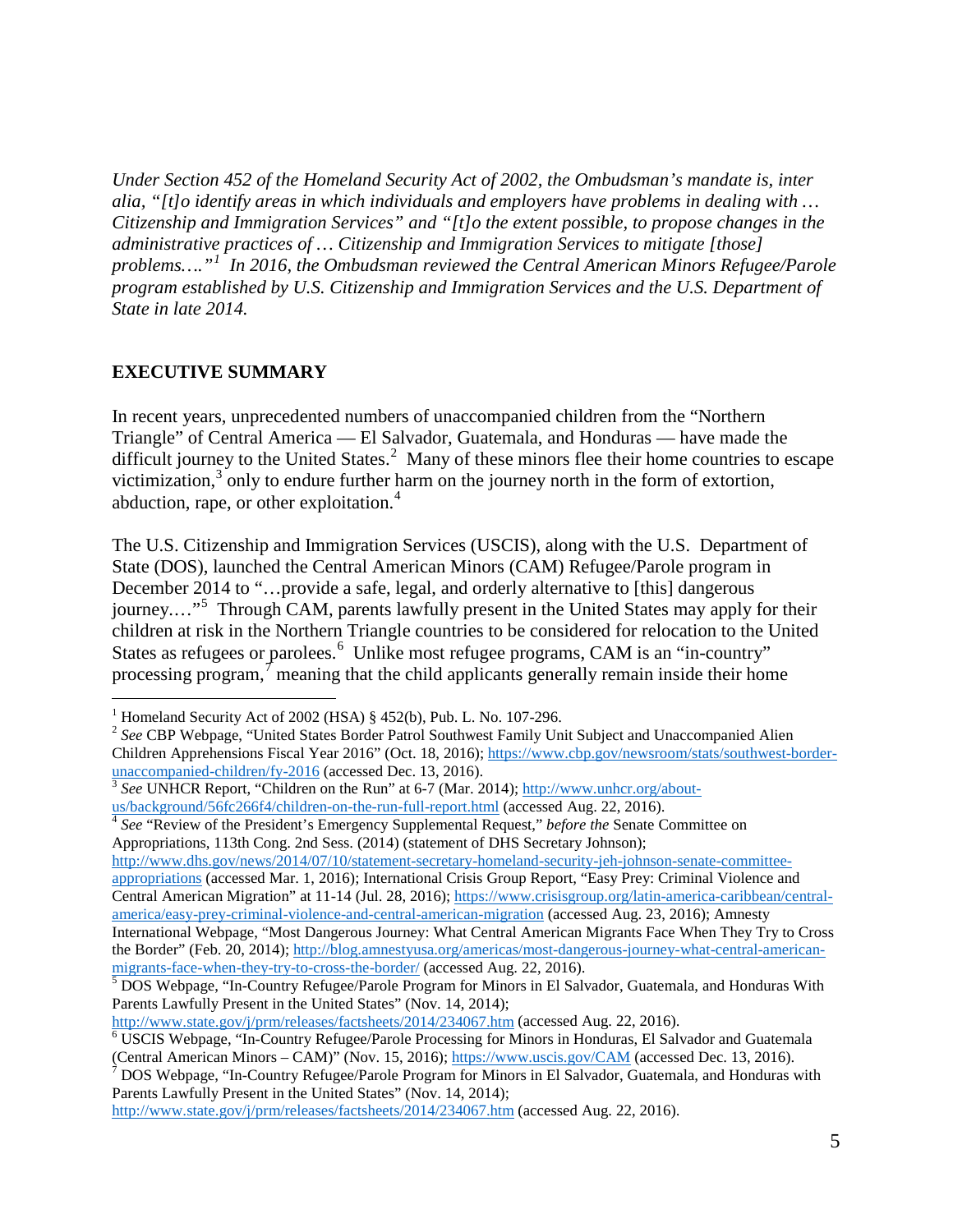formalized process that includes security vetting — seek lawful relocation to the United States. countries while their applications are processed. After the establishment of the CAM program, some minors who might otherwise journey to the U.S. southern border may — through a For the over 10,700 vulnerable children and family members seeking relocation or who have already relocated through the program,  $8$  CAM is proving a vital lawful alternative to this dangerous trek. Nonetheless, nearly two years after the program's launch, concerns remain regarding CAM's implementation and current operations.<sup>[9](#page-5-1)</sup> Accordingly, the Ombudsman conducted an independent assessment of the program in the spring and summer of 2016.

applicants.<sup>[10](#page-5-2)</sup> USCIS later interviews those applicants.<sup>[11](#page-5-3)</sup> USCIS' capacity to interview CAM As with all U.S. refugee programs, USCIS and DOS share authority over CAM, administering separate but interlinked areas of the program. For example, through the DOS-contracted Resettlement Support Center (RSC) in Latin America, DOS directs prescreening of CAM applicants depends in part on the pace of DOS-directed pre-screening as well as space availability within the DOS-contracted facilities where USCIS interviews occur.<sup>1</sup>

 necessarily implicate facets of CAM outside USCIS authority. While the Ombudsman issues affirming interagency collaboration is critical to the success of the program. Due to such shared responsibilities, various "Issues of Concern" in this Recommendation formal recommendations exclusively to USCIS, <sup>13</sup> the bifurcated nature of this program dictates that USCIS adoption of some proposals will require DOS action and cooperation. The Ombudsman also recognizes that even those recommendations that lie squarely within USCIS' scope of responsibility in the CAM program may have an impact on DOS responsibilities,

key issues of concern in CAM program operations:<br>1) Lengthy processing times; With recognition of these operational complexities, the Ombudsman has identified the following

- 1) Lengthy processing times;
- 2) Need for enhanced protection mechanisms for particularly vulnerable qualifying children;<br>3) Restrictive eligibility criteria;
- 3) Restrictive eligibility criteria;
- 4) Costs associated with DNA testing;
- 5) Uncertainty regarding program eligibility, application process, and case status;
- 6) Insufficient funding for resettlement agencies' CAM-related activities;
- 7) Lack of access to counsel during CAM interviews; and

 $\overline{a}$ 

<span id="page-5-0"></span> $8$  Information provided by USCIS (Dec. 19, 2016).

<span id="page-5-1"></span><sup>&</sup>lt;sup>9</sup> Information provided by stakeholders.

<span id="page-5-2"></span><sup>&</sup>lt;sup>10</sup> See DOS Webpages, "U.S. Refugee Admissions Program;"<http://www.state.gov/j/prm/ra/admissions/>(accessed Aug. 23, 2016); "U.S. Refugee Admissions Program Central American Minors Flowchart" (Jan. 22, 2015); [https://static1.squarespace.com/static/580e4274e58c624696efadc6/t/583c496a20099ed67c51f2ea/1480345963566/C](https://static1.squarespace.com/static/580e4274e58c624696efadc6/t/583c496a20099ed67c51f2ea/1480345963566/CAM+Handout.pdf)<br>AM+Handout.pdf (accessed Dec. 13, 2016).

<span id="page-5-3"></span> AM+Handout.pdf (accessed Dec. 13, 2016). [11](https://static1.squarespace.com/static/580e4274e58c624696efadc6/t/583c496a20099ed67c51f2ea/1480345963566/CAM+Handout.pdf) *See* DOS Webpage, "U.S. Refugee Admissions Program Central American Minors Flowchart" (Jan. 22, 2015). <sup>11</sup> See DOS Webpage, "U.S. Refugee Admissions Program Central American Minors Flowchart" (Jan. 22, 2015).<br><sup>12</sup> Information provided by USCIS (Nov. 21, 2016).

<span id="page-5-5"></span><span id="page-5-4"></span><sup>&</sup>lt;sup>12</sup> Information provided by USCIS (Nov. 21, 2016).<br><sup>13</sup> Homeland Security Act of 2002 (HSA) § 452(b)(3), Pub. L. No. 107-296.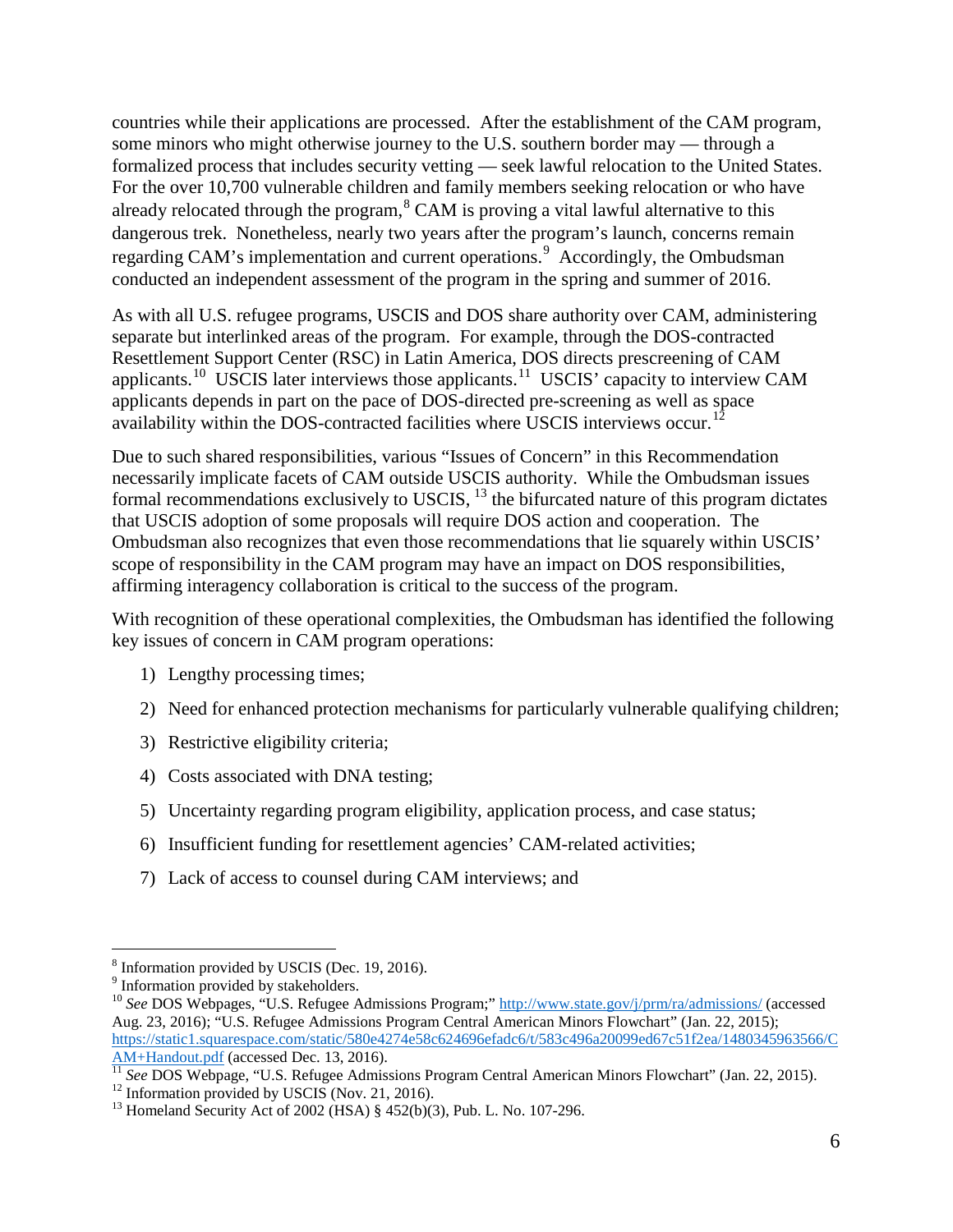8) Barriers for CAM parolees, such as travel costs, lack of resettlement assistance, and adjustment of status limitations.

After a complete review of the program, and based on extensive engagement with governmental, nongovernmental, and intergovernmental groups in the United States, Mexico, and the Northern Triangle, the Ombudsman recommends the following to USCIS:

- 1) USCIS, in coordination with DOS, should increase the volume of interviews and associated Refugee Access Verification Unit (RAVU) processing of CAM cases.
- 2) USCIS should permit access to counsel in CAM interviews.
- 3) USCIS, in coordination with DOS, should create a plain language, comprehensive CAM "Information Guide."
- 4) USCIS, in coordination with DOS, should publish and regularly update CAM case processing times.

 The Ombudsman also urges USCIS' attention to and support for a number of further actions recommendations to USCIS, as they pertain to areas predominantly within DOS' authority. needed to better meet the program's objectives. The actions suggested below are not formal However, as these measures may bear upon USCIS processes or require USCIS cooperation, they have been included.

These actions are:

- 1) Augmentation of RSC Latin America staff;
- 2) Enhancement of safety mechanisms for particularly vulnerable qualifying children through improvements in expedite and safe shelter protocols; and
- 3) Establishment of an RSC Latin America website offering a "Check Case Status" feature and improvement of notification protocols relating to approved CAM parolees.

 strengthen CAM's efficiency, safety protocol, accessibility, and overall program effectiveness. Implementation of the above recommendations and further actions needed would substantially

#### <span id="page-6-0"></span>**METHODOLOGY**

In preparing this report, the Ombudsman met with governmental, nongovernmental, and intergovernmental agencies both domestically and abroad. In the United States, the Ombudsman engaged with officials from USCIS; DOS' Bureau of Population, Refugees, and Migration (PRM); U.S. Customs and Border Protection (CBP); U.S. Immigration and Customs Enforcement (ICE); DOS' Office to Monitor and Combat Trafficking in Persons; and the U.S. Agency for International Development (USAID). The Ombudsman also discussed the program with domestic CAM stakeholders, including over 30 representatives from 14 nongovernmental and intergovernmental organizations, as well as "qualifying parents" — individuals residing in the United States whose children live in the Northern Triangle and are seeking safe relocation to the United States through CAM.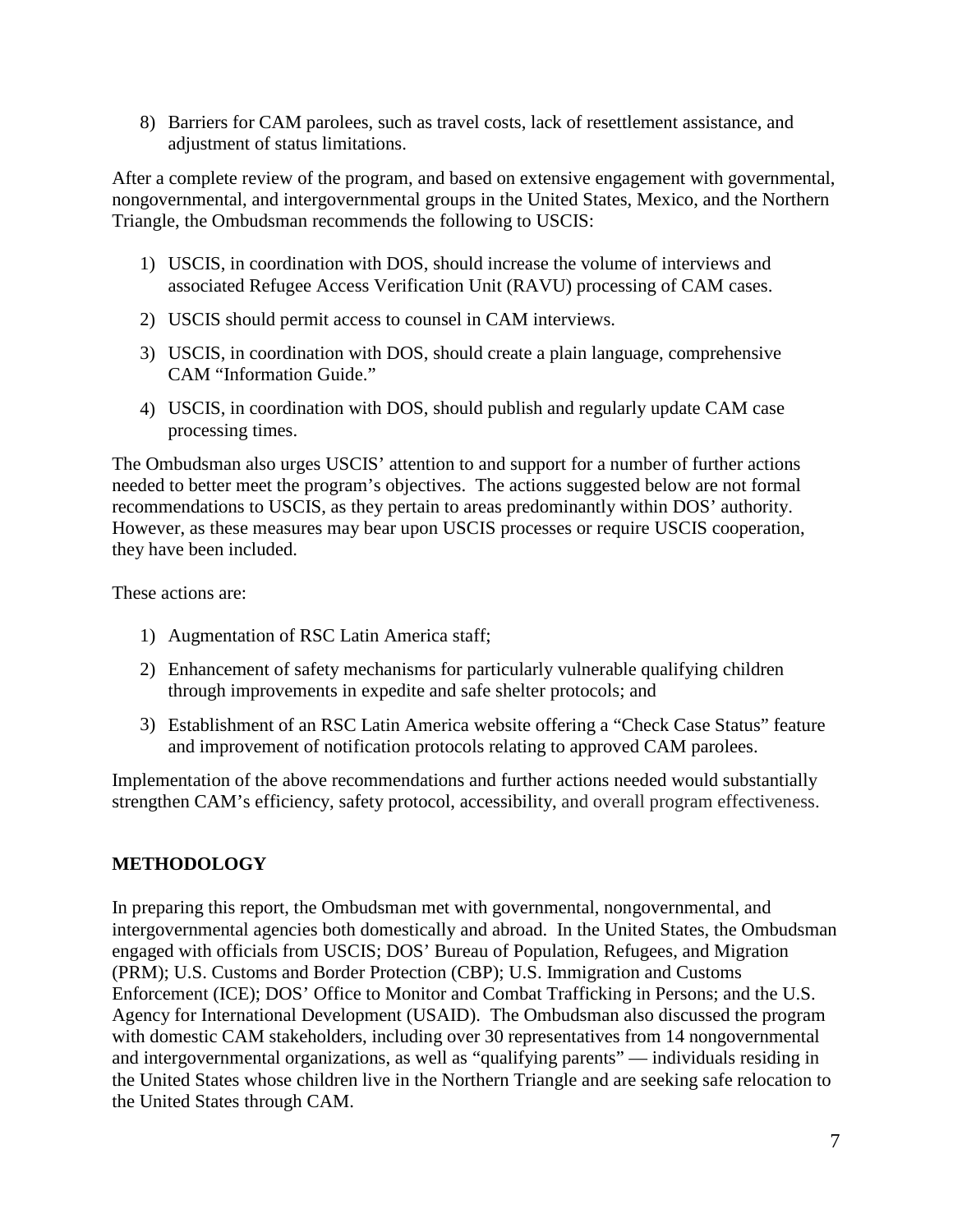In May 2016, the Ombudsman traveled to Mexico, El Salvador, and Guatemala to assess country conditions and observe the program's implementation in the region. The Ombudsman met with U.S. government officials, host country government officials, and representatives of over 15 intergovernmental and nongovernmental organizations during that assessment. These meetings included discussions with USCIS' Refugee Affairs Division (RAD) as well as the International Organization for Migration (IOM), which operates the overseas RSC supporting CAM. The Ombudsman observed RSC pre-screening interviews and USCIS interviews of CAM applicants. The Ombudsman also met with a number of children and adults not participating in CAM but who had fled homes in El Salvador, Guatemala, and Honduras in pursuit of safety.

#### <span id="page-7-0"></span>**BACKGROUND**

Guatemala, and Honduras to the U.S. southern border.<sup>15</sup> In Fiscal Year (FY) 2011 CBP apprehended 3,993<sup>16</sup> such "Unaccompanied Alien Children (UACs)."<sup>17</sup> In FY 2014 that figure rather than a decrease in the attempts themselves.<sup>[20](#page-7-7)</sup> Despite Mexico's heightened enforcement, second-highest annual total on record.<sup>21</sup> In recent years, record numbers of boys and girls — many of them 12 years old or younger<sup>[14](#page-7-1)</sup> have made the hazardous journey, without parental accompaniment, from El Salvador, surged to 51,705, a nearly 1300% increase in three years' time.<sup>18</sup> Though apprehensions of these minors dropped to 28,387 in FY 2015,<sup>[19](#page-7-6)</sup> this decline stemmed in large measure from the Mexican government's increased interception of minors attempting to reach the United States, the number of Northern Triangle UACs apprehended by CBP grew to 46,893 in FY 2016, the

 $\overline{a}$ 

<span id="page-7-1"></span><sup>&</sup>lt;sup>14</sup> See Pew Research Center Webpage, "Children 12 and under are fastest growing group of unaccompanied minors at U.S. border" (Jul. 22, 2014)[; http://www.pewresearch.org/fact-tank/2014/07/22/children-12-and-under-are-fastest](http://www.pewresearch.org/fact-tank/2014/07/22/children-12-and-under-are-fastest-growing-group-of-unaccompanied-minors-at-u-s-border/)[growing-group-of-unaccompanied-minors-at-u-s-border/](http://www.pewresearch.org/fact-tank/2014/07/22/children-12-and-under-are-fastest-growing-group-of-unaccompanied-minors-at-u-s-border/) (accessed Aug. 23, 2016). <sup>15</sup>*See* CBP Webpage, "United States Border Patrol Southwest Family Unit Subject and Unaccompanied Alien

<span id="page-7-2"></span> $\overline{^{16}}$  Id. unaccompanied-children/fy-2016 [\(](https://www.cbp.gov/newsroom/stats/southwest-border-unaccompanied-children/fy-2016)accessed Dec. 13, 2016).<br><sup>16</sup> *Id.*<br><sup>17</sup> "UACs" are certain foreign national children without parental support and lawful immigration status. HSA § 462. Children Apprehensions Fiscal Year 2016" (Oct. 18, 2016); https://www.cbp.gov/newsroom/stats/southwest-border-<br>unaccompanied-children/fy-2016 (accessed Dec. 13, 2016).

<span id="page-7-5"></span><span id="page-7-4"></span><span id="page-7-3"></span><sup>&</sup>lt;sup>17</sup> "UACs" are certain foreign national children without parental support and lawful immigration status. HSA § 462.<br><sup>18</sup> See CBP Webpage, "United States Border Patrol Southwest Family Unit Subject and Unaccompanied Alien Children Apprehensions Fiscal Year 2016" (Oct. 18, 2016) [https://www.cbp.gov/newsroom/stats/southwest-border](https://www.cbp.gov/newsroom/stats/southwest-border-unaccompanied-children/fy-2016)[unaccompanied-children/fy-2016 \(](https://www.cbp.gov/newsroom/stats/southwest-border-unaccompanied-children/fy-2016)accessed Dec. 13, 2016). <sup>19</sup>*Id.*.

<span id="page-7-7"></span><span id="page-7-6"></span> $\overline{^{19}}$ *Id..* 

<sup>&</sup>lt;sup>19</sup> Id..<br><sup>20</sup> See, e.g., Congressional Research Service, "Unaccompanied Children from Central America: Foreign Policy Considerations" at 26-28 (Apr. 11, 2016); [https://fas.org/sgp/crs/homesec/R43702.pdf \(](https://fas.org/sgp/crs/homesec/R43702.pdf)accessed Aug. 23, 2016). <sup>21</sup>*See* CBP Webpage, "United States Border Patrol Southwest Family Unit Subject and Unaccompanied Alien

<span id="page-7-8"></span>Children Apprehensions Fiscal Year 2016."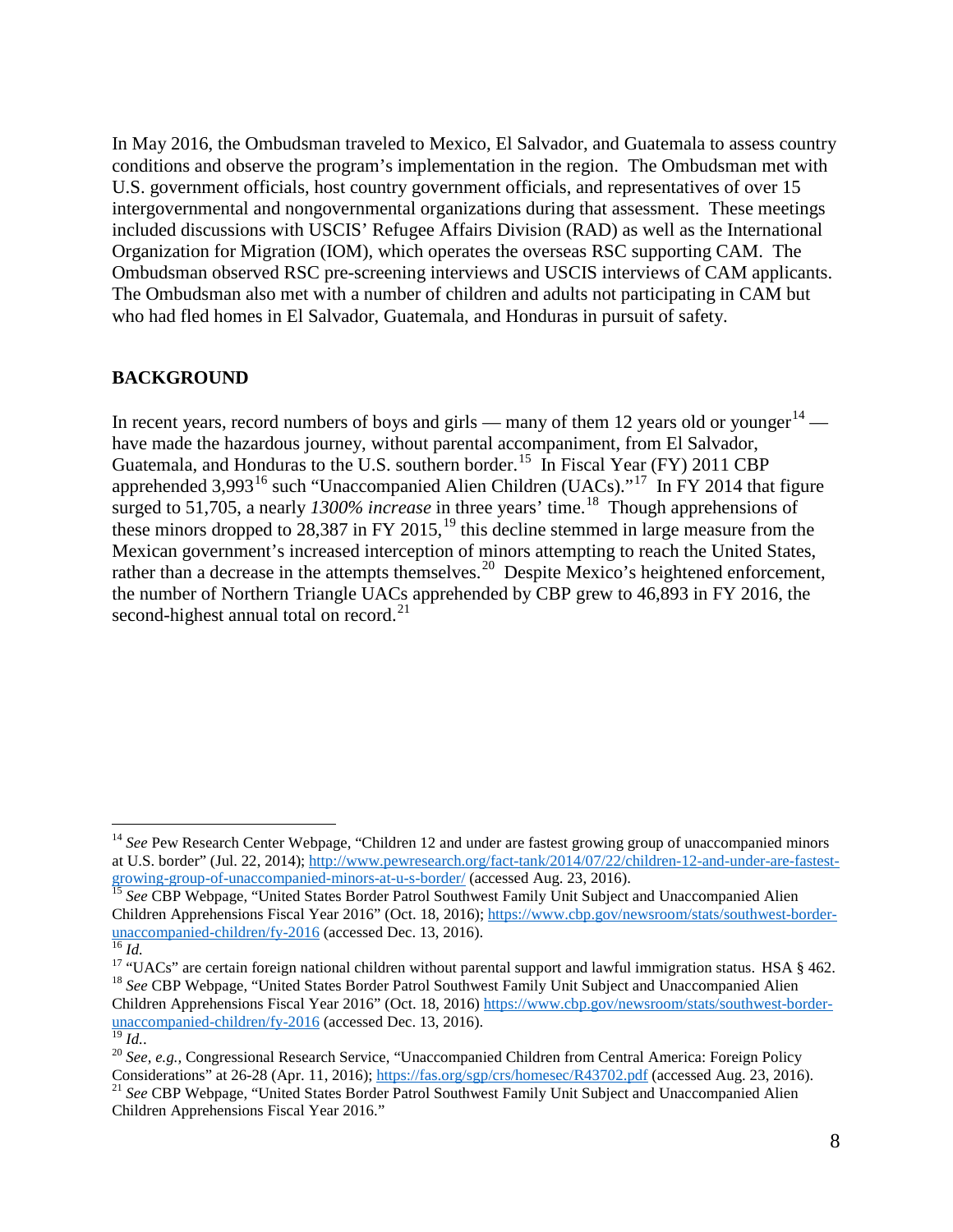

 The factors triggering this continued surge of children are complex and interrelated. A prevalent driver is the pervasive violence and crime in the countries of origin.<sup>22</sup> The most recent United the world.<sup>[23](#page-8-1)</sup> UNODC data also shows that in 2014 Honduras had the highest homicide rate of resolve conflict, found that in 2015, El Salvador eclipsed all other nations in this measure.<sup>25</sup> The rates of children under  $18.^{26}$ Nations Office on Drugs and Crime (UNODC) Global Study on Homicide identified Central America, along with southern Africa, as suffering the highest homicide rate of any sub-region in any country,  $^{24}$  while the International Crisis Group, a non-profit, non-governmental organization that carries out field research on violent conflict and advances policies to prevent, mitigate or United Nations Children's Fund (UNICEF), in a 2014 report focusing on crimes against children, determined that El Salvador and Guatemala were the two countries with the highest homicide

<span id="page-8-0"></span> $\overline{a}$ <sup>22</sup> See U.S. Government Accountability Office, "Central America: Information on Migration of Unaccompanied Children from El Salvador, Guatemala, and Honduras" at 4, GAO-15-362 (Feb. 2015);

http://www.gao.gov/assets/670/668749.pdf (accessed Aug. 23, 2016). <sup>23</sup>*See* UNODC Report, "Global Study on Homicide 2013" at 12 (2014);

<span id="page-8-1"></span>[https://www.unodc.org/documents/gsh/pdfs/2014\\_GLOBAL\\_HOMICIDE\\_BOOK\\_web.pdf](https://www.unodc.org/documents/gsh/pdfs/2014_GLOBAL_HOMICIDE_BOOK_web.pdf) (accessed Aug. 23, 2016).

<span id="page-8-2"></span><sup>&</sup>lt;sup>24</sup> See UNODC Webpage, "Intentional homicide, counts and rates per 100,000 population;" <https://data.unodc.org/#state:1>(accessed Aug. 23, 2016).<br> $\frac{\text{https://data.unode.org/#state:1}}{25 \text{ International Oil}}$  (accessed Aug. 23, 2016).

<span id="page-8-3"></span>25 International Crisis Group Report, "Easy Prey: Criminal Violence and Central American Migration" at 1 (Jul. 28, 2016)[; https://www.crisisgroup.org/latin-america-caribbean/central-america/easy-prey-criminal-violence-and-](https://www.crisisgroup.org/latin-america-caribbean/central-america/easy-prey-criminal-violence-and-central-american-migration)

<span id="page-8-4"></span>[central-american-migration](https://www.crisisgroup.org/latin-america-caribbean/central-america/easy-prey-criminal-violence-and-central-american-migration) (accessed Aug. 23, 2016). 26 UNICEF Report, "Hidden in Plain Sight: A statistical analysis of violence against children" at 36 (2014); [http://files.unicef.org/publications/files/Hidden\\_in\\_plain\\_sight\\_statistical\\_analysis\\_EN\\_3\\_Sept\\_2014.pdf](http://files.unicef.org/publications/files/Hidden_in_plain_sight_statistical_analysis_EN_3_Sept_2014.pdf) (accessed Aug. 23, 2016).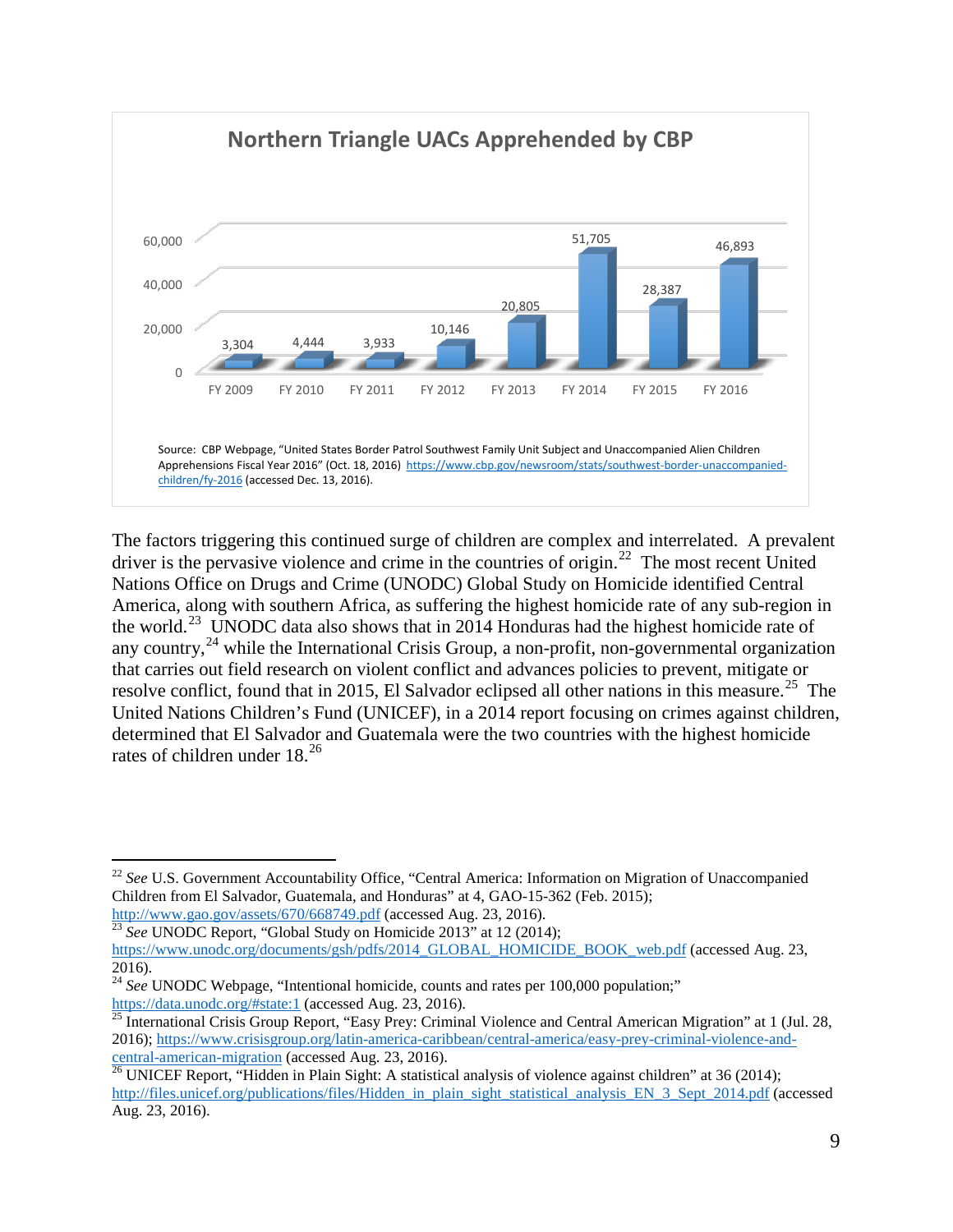murder, and rape.<sup>[28](#page-9-1)</sup> Children are frequent MS-13 and Barrio 18 victims.<sup>[29](#page-9-2)</sup> Gang members have been known to kill children who refuse to join their ranks<sup>30</sup> and force "...girls as young as 11 Organized criminal actors have fueled this violence and criminal activity.<sup>[27](#page-9-0)</sup> The Northern Triangle's two most prominent criminal gangs — Mara Salvatrucha, or MS-13, and the  $18<sup>th</sup>$ Street Gang, or Barrio 18 — have an extensive presence in the region and endanger broad segments of the population through theft, assault, extortion, kidnapping, human trafficking, years old…" to become "…sex slaves."<sup>[31](#page-9-4)</sup> Altogether, "[t]his level of violence makes daily living in much of the Northern Triangle a potentially fatal gamble." $32$ 

arrived in the United States from the Northern Triangle, lent support to  $\tilde{G}AO$ 's conclusion.<sup>37</sup> Such victimization compels many children to flee the Northern Triangle.<sup>33</sup> A 2015 Government Accountability Office (GAO) report examined the rise in UACs from the Northern Triangle crossing the U.S. southern border.<sup>[34](#page-9-7)</sup> The report presented the results of GAO's survey of nine U.S. government officials from the U.S. Department of Homeland Security (DHS), USAID, and DOS — stationed in El Salvador, Guatemala, and Honduras — concerning the causes of this surge.<sup>35</sup> All nine identified violence and crime as drivers.<sup>36</sup> The United Nations High Commissioner for Refugees (UNHCR), which interviewed 404 unaccompanied children who UNHCR found that 66% of the interviewed children who fled El Salvador "cited violence by organized armed criminal actors as a primary motivation for leaving …," while 44% of the interviewed children from Honduras "were threatened with or were victims of violence by organized armed criminal actors."[38](#page-9-11) Another study conducted in 2015 study found 65% of

[http://www.state.gov/j/drl/rls/hrrpt/humanrightsreport/index.htm?year=2015&dlid=253013 \(](http://www.state.gov/j/drl/rls/hrrpt/humanrightsreport/index.htm?year=2015&dlid=253013)accessed Oct. 21, 2016); U.S. Department of State Country Reports on Human Rights Practices for 2015, Honduras,

 $\overline{a}$ 

<span id="page-9-0"></span>Factors Contributing to Recent Immigration" at 7-9 (Jul. 3, 2014);<https://fas.org/sgp/crs/homesec/R43628.pdf> (accessed Aug. 23, 2016).<br><sup>28</sup> *See* Foreign Policy Webpage, "Central America's Gangs Are All Grown Up" (Jan. 19, 2016); <sup>27</sup>*See, e.g.*, Congressional Research Service, "Unaccompanied Alien Children: Potential

<span id="page-9-1"></span> <http://foreignpolicy.com/2016/01/19/central-americas-gangs-are-all-grown-up/>(accessed Aug. 23, 2016); *see also* Congressional Research Service, "Unaccompanied Alien Children: Potential

 Factors Contributing to Recent Immigration" at 7-9; *see generally* U.S. Department of State Country Reports on Human Rights Practices for 2015, El Salvador,

[http://www.state.gov/j/drl/rls/hrrpt/humanrightsreport/index.htm?year=2015&dlid=253023 \(](http://www.state.gov/j/drl/rls/hrrpt/humanrightsreport/index.htm?year=2015&dlid=253023)accessed Oct. 21, 2016); U.S. Department of State Country Reports on Human Rights Practices for 2015, Guatemala,

<span id="page-9-2"></span>[http://www.state.gov/j/drl/rls/hrrpt/humanrightsreport/index.htm?year=2015&dlid=253017 \(](http://www.state.gov/j/drl/rls/hrrpt/humanrightsreport/index.htm?year=2015&dlid=253017)accessed Oct. 21, 2016). http://www.state.gov/j/drl/rls/hrrpt/humanrightsreport/index.htm?year=2015&dlid=253017 (accessed Oct. 21, 2016).<br><sup>29</sup> See, e.g., Human Rights First, "Closed Doors: Mexico's Failure to Protect Central American Refugee and M Children" at 19 (Mar. 2016)[; https://www.hrw.org/sites/default/files/report\\_pdf/mexico0316web\\_0.pdf](https://www.hrw.org/sites/default/files/report_pdf/mexico0316web_0.pdf) (accessed Oct. 2, 2016).

<sup>&</sup>lt;sup>30</sup> Foreign Policy Webpage, ["Central America's Gangs Are All Grown Up"](http://foreignpolicy.com/2016/01/19/central-americas-gangs-are-all-grown-up/) (Jan. 19, 2016).<br><sup>31</sup> Id.

<span id="page-9-5"></span><span id="page-9-4"></span><span id="page-9-3"></span> $\prescript{31}{}{Id.}$ 

<sup>&</sup>lt;sup>31</sup> Id.<br><sup>32</sup> Id.

<span id="page-9-6"></span><sup>33</sup>*See, e.g.*, Congressional Research Service, "Unaccompanied Alien Children: Potential

<span id="page-9-7"></span>Factors Contributing to Recent Immigration" at 4; UNHCR Report, "Children on the Run" at 6-7 (Mar. 2014). <sup>34</sup> U.S. Government Accountability Office, "Central America: Information on Migration of Unaccompanied Children from El Salvador, Guatemala, and Honduras" GAO-15-362 (Feb. 2015);

<http://www.gao.gov/assets/670/668749.pdf>(accessed Aug. 23, 2016).

<span id="page-9-8"></span>http://www.gao.gov/assets/670/668749.pdf (accessed Aug. 23, 2016).<br><sup>35</sup> See U.S. Government Accountability Office, "Central America: Information on Migration of Unaccompanied

<span id="page-9-11"></span><span id="page-9-10"></span>

<span id="page-9-9"></span><sup>&</sup>lt;sup>38</sup> UNHCR Report, "Children on the Run" at 9-10 (Mar. 2014). Children from El Salvador, Guatemala, and Honduras" at 4. <sup>36</sup>*Id.* 37 UNHCR Report, "Children on the Run" at 5 (Mar. 2014). 38 UNHCR Report, "Children on the Run" at 9-10 (Mar. 2014).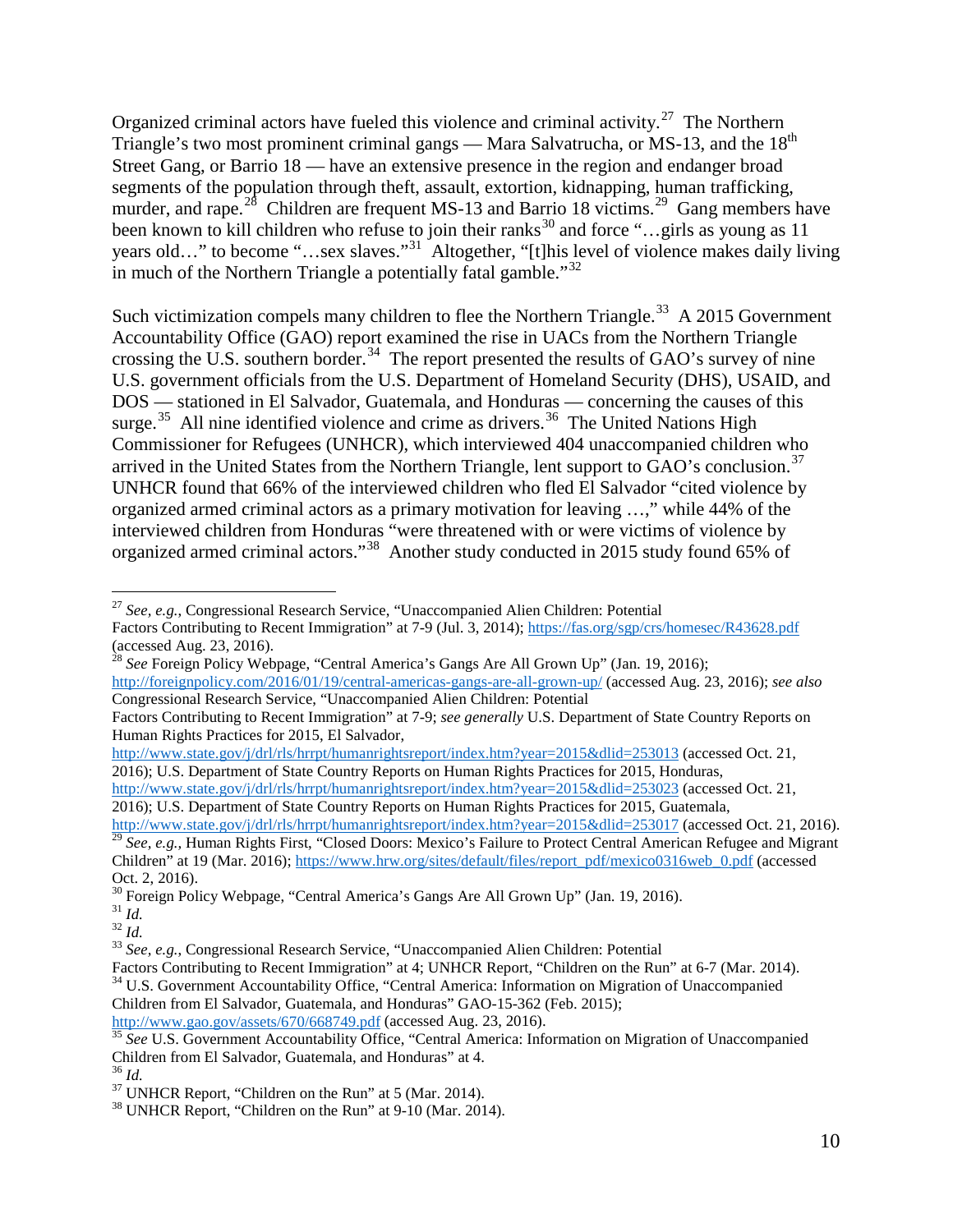"main reason" for their flight.<sup>39</sup> children ages 10 to 17 who were deported from Mexico to Honduras indicated violence was the

 absence of economic opportunity, represented the other driver cited by all nine officials surveyed reunify with family members residing in the United States and to escape domestic abuse.<sup>[42](#page-10-3)</sup> of origin.<sup>[44](#page-10-5)</sup> But only 12 of those 69 cited such violence as the *exclusive* reason.<sup>45</sup> Violence, of course, is not the only factor. Economic concerns, including poverty and the in the GAO report.[40](#page-10-1) The U.N. Economic Commission for Latin America and the Caribbean estimated that as of 2014, approximately 68% of the Guatemalan population and 42% of the Salvadoran population lived in poverty, while roughly 74% of the Honduran population lived in poverty as of 2013.<sup>[41](#page-10-2)</sup> Additional factors influencing children's migration include the desire to Thus, multiple factors often form the motivation for this perilous journey.<sup>43</sup> For example, of the 104 Salvadoran children UNHCR interviewed for its "Children on the Run" report, 69 of them pointed to "organized armed criminal actors" as a principal reason for flight from their countries

Mexico.<sup>[49](#page-10-10)</sup> In a March 2016 report, the Inter-American Commission on Human Rights expressed concern over the disappearance of child migrants in Mexico.<sup>50</sup> Though a substantial number of youth flee the Northern Triangle to escape violence and abuse, they often endure further victimization during the flight itself.<sup>46</sup> Amnesty International reports that "…as many as six in ten migrant women and girls are raped on the journey."[47](#page-10-8) Smuggling networks sometimes force them into prostitution in Mexico, before reaching their presumed destination.<sup>[48](#page-10-9)</sup> Criminal groups such as the Zeta Cartel also carry out abductions of migrants in

<span id="page-10-0"></span> $\overline{a}$ <sup>39</sup> Center for Gender and Refugee Studies, "Childhood and Migration in Central and North America: Causes, Policies, Practices and Challenges" (Feb. 2015);

 Aug. 23, 2016). [http://cgrs.uchastings.edu/sites/default/files/Childhood\\_Migration\\_HumanRights\\_FullBook\\_English.pdf](http://cgrs.uchastings.edu/sites/default/files/Childhood_Migration_HumanRights_FullBook_English.pdf) (accessed

<span id="page-10-1"></span>Children from El Salvador, Guatemala, and Honduras" at 4. <sup>40</sup> See U.S. Government Accountability Office, "Central America: Information on Migration of Unaccompanied

<span id="page-10-2"></span>Children from El Salvador, Guatemala, and Honduras" at 4.<br><sup>41</sup> U.N Economic Commission for Latin America and the Caribbean Briefing Paper, "Social Panorama of Latin America" at 17-18 (2015); [http://repositorio.cepal.org/bitstream/handle/11362/39964/1/S1600226\\_en.pdf](http://repositorio.cepal.org/bitstream/handle/11362/39964/1/S1600226_en.pdf) (accessed Aug. 23, 2016).

<span id="page-10-3"></span><sup>42</sup>*See* U.S. Government Accountability Office, "Central America: Information on Migration of Unaccompanied

<span id="page-10-4"></span>Children from El Salvador, Guatemala, and Honduras" at 5-6.<br><sup>43</sup> *See, e.g.*, UNHCR Report, "Children on the Run" at 9 (Mar. 2014). <sup>43</sup> See, e.g., UNHCR Report, "Children on the Run" at 9 (Mar. 2014).<br><sup>44</sup> Id.

<span id="page-10-5"></span><sup>&</sup>lt;sup>44</sup> Id.<br><sup>45</sup> Id.

<span id="page-10-7"></span><span id="page-10-6"></span><sup>46</sup>*See, e,g.*, "Review of the President's Emergency Supplemental Request" *before the* Senate Committee on Appropriations, 113th Cong. 2nd Sess. (2014) (statement of DHS Secretary Johnson);

[http://www.dhs.gov/news/2014/07/10/statement-secretary-homeland-security-jeh-johnson-senate-committee-](http://www.dhs.gov/news/2014/07/10/statement-secretary-homeland-security-jeh-johnson-senate-committee-appropriations) $\frac{1}{\text{approximation}}$  (accessed Mar. 1, 2016).

<span id="page-10-8"></span>Amnesty International Webpage, "Most Dangerous Journey: What Central American Migrants Face When They Try to Cross the Border" (Feb. 20, 2014); [http://blog.amnestyusa.org/americas/most-dangerous-journey-what-](http://blog.amnestyusa.org/americas/most-dangerous-journey-what-central-american-migrants-face-when-they-try-to-cross-the-border/)

<span id="page-10-9"></span>[central-american-migrants-face-when-they-try-to-cross-the-border/](http://blog.amnestyusa.org/americas/most-dangerous-journey-what-central-american-migrants-face-when-they-try-to-cross-the-border/) (accessed Aug. 22, 2016). 48 International Crisis Group Report, "Easy Prey: Criminal Violence and Central American Migration" at 14. <sup>49</sup>*See. e.g.*, Congressional Research Service, "Unaccompanied Children from Central America: Foreign Policy

<span id="page-10-11"></span><span id="page-10-10"></span>Considerations" at 27. <sup>50</sup>*See* Inter-American Commission on Human Rights Report, "The Human Rights Situation in Mexico" at 87 (Dec. 31, 2015)[; http://www.oas.org/en/iachr/reports/pdfs/Mexico2016-en.pdf \(](http://www.oas.org/en/iachr/reports/pdfs/Mexico2016-en.pdf)accessed Aug. 23, 2016).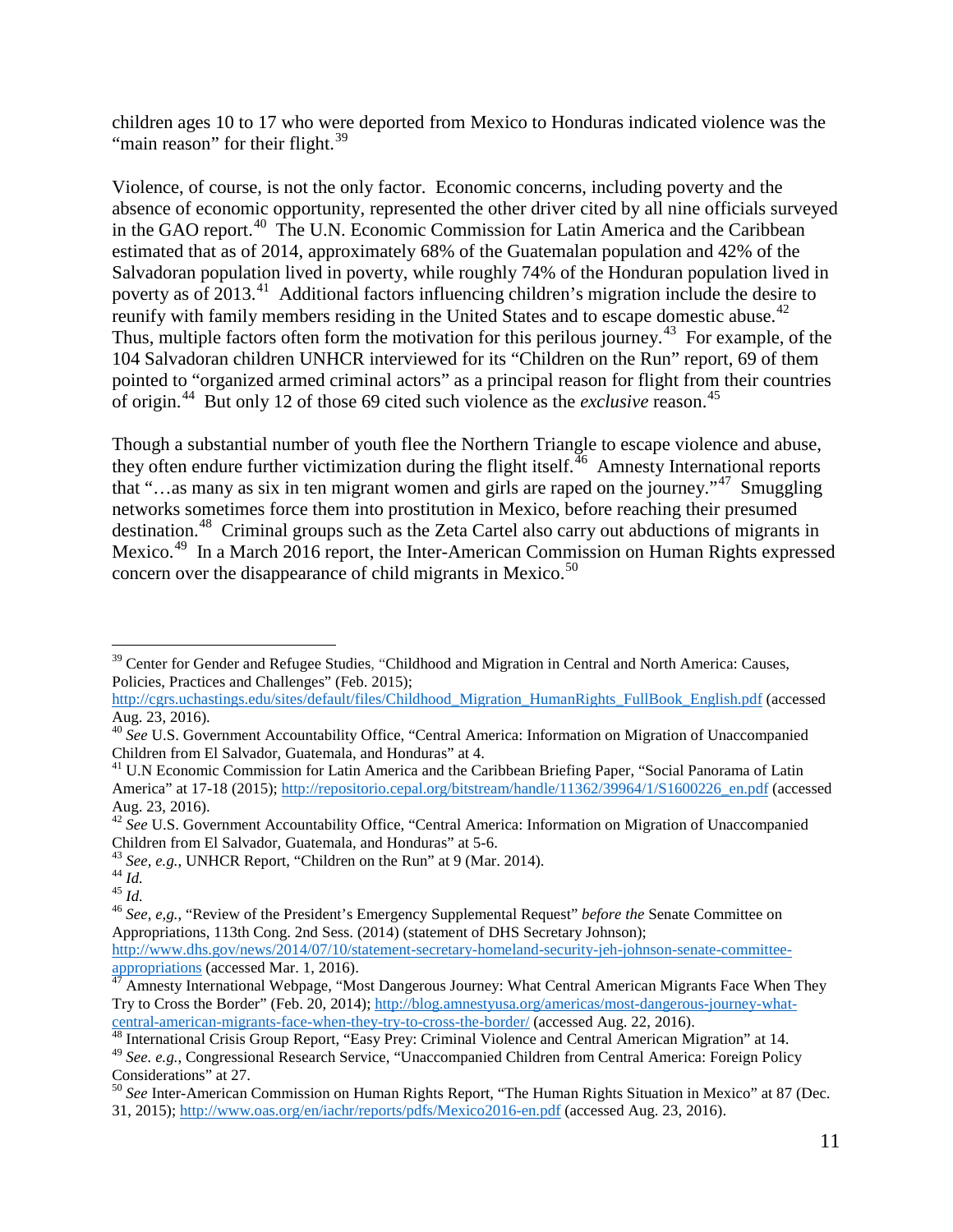Even children who do not fall victim to crimes like abduction or trafficking often are stopped prior to reaching the United States.<sup>51</sup> Under its "Southern Border" plan introduced in July 2014 with the support of the U.S. government, the Mexican government significantly strengthened its immigration enforcement activities, including sharply increased apprehensions on its own southern border with Guatemala and along established migration routes.<sup>52</sup> This has resulted in dramatically higher apprehension of Northern Triangle nationals in Mexico, from 102,000 in FY 2014 to 167,000 in FY 2015,<sup>53</sup> including the apprehension — and subsequent removal — of over  $30,000$  minors.<sup>[54](#page-11-3)</sup>

consistent protocols for identifying children with *bona fide* humanitarian protection claims.<sup>[56](#page-11-5)</sup> assessment only 15 asylum officers nationwide as of May 2016.<sup>57</sup> Moreover, despite Mexican reportedly placed in detention centers occupied by adults.<sup>[58](#page-11-7)</sup> In view of such constraints, children To date, the escalation of immigration enforcement in Mexico has outpaced its capacity for humanitarian protection, compromising the proper screening of children from Northern Triangle countries and consequently limiting access to humanitarian relief for those fleeing persecution.<sup>5</sup> Stakeholders report the Instituto Nacional de Migración (National Institute of Migration), which is responsible for immigration enforcement in Mexico, lacks adequate screening capacity and Meanwhile, the Mexican Commission for Refugee Assistance, which adjudicates asylum applications, is severely understaffed, having at the time of the Ombudsman's in-country law requiring prompt transfer of unaccompanied children into shelters, these minors are often with legitimate protection claims may find it challenging to obtain relief in Mexico.

 Commission for Refugee Aid (COMAR) throughout the country, with UNHCR's support."[61](#page-11-10)  At the same time, recent efforts have signaled Mexico's willingness to enhance its humanitarian protection system. In 2015, Mexico granted humanitarian visas to approximately 1,150 Northern Triangle nationals, compared to only 483 such visas issued in 2014.<sup>59</sup> Also, in the July 2016 San Jose Action Statement, a product of the UNHCR Roundtable on Protections Needs in the Northern Triangle of Central America,<sup>[60](#page-11-9)</sup> Mexico committed to "*[i]ncreasing* the capacity of the international protection system in Mexico . . . through strengthening the presence of the Mexican

<span id="page-11-0"></span> $\overline{a}$ <sup>51</sup>*See. e.g.*, Congressional Research Service, "Mexico: Background and U.S. Relations" at 22 (Mar. 30, 2016);

<span id="page-11-1"></span>See Congressional Research Service, "Mexico: Background and U.S. Relations" at 22. <https://www.fas.org/sgp/crs/row/R42917.pdf>(accessed Aug. 23, 2016). <sup>52</sup>*See* Congressional Research Service, "Mexico: Background and U.S. Relations" at 22.

<span id="page-11-2"></span><sup>53</sup> Congressional Research Service, "Unaccompanied Children from Central America: Foreign Policy

Considerations" at 9. 54 Congressional Research Service, "Unaccompanied Children from Central America: Foreign Policy

<span id="page-11-3"></span>Considerations" at 27.<br><sup>55</sup> Information provided by stakeholders. <sup>55</sup> Information provided by stakeholders.<br><sup>56</sup> Id.

<span id="page-11-5"></span><span id="page-11-4"></span> $56$  Id.

<span id="page-11-6"></span> 57 Information provided by stakeholders; *see also* Congressional Research Service, "Unaccompanied Children from Central America: Foreign Policy Considerations" at 28.

<span id="page-11-7"></span><sup>&</sup>lt;sup>58</sup> See., e.g., Georgetown Law Human Rights Institute, "The Cost of Stemming The Tide, How Immigration Enforcement Practices in Southern Mexico Limit Migrant Children's Access To International Protection" at 28-31 (Apr. 13, 2015); [https://www.law.georgetown.edu/academics/centers-institutes/human-rights-institute/fact](https://www.law.georgetown.edu/academics/centers-institutes/human-rights-institute/fact-finding/upload/HRI-Fact-Finding-Report-Stemming-the-Tide-Web-PDF_English.pdf)[finding/upload/HRI-Fact-Finding-Report-Stemming-the-Tide-Web-PDF\\_English.pdf \(](https://www.law.georgetown.edu/academics/centers-institutes/human-rights-institute/fact-finding/upload/HRI-Fact-Finding-Report-Stemming-the-Tide-Web-PDF_English.pdf)accessed Aug. 23, 2016).

<span id="page-11-8"></span><sup>&</sup>lt;sup>59</sup> Congressional Research Service, "Mexico's Recent Immigration Enforcement Efforts" (Mar. 9, 2016); [http://www.centerforhumanrights.org/PFS\\_Petition/Ex18\\_CRS\\_PFS\\_Report030916.pdf](http://www.centerforhumanrights.org/PFS_Petition/Ex18_CRS_PFS_Report030916.pdf) (accessed Oct. 20, 2016).<br><sup>60</sup> Addressed in the *CAM in Context* section of this Recommendation.

<span id="page-11-10"></span>

<span id="page-11-9"></span> (accessed Oct. 6, 2016) (emphasis in original). Prior to these developments, Mexico enacted legislation in 2010  $\frac{60}{61}$  Addressed in the *CAM in Context* section of this Recommendation.<br><sup>61</sup> UNHCR, "San Jose Action Statement" at 6-7 (Jul. 7, 2016)[; http://www.refworld.org/docid/57a8a4854.html](http://www.refworld.org/docid/57a8a4854.html)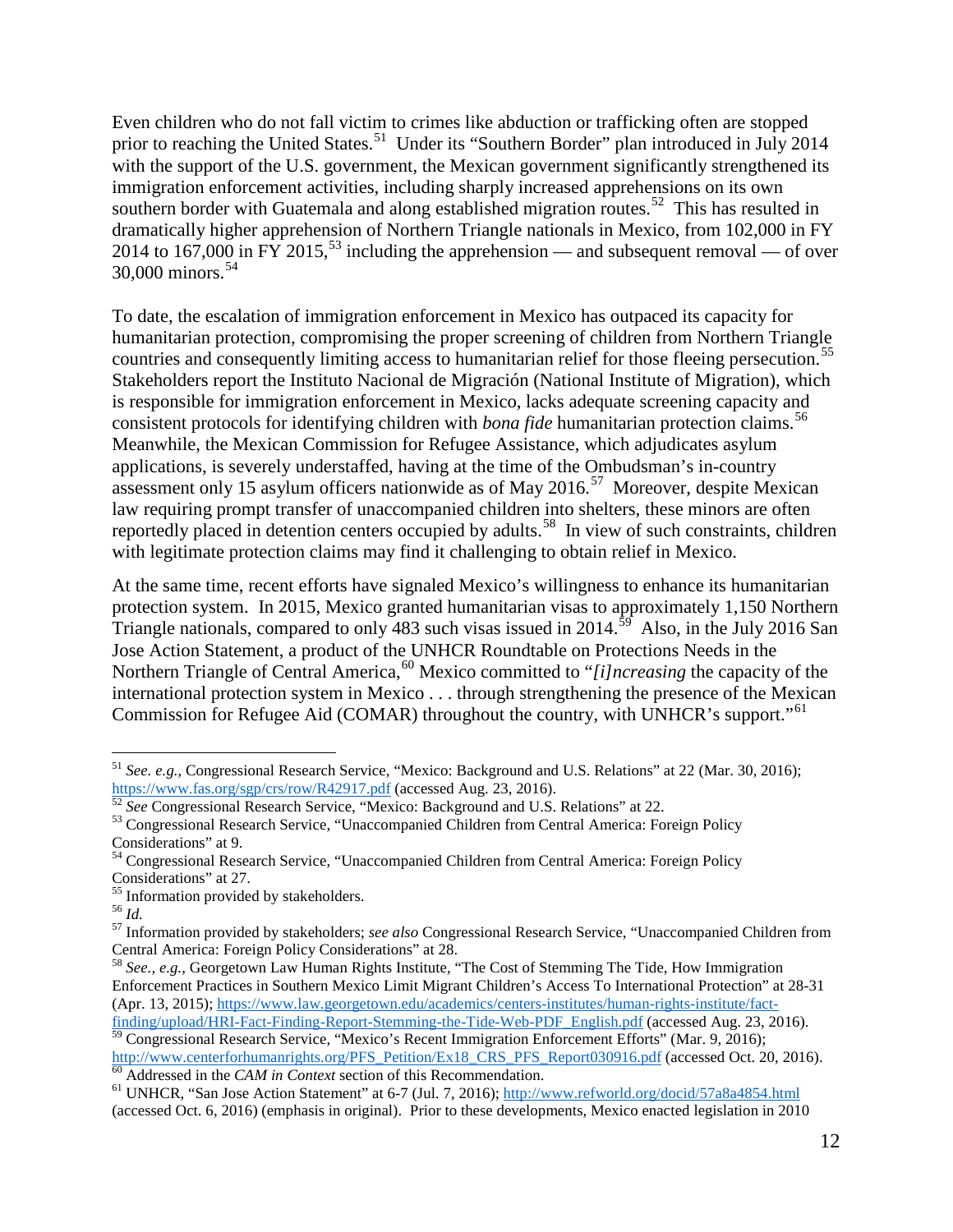conditions in El Salvador, Guatemala, and Honduras as a "humanitarian crisis."<sup>62</sup> The crisis."<sup>[63](#page-12-2)</sup> IOM echoed this judgment, describing the displacement of thousands of minors from the region as a "child migration crisis."<sup>64</sup> There is widespread recognition that the threats facing The U.S. government, Northern Triangle governments, and intergovernmental organizations have noted the humanitarian dimensions of the situation in the Northern Triangle and the plight of unaccompanied children fleeing the region. DHS Secretary Jeh C. Johnson has referred to governments of these nations have proclaimed their youth exodus, specifically, an "immigration these children — whether organized criminal actors targeting them in their home countries or the dangers present during their journey north — represent an urgent humanitarian challenge.

#### <span id="page-12-0"></span>**ESTABLISHMENT OF CAM**

States as either refugees or parolees.<sup>[66](#page-12-5)</sup> CAM constitutes a significant component of the U.S. government's response to the abovedescribed humanitarian challenge. USCIS and DOS established CAM in December 2014 "…to provide a safe, legal, and orderly alternative to the dangerous journey that some children are currently undertaking to the United States."[65](#page-12-4) Under this program, "qualifying parents" who live in the United States and who have "qualifying children" living in the Northern Triangle may initiate an application process through which these children may seek to relocate to the United

This makes CAM the most recent in a decades-long tradition of U.S. refugee programs offering parole to some applicants.<sup>67</sup> From 1988 through 2011, for example, the legacy Immigration and

[http://www.state.gov/j/prm/releases/factsheets/2014/234067.htm \(](http://www.state.gov/j/prm/releases/factsheets/2014/234067.htm)accessed Oct. 20, 2016).

 $\overline{a}$  who are at risk of serious human rights violations in their country of origin, but who do not qualify as 'refugees' under the 1951 Refugee Convention …" *See* UNHCR Webpage, "New Issues in Refugee Research" at 1 (May establishing a form of "complementary protection," defined by UNHCR as "protections which states afford people 2012)[; http://www.unhcr.org/4fc872719.pdf](http://www.unhcr.org/4fc872719.pdf) (accessed Dec. 7, 2016).

<span id="page-12-1"></span> $62$  DHS Webpage, "Statement by Secretary Jeh C. Johnson on Southwest Border Security and Immigration Enforcement Priorities" (Jul. 7, 2016); https://www.dhs.gov/news/2016/07/07/statement-secretary-johnson-southwest-border-security-and-immigration-enforcement (accessed Aug. 23, 2016).

<span id="page-12-2"></span> $\overline{63}$  El Salvador, Guatemala, and Honduras, "Plan of the Alliance for Prosperity in The Northern Triangle: A Road Map" at *i* (Sep. 2014);<http://idbdocs.iadb.org/wsdocs/getdocument.aspx?docnum=39224238>(accessed Aug. 23, 2016).

<span id="page-12-3"></span> <https://www.iom.int/news/us-supports-iom-aid-returned-migrant-children-families-honduras>(accessed Aug. 23, <sup>64</sup> IOM Webpage, "US Supports IOM Aid to Returned Migrant Children, Families in Honduras" (Feb. 20, 2015); 2016).

<span id="page-12-4"></span><sup>&</sup>lt;sup>65</sup> DOS Webpage, "In-Country Refugee/Parole Program for Minors in El Salvador, Guatemala, and Honduras With Parents Lawfully Present in the United States" (Nov. 14, 2014);

<span id="page-12-5"></span>http://www.state.gov/j/prm/releases/factsheets/2014/234067.htm (accessed Oct. 20, 2016).<br><sup>66</sup> See USCIS Webpage, "In-Country Refugee/Parole Processing for Minors in Honduras, El Salvador and 2016). Guatemala (Central American Minors – CAM)" (Nov. 15, 2016);<https://www.uscis.gov/CAM>(accessed Dec. 13,

<span id="page-12-6"></span><sup>67</sup>*See* "Eroding the Law and Diverting Taxpayer Resources: An Examination of the Administration's Central American Minors Refugee/Parole Program" *before the* Subcommittee on Immigration and the National Interest *of the* U.S. Senate Committee on the Judiciary, 114th Cong. 2nd Sess. 3 (2015) (written statement of Joseph Langlois, Associate Director, Refuge, Asylum And International Operations Directorate, United States Citizenship and Immigration Services); [https://www.uscis.gov/tools/resources-congress/presentations-and-reports/eroding-law-and](https://www.uscis.gov/tools/resources-congress/presentations-and-reports/eroding-law-and-diverting-taxpayer-resources-examination-administrations-central-senate-committee-judiciary-april-2015-uscis-associate-director-joseph-langlois)[diverting-taxpayer-resources-examination-administrations-central-senate-committee-judiciary-april-2015-uscis](https://www.uscis.gov/tools/resources-congress/presentations-and-reports/eroding-law-and-diverting-taxpayer-resources-examination-administrations-central-senate-committee-judiciary-april-2015-uscis-associate-director-joseph-langlois)[associate-director-joseph-langlois](https://www.uscis.gov/tools/resources-congress/presentations-and-reports/eroding-law-and-diverting-taxpayer-resources-examination-administrations-central-senate-committee-judiciary-april-2015-uscis-associate-director-joseph-langlois) (accessed Aug. 23, 2016).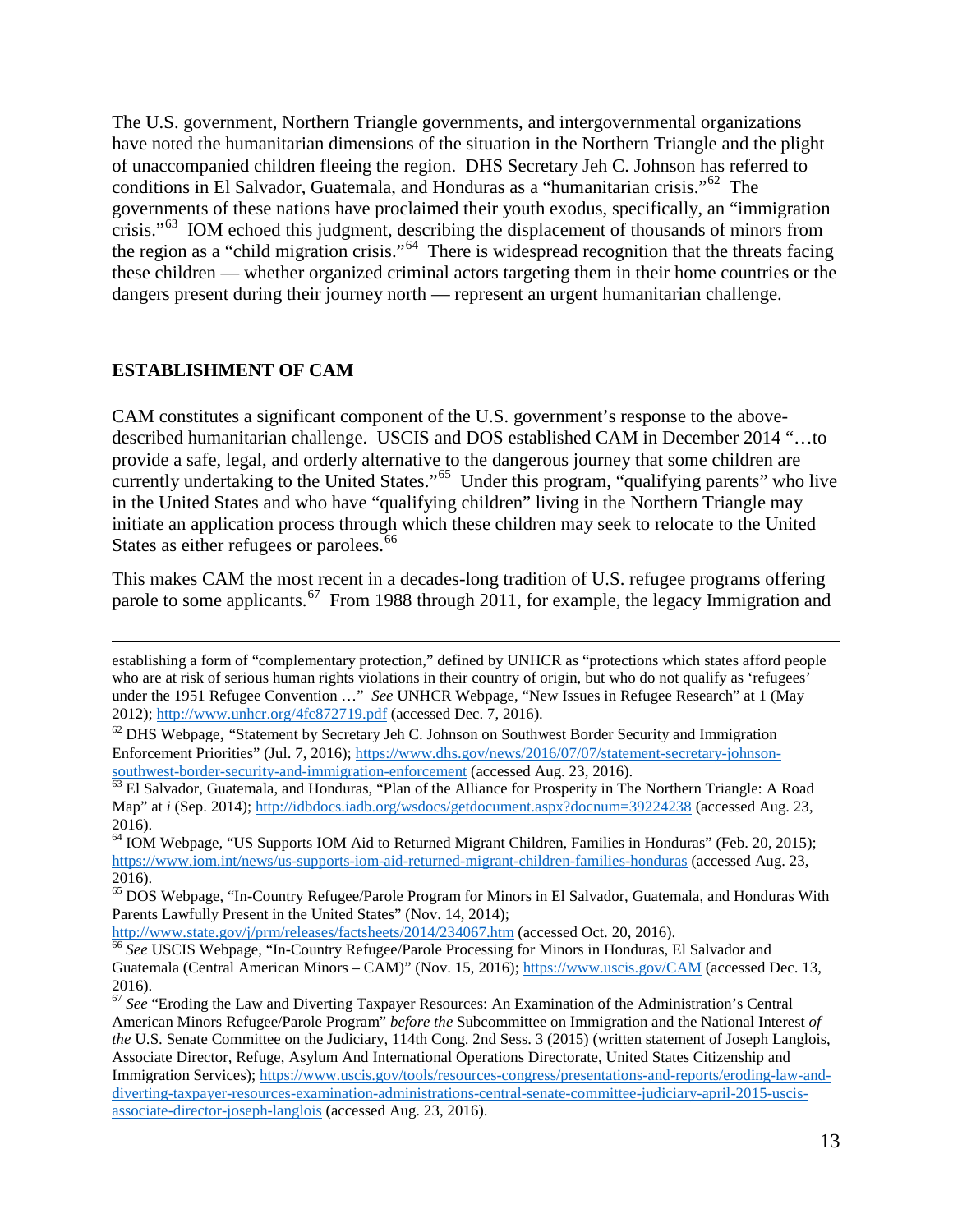from the former Soviet Union found not to qualify for refugee status.<sup>68</sup> Likewise, from 1989 to 1999, INS provided parole to various Vietnamese applicants who did not qualify for refugee effectiveness as an orderly and legal alternative to hazardous journeys to and across the U.S. Naturalization Service (INS) and, subsequently, USCIS extended parole to certain applicants status through the Orderly Departure Program.<sup>69</sup> As of December 16, 2016, over 960 vulnerable children and family members have already relocated to safety in the United States through CAM's parole option.<sup>[70](#page-13-3)</sup> This dual refugee/parole framework strengthens the program's border.

States. $72$ As CAM is an in-country processing program,  $^{71}$  qualifying children generally undergo the entire application process, including the prescreening interview, DNA testing, and USCIS interview, in their home countries. Only upon the successful completion of the application process, which mandates thorough security vetting, can these children relocate through CAM to the United

 found in *Appendix I*. [73](#page-13-6) A more thorough description of the CAM eligibility criteria and application process, including program mechanisms for protecting the safety of particularly vulnerable qualifying children, is

### <span id="page-13-0"></span>**CAM IN CONTEXT: U.S. AND REGIONAL RESPONSE TO THE NORTHERN TRIANGLE MIGRATION CRISIS**

CAM is a vital lawful alternative to the dangerous journey to U.S. southern border made by many Northern Triangle children. Yet it is only one part of a larger set of programs and policies — some of which the United States and foreign governments have begun to develop but have not yet implemented — necessary to address the Northern Triangle's displacement crisis. These programs and policies lie outside the scope of this Recommendation. However, to illustrate efforts beyond CAM to address this crisis and to highlight opportunities for greater U.S. policy alignment to fully achieve the nation's protection objectives for deserving Northern Triangle nationals, this section briefly examines three areas: 1) the announced Protection Transfer Arrangement and related in-country refugee referral system for Northern Triangle nationals; 2) the growing regional response to the crisis; and 3) relevant U.S. domestic policies and programs.

#### **1) Announced refugee processing programs in Central America**

Although CAM focuses on the protection of vulnerable minors in the region, the recent surge in departures from the Northern Triangle to the United States has not been confined to children.

<sup>71</sup> Information provided by USCIS (Dec. 19, 2016).<br><sup>71</sup> See DOS Webpage, "Proposed Refugee Admissions for Fiscal Year 2016" (Oct. 1, 2015);

 $\overline{a}$ 

<span id="page-13-2"></span><span id="page-13-1"></span> $^{69}$   $\overline{l}d.$ 

<span id="page-13-4"></span><span id="page-13-3"></span><sup>&</sup>lt;sup>70</sup> Information provided by USCIS (Dec. 19, 2016).

<span id="page-13-5"></span> With Parents Lawfully Present in the United States" (Nov. 14, 2014); [http://www.state.gov/j/prm/releases/docsforcongress/247770.htm \(](http://www.state.gov/j/prm/releases/docsforcongress/247770.htm)accessed Aug. 23, 2016). <sup>72</sup>*See* DOS Webpages, "In-Country Refugee/Parole Program for Minors in El Salvador, Guatemala, and Honduras

<span id="page-13-6"></span><sup>&</sup>quot;U.S. Refugee Admissions Program Central American Minors Flowchart" (Jan. 22, 2015).

 "U.S. Refugee Admissions Program Central American Minors Flowchart" (Jan. 22, 2015). 73 As the remainder of this Recommendation references information provided in *Appendix I*, readers unfamiliar with program criteria and procedures may wish to read it before proceeding.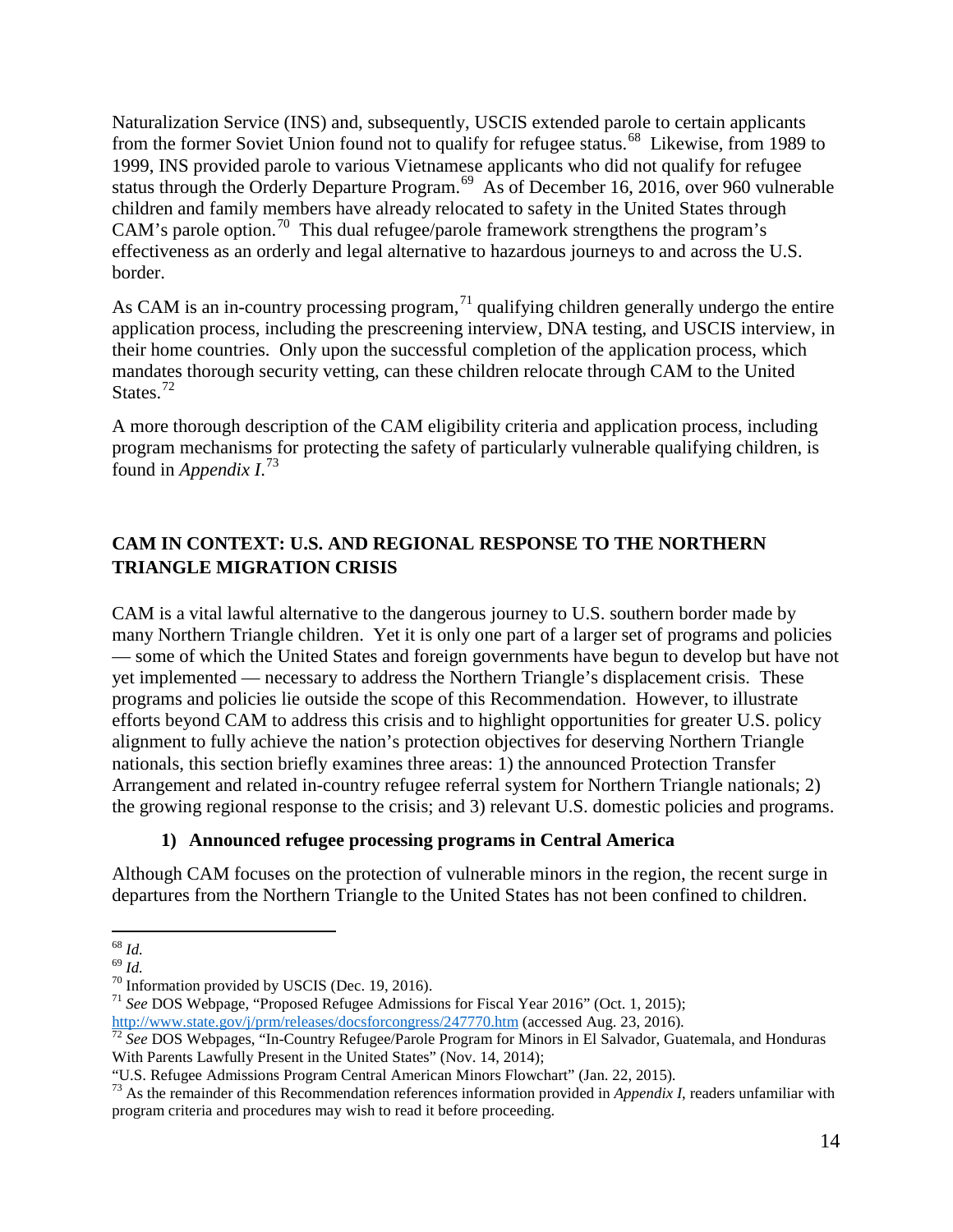Adults have also fled in vast numbers.<sup>[74](#page-14-0)</sup> The volume of individuals apprehended at the U.S. southwest border as part of family units — that is, parents or guardians traveling together with their children — soared from 14,855 total individuals in FY 2013 to 70,407 individuals from the Northern Triangle alone in FY 2016.<sup>[75](#page-14-1)</sup>

In light of such large-scale movement of people with potential protection needs extending beyond CAM's mandate, in July 2016 the U.S. government noted the following:

"…what we have seen is that our current efforts to date have been insufficient to address the number of people who may have legitimate refugee claims, and there are insufficient pathways for those people to present their claims for adjudication."[76](#page-14-2)

In the same statement, the U.S. government announced new developments concerning its refugee processing operations in Central America.[77](#page-14-3) First, under a Protection Transfer Arrangement (PTA) with Costa Rica and in conjunction with UNHCR and IOM, "Costa Rica will serve as a temporary host site for [Northern Triangle] applicants awaiting refugee processing and onward resettlement to the United States or another third country."<sup>[78](#page-14-4)</sup> Applicants must undergo prescreening in their countries of origin before gaining eligibility to relocate to Costa Rica through the PTA.<sup>[79](#page-14-5)</sup> Assistant Secretary for PRM Anne Richard noted that "[t]he PTA being set up in Costa Rica is aiming to host 200 individuals at a time for a period of six months."[80](#page-14-6) Second, for Northern Triangle cases "not requiring immediate transfer to Costa Rica," the U.S. government will implement an "in-country referral program" through which additional Northern Triangle applicants may seek safe relocation to the United States as refugees.<sup>[81](#page-14-7)</sup>

The Ombudsman welcomes and will monitor the establishment of these programs, which will extend needed protection to at-risk Northern Triangle nationals. In addition, in anticipation of the full implementation and continued growth of existing and announced U.S. refugee programs in Central America, the Ombudsman emphasizes the need for increasing the U.S. refugee admissions ceiling for the Latin America and Caribbean region, set at only 5,000 for FY 2017.<sup>[82](#page-14-8)</sup> in future.

### **2) Regional response to the Northern Triangle migration crisis**

The United States is not alone in the Western Hemisphere in experiencing a significant wave of asylum seekers*.* UNHCR indicates that the number of documented asylum applications by

<span id="page-14-0"></span> $\overline{a}$ <sup>74</sup>*See, e.g.,* CBP Webpage, "United States Border Patrol Southwest Family Unit Subject and Unaccompanied Alien Children Apprehensions Fiscal Year 2016" (Oct. 18, 2016)[; https://www.cbp.gov/newsroom/stats/southwest-border](https://www.cbp.gov/newsroom/stats/southwest-border-unaccompanied-children/fy-2016)[unaccompanied-children/fy-2016](https://www.cbp.gov/newsroom/stats/southwest-border-unaccompanied-children/fy-2016) (accessed Dec. 13, 2016); UNHCR, "Regional Response to the Northern Triangle of Central America Situation" at 19 (Jun. 2016); http://reporting.unhcr.org/sites/default/files/UNHCR%20of Central America Situation" at 19 (Jun. 2016); [http://reporting.unhcr.org/sites/default/files/UNHCR%20](http://reporting.unhcr.org/sites/default/files/UNHCR%20-%20NTCA%20Situation%20Supplementary%20Appeal%20-%20June%202016.pdf)-%20NTCA%20Situation%20Supplementary%20Appeal%20-%20June%202016.pdf (accessed Aug. 24, 2016). [75](http://reporting.unhcr.org/sites/default/files/UNHCR%20-%20NTCA%20Situation%20Supplementary%20Appeal%20-%20June%202016.pdf) *Id.* 76 "On-The-Record White House Press Call on Central American Refugee Processing" (Jul. 26, 2016) (on file with

<span id="page-14-2"></span><span id="page-14-1"></span>the Ombudsman).<br> $^{77}$  *Id*.

<span id="page-14-6"></span>

<span id="page-14-8"></span><span id="page-14-7"></span>

<span id="page-14-5"></span><span id="page-14-4"></span><span id="page-14-3"></span><sup>&</sup>lt;sup>78</sup>*Id.*<br><sup>79</sup>*Id.* <sup>82</sup><br><sup>81</sup>*Id.* <sup>82</sup> White House Webpage, Presidential Determination -- Refugee Admissions for Fiscal Year 2017 (Sep. 28, 2016); [https://www.whitehouse.gov/the-press-office/2016/09/28/presidential-determination-refugee-admissions-fiscal-year-](https://www.whitehouse.gov/the-press-office/2016/09/28/presidential-determination-refugee-admissions-fiscal-year-2017)[2017](https://www.whitehouse.gov/the-press-office/2016/09/28/presidential-determination-refugee-admissions-fiscal-year-2017) (accessed Oct. 19, 2016).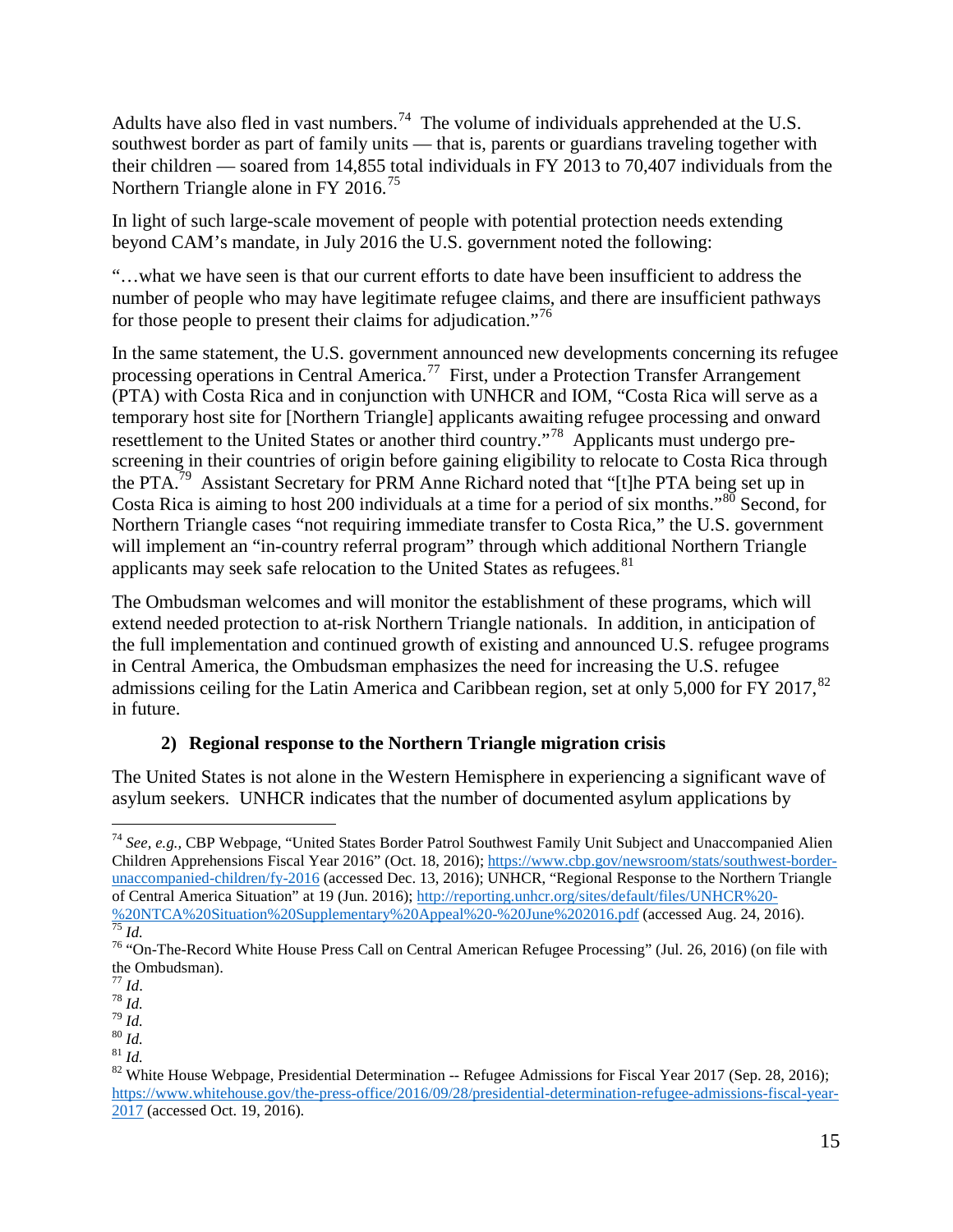Northern Triangle citizens in 2015 represented an increase of more than 881% from 2005.<sup>[83](#page-15-0)</sup> For example, in 2015, there were 164% more asylum seekers in Mexico than in 2013.<sup>84</sup> Costa Rica took in 176% more asylum claims in 2015 than two years prior.<sup>85</sup> Belize's asylum application receipt volume in 2015 was 1000% greater than the previous year's total.<sup>86</sup> Likewise, Panama the United States. and Nicaragua also have recently seen marked increases in asylum requests.<sup>87</sup> These influxes of displaced Northern Triangle citizens seeking humanitarian protection reveal a regional phenomenon that requires a cooperative regional response which must include leading efforts by

Salvador, Guatemala, Honduras, Belize, Costa Rica, Nicaragua, and Panama.<sup>90</sup> Upon reflection of the regional scope of these outflows, UNHCR convened a "Roundtable on Protection Needs in the Northern Triangle of Central America" in July 2016 in Costa Rica<sup>88</sup> to examine and formulate a "regional framework" for addressing the humanitarian challenges this displacement presents.<sup>[89](#page-15-6)</sup> Roundtable participants included nongovernmental organizations, intergovernmental organizations such as the World Bank and Inter-American Development Bank, and senior government representatives from the United States, Mexico, Canada, El

 In his opening remarks at the Roundtable, UNHCR's High Commissioner noted that "[f]orced Northern Triangle of Central America. It is a regional situation requiring a regional response."<sup>91</sup> displacement is an increasingly determining factor in the regional migration from and within the In the San Jose Action Statement produced by participating governments in connection with this Roundtable, they recognized "the need for comprehensive actions to enhance protection and respond to the most urgent needs of asylum seekers, refugees, internally displaced persons (IDPs), migrants and returnees with protection needs as well as other affected populations in the Northern Triangle of Central America…" and that measures taken by these nations "need to be

<span id="page-15-0"></span> $\overline{a}$ <sup>83</sup> UNHCR Discussion Paper, "Call to Action: Protection Needs in the Northern Triangle of Central America, UNHCR, Discussion Paper (Draft), *A Proposal for a Strategic Regional Response*" at 4;

<span id="page-15-1"></span>https://s3.amazonaws.com/unhcrsharedmedia/2016/2016-07-06-NTCA-<br>roundtable/CalltoActionDiscussionPaper12June2016cleanfinal-draft.docx (accessed Aug. 24, 2016).  $\overline{84}$  UNHCR Webpage, "UNHCR calls for urgent action as Central America asylum claims soar" (Apr. 5, 2016). http://www.unhcr.org/en-us/news/latest/2016/4/5703ab396/unhcr-calls-urgent-action-central-america-asylum-<br>claims-soar.html (accessed Aug. 24, 2016).

<span id="page-15-5"></span><span id="page-15-4"></span><span id="page-15-3"></span> $rac{86}{87}$  *Id.*<br> $rac{87}{1}$  *Id.* 

<span id="page-15-2"></span><sup>&</sup>lt;sup>85</sup>Id. <sup>86</sup>Id. <sup>86</sup><br><sup>86</sup>Id. <sup>87</sup><br><sup>88</sup> UNHCR Webpage, "High-Level Roundtable 6-7 July 2016: 'Call to Action: Protection Needs in the Northern Triangle of Central America" (Jun. 30, 2016); http://www.unhcr.org/news/press/2016/6/5775200d4/high-level-<br>roundtable-6-7-july-2016-call-action-protection-needs-northern.html (accessed Aug. 24, 2016).

<span id="page-15-6"></span> UNHCR, Discussion Paper (Draft), *A Proposal for a Strategic Regional Response*" at 12. <sup>89</sup> UNHCR Discussion Paper, "Call to Action: Protection Needs in the Northern Triangle of Central America,

<span id="page-15-7"></span><sup>&</sup>lt;sup>90</sup> UNHCR Webpages, "High-Level Roundtable 6-7 July 2016: 'Call to Action: Protection Needs in the Northern Triangle of Central America" (Jun. 30, 2016); "A Call to Action: Protection in the Northern Triangle of Central America – Proposal for a regional response – Concept Paper" at 3;

<http://www.acnur.org/fileadmin/scripts/doc.php?file=fileadmin/Documentos/BDL/2016/10645>(accessed Aug. 24, 2016).

<span id="page-15-8"></span><sup>&</sup>lt;sup>91</sup> UNHCR Webpage, "Opening Remarks" at 3 (Jul. 6, 2016);

[http://www.acnur.org/t3/fileadmin/scripts/doc.php?file=t3/fileadmin/Documentos/BDL/2016/10691 \(](http://www.acnur.org/t3/fileadmin/scripts/doc.php?file=t3/fileadmin/Documentos/BDL/2016/10691)accessed Aug. 24, 2016).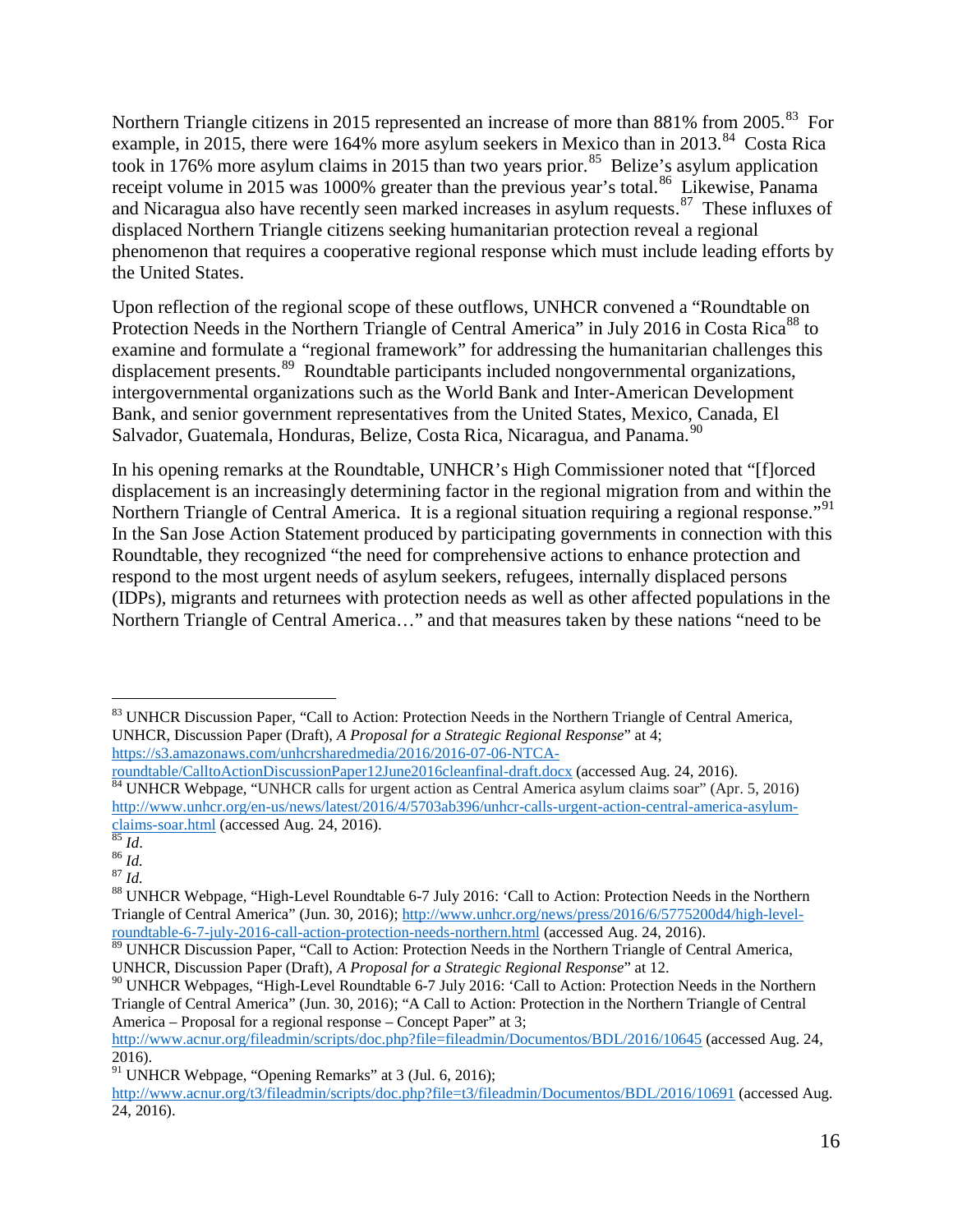reinforced by cooperation at regional and international levels with the support of relevant states, the UN system  $\ldots$  as well as civil society organizations  $\ldots$ <sup>92</sup>

 humanitarian crisis. Thus, just as CAM is one component of a larger protection strategy being developed by the United States, that response in turn is one part of a growing regional approach to this

### **3) U.S. domestic policies and programs relevant to Central American populations**

States. <sup>[93](#page-16-1)</sup> The DHS Advisory Committee on Family Residential Centers, appointed by DHS Northern Triangle countries of Guatemala, Honduras, and El Salvador."<sup>[94](#page-16-2)</sup> Stakeholders contend obtain protection.<sup>[95](#page-16-3)</sup> In its draft report, the Advisory Committee cited a host of concerns with the Stakeholders have expressed concern not only over elements of CAM's implementation abroad, but also over certain domestic U.S. protection policies that impact Northern Triangle populations. Key among these is DHS' continued practice of family detention, under which ICE temporarily holds certain mothers and children in "family residential centers" in the United Secretary Johnson, has observed in its "Consolidated Draft Subcommittees' Recommendations Report" that "the vast majority of families…subjected to family detention are fleeing the that the harmful psychological toll of detention conditions undermines the capacity of traumatized Northern Triangle family members to properly present their asylum claims and practice of family detention, concluding that "DHS should discontinue the general use of family detention, reserving it for rare cases…following an individualized assessment of the need to detain because of danger or flight risk that cannot be mitigated by conditions of release."<sup>96</sup>

 Temporary Protected Status (TPS), which already serves as a vital protection for over 200,000 mechanisms for Northern Triangle nationals. Stakeholders have called for a new TPS government's response to the region's humanitarian crisis.<sup>98</sup> At the same time, there is concern Salvadorans and Hondurans in the United States (who received this relief following natural disasters in their home countries),  $97$  also features in stakeholder dialogue concerning protection designation for El Salvador, Honduras, and Guatemala as an additional prong of the U.S.

<span id="page-16-0"></span> $\overline{a}$ <sup>92</sup> UNHCR, San Jose Action Statement (Jul. 7, 2016);<http://www.refworld.org/docid/57a8a4854.html>(accessed Oct. 6, 2016).

<span id="page-16-1"></span> Subcommittees' Recommendation Report, "Report of the DHS Advisory Committee on Family Residential Centers" <sup>93</sup>*See generally* DHS Advisory Committee on Family Residential Centers, ACFRC Consolidated Draft (Sep. 30, 2016); [https://www.ice.gov/sites/default/files/documents/Report/2016/ACFRC-sc-16093.pdf \(](https://www.ice.gov/sites/default/files/documents/Report/2016/ACFRC-sc-16093.pdf)accessed Oct. 6, 2016).

<span id="page-16-2"></span><sup>&</sup>lt;sup>94</sup> See DHS Advisory Committee on Family Residential Centers, [ACFRC Consolidated Draft Subcommittees'](https://www.ice.gov/sites/default/files/documents/Report/2016/ACFRC-sc-16093.pdf)

<span id="page-16-3"></span> Fast-Track Removal of Children and Mothers Experiencing Symptoms of Trauma" at 2 (Mar. 28, 2016); [Recommendation Report,](https://www.ice.gov/sites/default/files/documents/Report/2016/ACFRC-sc-16093.pdf) "Report of the DHS Advisory Committee on Family Residential Centers" at 6.<br><sup>95</sup> See, e.g., CARA Family Detention Pro Bono Project Letter, "Re: Ongoing Concerns Regarding the Detention of [http://www.aila.org/advo-media/press-releases/2016/cara-crcl-complaint-concerns-regarding-detention \(](http://www.aila.org/advo-media/press-releases/2016/cara-crcl-complaint-concerns-regarding-detention)accessed Oct. 6, 2016).

<span id="page-16-4"></span> <sup>96</sup>*See* DHS Advisory Committee on Family Residential Centers*,* ACFRC Consolidated Draft Subcommittees' Recommendation Report, "Report of the DHS Advisory Committee on Family Residential Centers" at 2 Recommendation Report, "Report of the DHS Advisory Committee on Family Residential Centers" at 2<br><sup>97</sup> See Congressional Research Service, "Temporary Protected Status: Current Immigration Policy and Issues" at 4,

<span id="page-16-5"></span><sup>8-9 (</sup>Feb. 18, 2016);<https://fas.org/sgp/crs/homesec/RS20844.pdf>(accessed Aug. 28, 2016).

<span id="page-16-6"></span><sup>98</sup>*See, e.g.*, Refugees International, "Northern Triangle Temporary Protected Status National Letter" (Jan. 25, 2016); [http://www.refugeesinternational.org/advocacy-letters-1/2016/2/1/northern-triangle-temporary-protected-status](http://www.refugeesinternational.org/advocacy-letters-1/2016/2/1/northern-triangle-temporary-protected-status-national-letter)[national-letter](http://www.refugeesinternational.org/advocacy-letters-1/2016/2/1/northern-triangle-temporary-protected-status-national-letter) (accessed Oct. 19, 2016).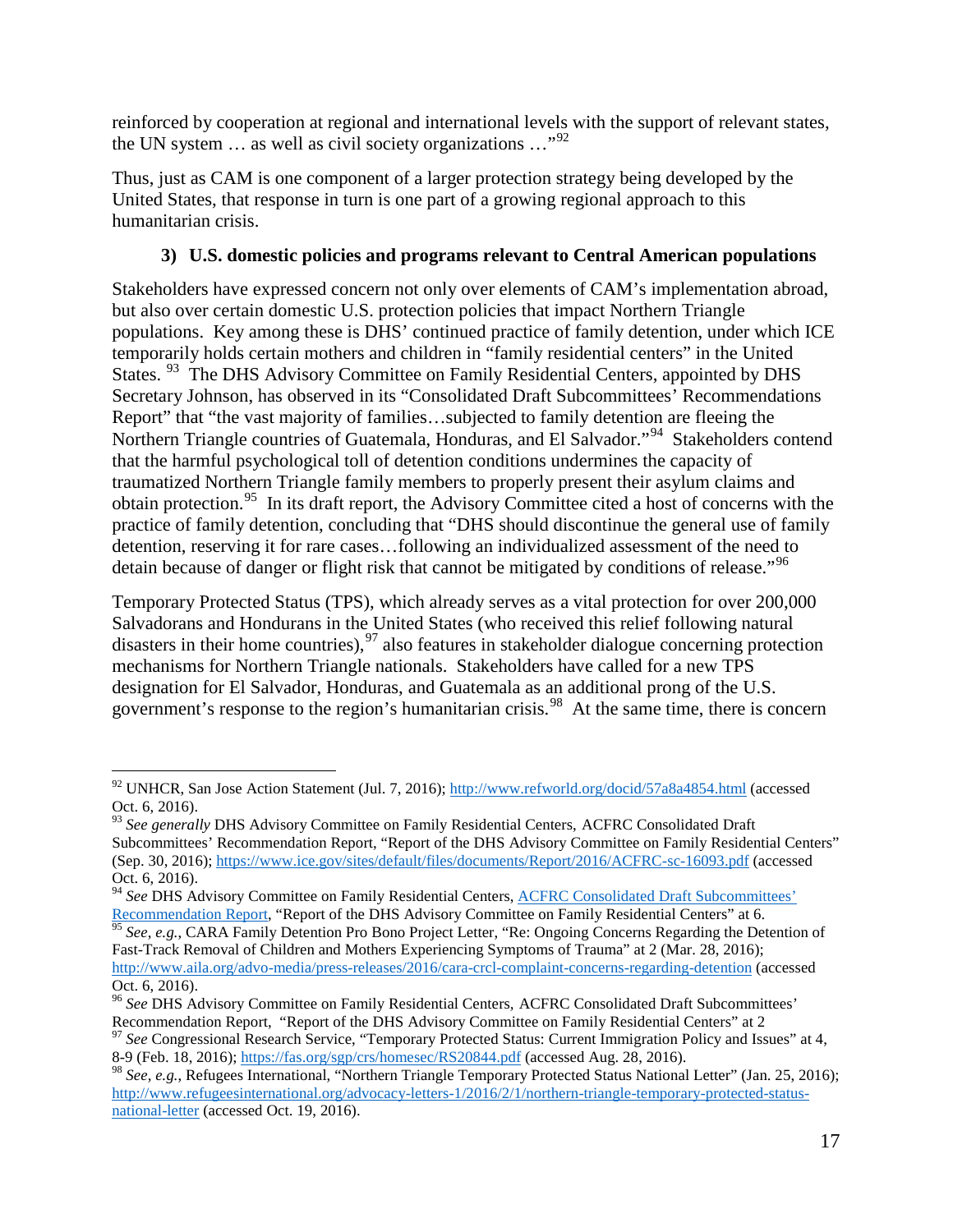key legal safeguards accorded to permanent residents.<sup>99</sup> that TPS does not lead to legal permanent residence, leaving individuals under this status without

 Finally, a substantial backlog of pending asylum cases has developed in both the U.S. interview or individual hearing before an immigration judge.<sup>100</sup> During these lengthy waits, asylum seekers frequently remain separated from family members who remain outside the United States and suffer mental health consequences related to the delays.<sup>101</sup> immigration courts and at USCIS asylum offices, meaning that Northern Triangle nationals seeking asylum in the United States often must wait years before attending a USCIS asylum

 CAM alone cannot meet the scale and scope of the crisis. While this Recommendation aims to identify measures that would make CAM more effective,

### <span id="page-17-0"></span>**POSITIVE DEVELOPMENTS IN CAM**

The Ombudsman commends a number of positive developments in the CAM program that under USCIS and DOS' administration have bolstered CAM's reach, efficiency, and protection protocol:

#### **1. Expansion of eligibility criteria for in-Country family members of qualifying children**

As noted in *Appendix I*, in November 2016 the U.S. government began implementing an expansion in the categories of family members of qualifying children eligible to participate in CAM.[102](#page-17-4) This makes CAM available to a broader group of individuals who need protection and will more effectively unify the families of qualifying children. Though this development does not address certain segments of vulnerable children in the Northern Triangle that remain ineligible for CAM, the Ombudsman welcomes this expansion of CAM's protection radius.

#### **2. Increase in CAM receipts**

DOS has experienced a significant increase in receipts of Form DS-7699, *Affidavit of Relationship (AOR) for Minors Who Are Nationals of El Salvador, Guatemala, and Honduras*  (CAM-AOR) since the program's establishment. By December 12, 2016, the total number of filed CAM-AORs amounted to 9,916 cases.<sup>[103](#page-17-5)</sup> Although challenges persist in educating the

<span id="page-17-1"></span> $\overline{a}$  <sup>99</sup>*See* Claire Bergeron, "Temporary Protected Status after 25 Years: Addressing the Challenge of Long-Term 'Temporary' Residents and Strengthening a Centerpiece of US Humanitarian Protection"

 (accessed Oct. 6, 2016). JMHS Volume 2 Number 1 (2014): 22-43, at 30-32; jmhs.cmsny.org/index.php/jmhs/article/download/23/17

<span id="page-17-2"></span><sup>&</sup>lt;sup>100</sup> See Ombudsman's Annual Report 2016, at 13-17 (describing the factors that have contributed to the worsening rise in new affirmative asylum applications); *see generally* Human Rights First, "In the Balance: Backlogs Delay asylum backlog including high volumes of requests for credible and reasonable fear determinations and a substantial Protection in the U.S. Asylum and Immigration Court Systems" (Apr. 16, 2016);<br>http://www.humanrightsfirst.org/sites/default/files/HRF-In-The-Balance.pdf (accessed Oct. 6, 2016).

<span id="page-17-3"></span>

 <http://www.humanrightsfirst.org/sites/default/files/HRF-In-The-Balance.pdf>(accessed Oct. 6, 2016). [101](http://www.humanrightsfirst.org/sites/default/files/HRF-In-The-Balance.pdf) *See* Ombudsman's Annual Report 2015, at 60-61; *see* Human Rights First, "In the Balance: Backlogs Delay

<span id="page-17-4"></span>Protection in the U.S. Asylum and Immigration Court Systems" at 10-14.<br><sup>102</sup> DOS Webpage, "Expansion of the Central American Minors (CAM) Program" (Nov. 15, 2016); [http://www.state.gov/j/prm/ra/cam/index.htm \(](http://www.state.gov/j/prm/ra/cam/index.htm)accessed Dec. 13, 2016).<br><sup>103</sup> Information provided by USCIS (Dec. 19, 2016).

<span id="page-17-5"></span>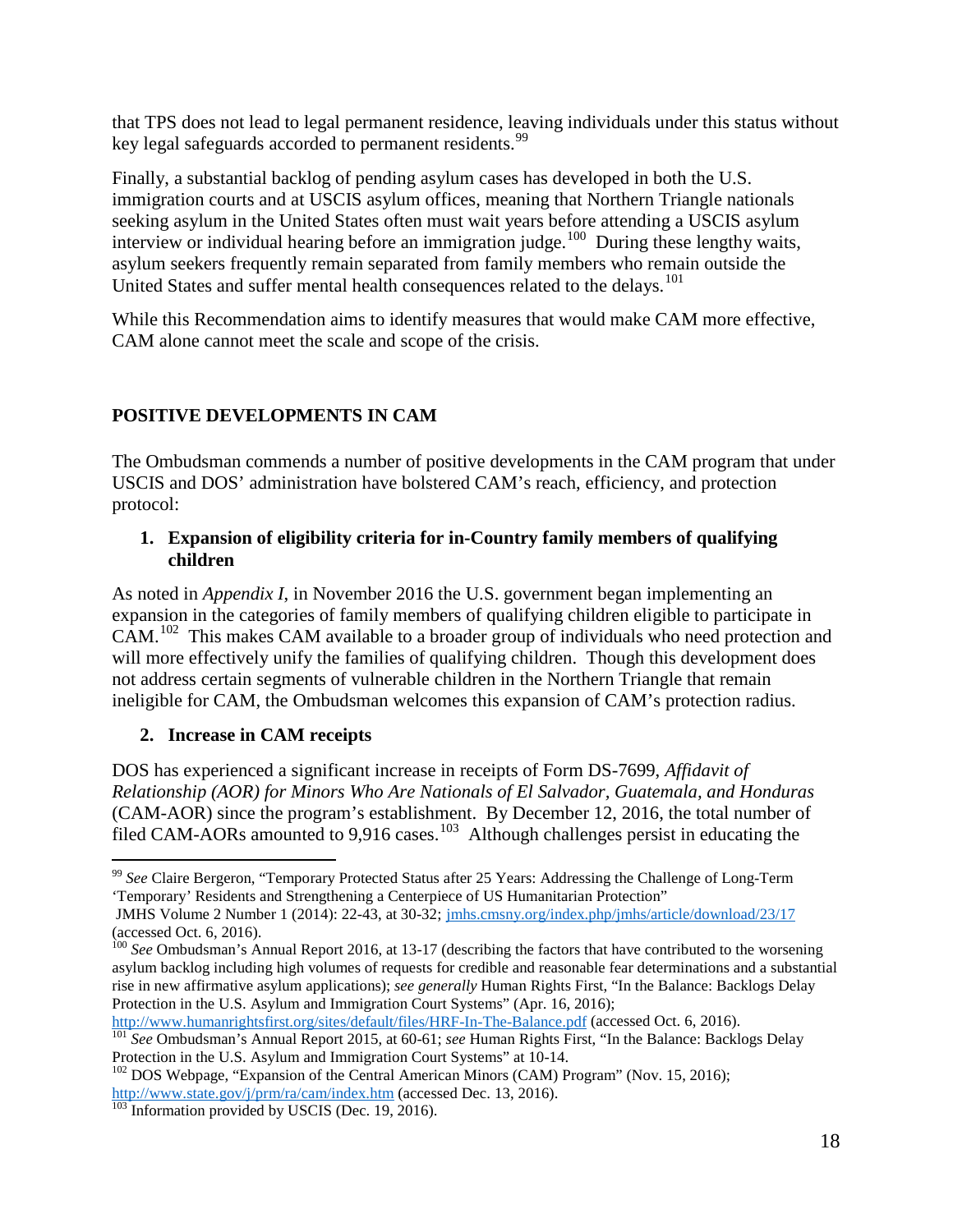community about eligibility for the CAM of their eligibility for the program,  $104$  the growth in these receipts indicates increased awareness of the program.

### **3. Rise in volume of RSC pre-screenings and USCIS interviews of CAM cases**

CAM cases, which represented virtually all prescreened cases at that time.<sup>[105](#page-18-1)</sup> In contrast, during were prescreened by the RSC — representing a nearly 400% increase from two quarters prior.<sup>106</sup> interviews in the fourth quarter of FY 2016 and 1,963 in the first quarter of FY 2017.<sup>[107](#page-18-3)</sup> USCIS anticipated that it would interview 80% of CAM applicants by the close of the second quarter of The RSC in Latin America and USCIS have increased the volume of CAM case pre-screenings and USCIS interviews. In the first quarter of FY 2016, USCIS conducted interviews in 508 the third quarter of FY 2016, USCIS interviewed 2,009 CAM cases — which necessarily also Moreover, USCIS projected it would continue to increase CAM interviews, conducting 1,986 FY 2017.<sup>[108](#page-18-4)</sup> Although higher volumes of RSC pre-screenings and USCIS interviews are still needed to shorten the CAM processing timeframe given the dangers facing qualifying children applying for protection while in their home country, the Ombudsman commends the increase in interviews.

### **4. Concurrent performance of certain CAM application processing stages**

process, such as RAVU and DNA testing, concurrently rather than sequentially.<sup>[109](#page-18-5)</sup> Once USCIS Such concurrent processing marks a significant enhancement to program efficiency. Because DOS and USCIS are now initiating and conducting certain stages of the CAM application has completed RAVU, a case may proceed to the USCIS interview prior to the receipt of DNA test results.<sup>[110](#page-18-6)</sup> USCIS can then make conditional decisions contingent on DNA verification.<sup>[111](#page-18-7)</sup> DNA tests must still confirm the claimed biological relationships before USCIS issues final approvals, this enhancement does not compromise program integrity.

### **5. Institution of Best Interests Assessments**

The RSC's use of "Best Interests Assessments" for certain qualifying children<sup>112</sup> represents another positive program development. Best Interests Assessments provide the program with a valuable mechanism for helping safeguard particularly vulnerable qualifying children. While many qualifying children may need enhanced resources over and above these assessments, Best Interests Assessments have the potential to address some of the key risk factors confronting these minors.

 $\overline{a}$ <sup>104</sup> Information provided by stakeholders.

<span id="page-18-0"></span><sup>&</sup>lt;sup>104</sup> Information provided by stakeholders.<br><sup>105</sup> Information provided by USCIS (Apr. 14 and Nov. 21, 2016).

<span id="page-18-1"></span><sup>&</sup>lt;sup>106</sup> Information provided by USCIS (Sep. 28, 2016).

<span id="page-18-4"></span><span id="page-18-3"></span><span id="page-18-2"></span> $^{107}\,$  Id.

<sup>&</sup>lt;sup>106</sup> Information provided by USCIS (Sep. 28, 2016).<br><sup>107</sup> Id. **108** Information provided by USCIS (Dec. 19, 2016).

<span id="page-18-6"></span><span id="page-18-5"></span> $^{110}\,Id.$ 

<span id="page-18-8"></span><span id="page-18-7"></span> $\overline{\overline{111}}$   $\overline{Id}$ .

<sup>&</sup>lt;sup>109</sup> Information provided by USCIS (Sep. 28, 2016).<br><sup>110</sup> *Id.*<br><sup>111</sup> *Id.* <sup>111</sup> Information provided by DOS (May 2, 2016); Information provided by RSC (May 17 and Aug. 3, 2016).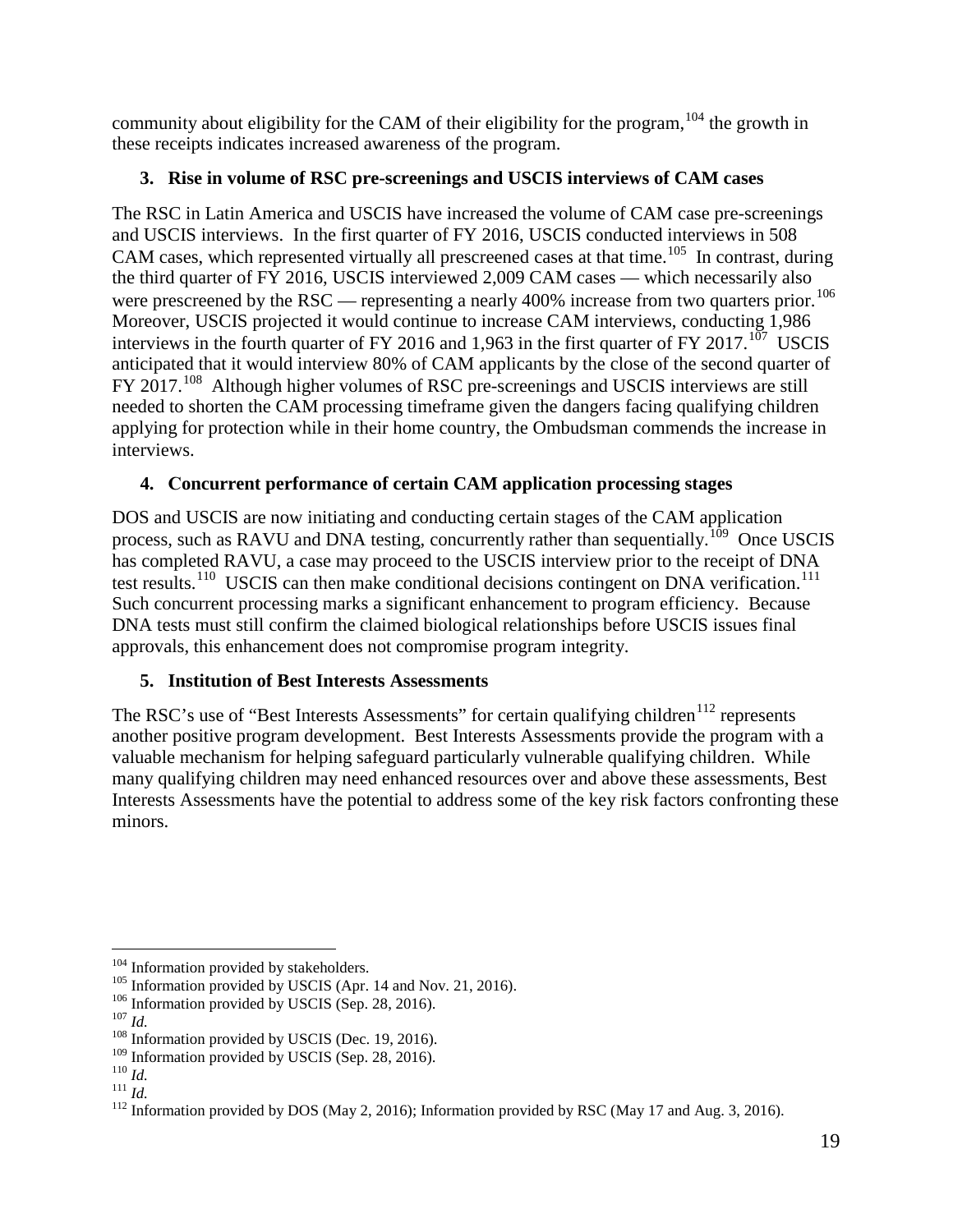#### <span id="page-19-0"></span> **KEY ISSUES OF CONCERN REGARDING CAM**

 Triangle youth to travel to the United States to be reunited with family. However, certain The Ombudsman recognizes CAM as an effective protection measure for eligible Northern programmatic issues remain and are discussed below. Given CAM's interagency structure, some of those issues are necessarily outside of USCIS' purview.

#### **1. Lengthy processing times**

United States  $-$  is 410 days for refugees and 402 days for parolees.<sup>[113](#page-19-1)</sup> CAM processing times have grown as the program has expanded.<sup>[115](#page-19-3)</sup> As of August 22, 2016, the average processing time for a CAM case — from the date of the CAM-AOR's receipt by the resettlement agency to the date of arrival of CAM applicants in the are approximately twice as fast as average U.S. refugee case processing times worldwide, <sup>114</sup> almost all of which are being processed in third countries. However, CAM processing times

 a variety of actors and factors, including financial hardships endured by qualifying parents, who programs.  $^{1\overline{1}6}$ It is important to note that the processing time measure cited here encompasses delays related to may require extended time to gather the funds necessary to pay DNA testing costs or, in the case of parolees, to cover the costs of travel to the United States. Moreover, stakeholders acknowledge that the CAM timeframe remains significantly faster than for similar refugee

cases.<sup>[117](#page-19-5)</sup> Indeed, some qualifying parents have shared that their children receive threats on a daily basis.<sup>118</sup> Notwithstanding these considerations, processing times are overly long. Because CAM is an incountry processing program and applications are processed in a region beset by violence, qualifying children continue to be subject to substantial risks while awaiting resolution of their

to the Ombudsman is 12 months.<sup>[120](#page-19-8)</sup> This raises the prospect of an end-to-end timeframe, taking For many qualifying children, the above-cited timeframe does not represent the full waiting period. This is because, as a result of insufficient funding for resettlement agencies working on CAM cases, various agencies have reported lengthy waiting periods before potential qualifying parents are able to submit CAM-AORs.<sup>[119](#page-19-7)</sup> The longest waiting period reported by stakeholders into account both affiliate office backlogs and CAM processing times, of over two years for some potentially eligible children.

 $\overline{a}$ 

<span id="page-19-1"></span><sup>&</sup>lt;sup>113</sup> Information provided by USCIS (Sep. 28, 2016).

<span id="page-19-2"></span><sup>&</sup>lt;sup>114</sup> Ombudsman Annual Conference 2016, "Regional Refugee Resettlement Issues and the Central American Minors Program Panel" (Dec. 6, 2016).

<span id="page-19-3"></span><sup>&</sup>lt;sup>115</sup> As of March 21, 2016, the average processing time, averaging parolee and refugee arrivals together, was 331 days. Information provided by USCIS (Apr. 14, 2016). days. Information provided by USCIS (Apr. 14, 2016).<br><sup>116</sup> Information provided by stakeholders.

<span id="page-19-4"></span><sup>&</sup>lt;sup>116</sup> Information provided by stakeholders.<br><sup>117</sup> *Id.* <sup>118</sup> *Id.* <sup>118</sup> *Id.* <sup>119</sup> *Id.* <sup>120</sup> *Id.* 

<span id="page-19-5"></span>

<span id="page-19-8"></span><span id="page-19-7"></span><span id="page-19-6"></span> $^{119}\dot{I}d.$  $^{120}\,Id.$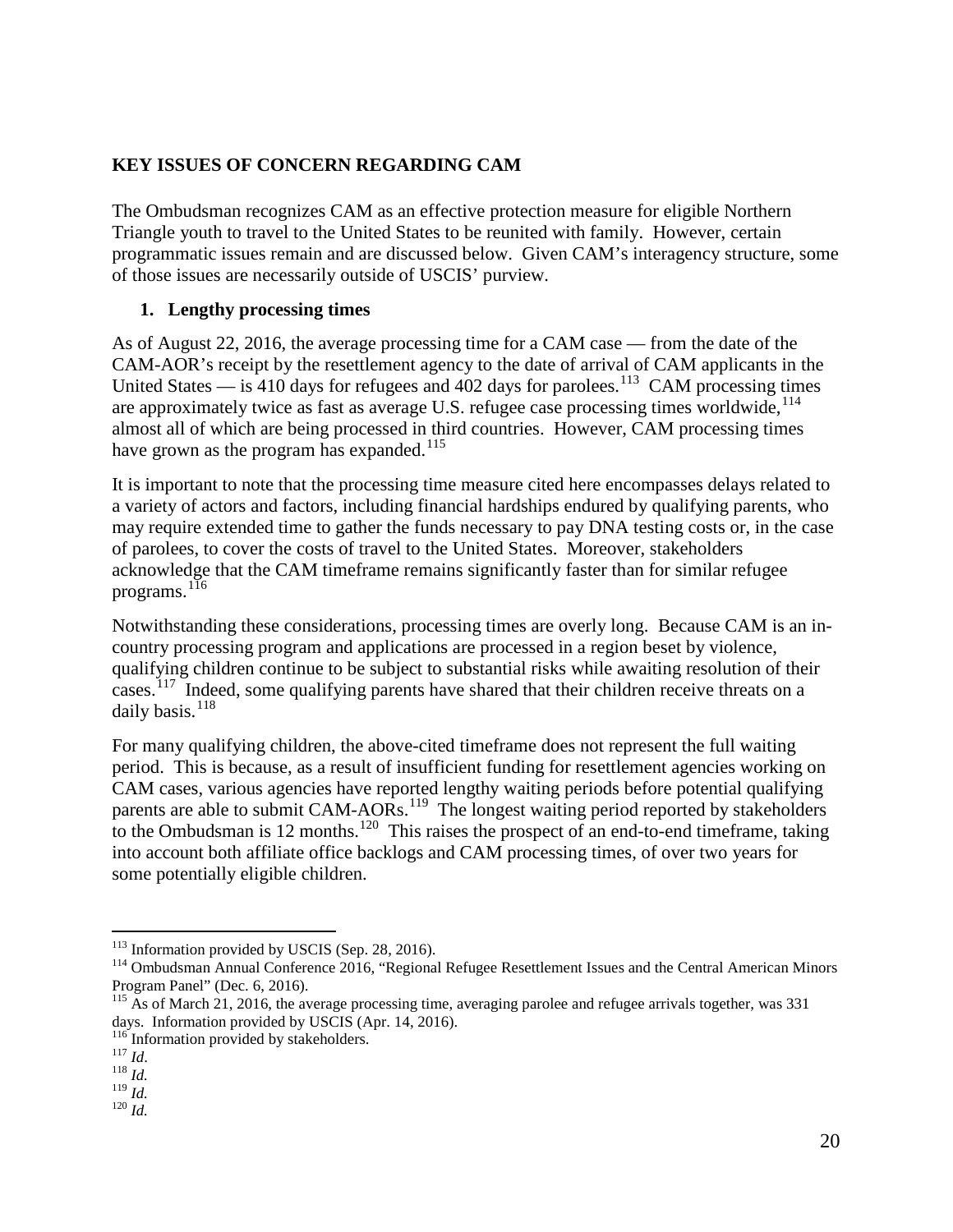#### **2. Need for enhanced protection mechanisms for particularly vulnerable qualifying children**

The special safety procedures described in *Appendix I* are vital to the protection of certain particularly vulnerable qualifying children. Two of these procedures — case expedites and shelter referrals — need enhancements to offer sufficient protection to CAM applicants.

CAM expedite requests.<sup>[121](#page-20-0)</sup> In 2011, PRM published a Fact Sheet with guidance on expedited Some stakeholders have noted the absence of clear, specific protocols guiding the submission of processing for refugee cases generally.<sup>[122](#page-20-1)</sup> This document, however, does not include information specific to CAM and the program's in-country processing system, with its heightened need for efficiency in removing the qualifying individual(s) from sources of danger. Stakeholders also have observed a lack of uniform notification regarding the outcomes of expedite requests.<sup>123</sup> The lack of clear protocols and follow-up communication can leave stakeholders without a firm understanding of: 1) how to appropriately seek expedition of deserving CAM cases; 2) whether expedite requests have been granted; and 3) the impact of the expedite, in terms of processing speed, on the case.

the duration of the CAM application process.<sup>124</sup> In light of the minors' urgent protection needs, Moreover, though the RSC refers certain vulnerable qualifying children to in-country government-operated shelters, to date this referral mechanism reportedly has proven unsuccessful. Stakeholders have expressed concern that shelters in El Salvador, the country where the substantial majority of pending qualifying children live, are unable to house minors for the absence of a broadly-employed, effective safe shelter system leaves a sizable gap in CAM's safety protocol.

#### **3. Restrictive eligibility criteria**

program.<sup>[125](#page-20-4)</sup> The recent expansion of eligibility criteria<sup>[126](#page-20-5)</sup> helps address this. However, other access CAM, prompting stakeholders to advocate for additional expansions to the program.<sup>127</sup> Stakeholders have expressed concern that CAM eligibility criteria are too limiting, leaving other vulnerable Northern Triangle children, as well as their family members, without access to the minors who face persecution and other dangerous conditions in the Northern Triangle still cannot

<span id="page-20-5"></span><span id="page-20-4"></span> $^{125}$   $\hat{Id}$ .

 $\overline{a}$ 

<span id="page-20-3"></span><span id="page-20-2"></span> $124$  *Id.* 

<span id="page-20-1"></span><span id="page-20-0"></span><sup>&</sup>lt;sup>121</sup> *Id.*<br><sup>122</sup> DOS Webpage, "Expedited Protection and Resettlement of Refugees" (Oct. 24, 2011);<br><sup>123</sup> Information provided by stakeholders.<br><sup>124</sup> *Id.*<br><sup>125</sup> *Id.*<br><sup>126</sup> Under this expansion, certain in-country careta to the Qualifying Parents, and children of qualifying parents — irrespective of age and marital status — are able to participate in CAM. *See* DOS Webpage, "Expansion of the Central American Minors (CAM) Program" (Nov. 15, 2016).

<span id="page-20-6"></span> $127$  As of March 3, 2016, approximately 89% of qualifying parents were Salvadoran or Honduran TPS holders. Information provided by USCIS (Apr. 14, 2016). However, TPS is available only to those Salvadorans and Hondurans who, among other requirements, have been continuously physically present in the United States since March 9, 2001 and January 5, 1999, respectively. *See* USCIS Webpages, "Temporary Protected Status Designated Country: El Salvador" (Sep. 9, 2016); [https://www.uscis.gov/humanitarian/temporary-protected-status/temporary](https://www.uscis.gov/humanitarian/temporary-protected-status/temporary-protected-status-designated-country-el-salvador)[protected-status-designated-country-el-salvador](https://www.uscis.gov/humanitarian/temporary-protected-status/temporary-protected-status-designated-country-el-salvador) (accessed Dec. 13, 2016); "Temporary Protected Status Designated Country: Honduras" (Aug. 11, 2016); [https://www.uscis.gov/humanitarian/temporary-protected-status/temporary](https://www.uscis.gov/humanitarian/temporary-protected-status/temporary-protected-status-designated-country-honduras)[protected-status-designated-country-honduras \(](https://www.uscis.gov/humanitarian/temporary-protected-status/temporary-protected-status-designated-country-honduras)accessed Aug. 28, 2016). The population of Salvadoran and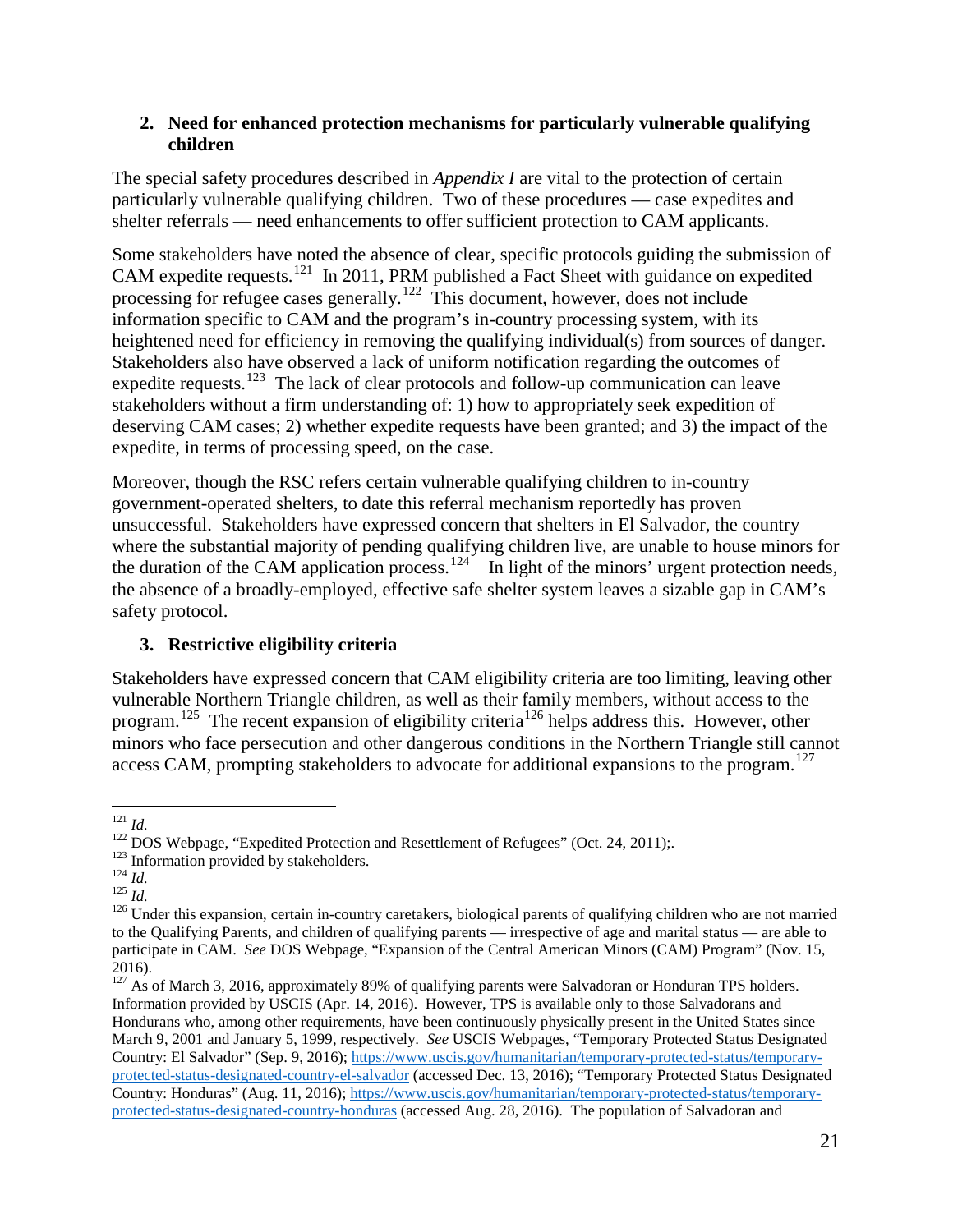#### **4. Costs associated with DNA testing**

families.<sup>[130](#page-21-2)</sup> Other families may need significant time to collect the required money — an effort that can delay an already time-sensitive CAM application process.<sup>131</sup> While the benefits of DNA CAM participants receive reimbursement of DNA testing fees after test results confirm the validity of claimed familial relationships.<sup>[128](#page-21-0)</sup> However, the upfront costs for DNA testing, which can range upwards of \$500 or \$600 per tested relationship,  $12<sup>9</sup>$  are prohibitive for some testing to the program are apparent, these costs and delays impede CAM access and delay case completion.

#### **5. Uncertainty regarding CAM eligibility, application process, and case status**

status of pending CAM cases.<sup>[133](#page-21-5)</sup> Despite growing program participation and an array of helpful public resources,  $^{132}$  $^{132}$  $^{132}$  stakeholders continue to report that many potential and actual qualifying parents remain unaware, underinformed and confused about CAM eligibility requirements, the application process, and the

 English and Spanish-language teleconferences and a roundtable event hosted by USCIS Director León Rodríguez.<sup>[134](#page-21-6)</sup> In May 2016, USCIS' Customer Service and Public Engagement Directorate qualifying children grasp the CAM application process.<sup>138</sup> USCIS and DOS have hosted a variety of public engagements on CAM, including nationwide traveled to the Northern Triangle to learn more about opportunities to improve community education and program participation. In addition, USCIS, DOS, and the RSC have created materials to help the public better understand the program, including Frequently Asked Questions;<sup>[135](#page-21-7)</sup> a USCIS webpage on CAM;<sup>136</sup> an additional USCIS webpage for applicants conditionally approved for parole through  $CAM; <sup>137</sup>$  and an RSC-produced pamphlet to help

 $\overline{a}$  the estimated number of Honduran TPS holders dropped by roughly 25%. *See* Congressional Research Service, "Temporary Protected Status: Current Immigration Policy and Issues" at 5 (Jan. 27, 2006); Honduran TPS holders in the United States is steadily shrinking. From approximately 2007 to 2016, for instance,

[http://trac.syr.edu/immigration/library/P332.pdf \(](http://trac.syr.edu/immigration/library/P332.pdf)accessed Aug. 28, 2016); "Temporary Protected Status: Current Immigration Policy and Issues" at 4 (Feb. 18, 2016);<https://fas.org/sgp/crs/homesec/RS20844.pdf>(accessed Aug. 28, 2016). The dominant pool of Qualifying Parents is therefore undergoing an ongoing incremental contraction.

<span id="page-21-0"></span><sup>28, 2016).</sup> The dominant pool of Qualifying Parents is therefore undergoing an ongoing incremental contraction.<br><sup>128</sup> See DOS Webpage, "In-Country Refugee/Parole Processing for Minors in Honduras, El Salvador and Guatemala (*Central American Minors* – CAM): Frequently Asked Questions" at 6 (Nov. 2016);

<sup>&</sup>lt;sup>129</sup> Information provided by stakeholders.<br><sup>130</sup> *Id.*<br><sup>131</sup> *Id. 23*<sup>1</sup> *Id.* **232** *See, e.g., DOS Webpage, "In-Country Refugee/Parole Processing for Minors in Honduras, El Salvador and* <http://www.wrapsnet.org/s/CAM-Frequently-Asked-Questions-November-2016.docx>(accessed Dec. 13, 2016).<br><sup>129</sup> Information provided by stakeholders.

<span id="page-21-2"></span><span id="page-21-1"></span> $^{130}\,$  Id.

<span id="page-21-3"></span> $^{131}$   $\overline{Id}$ .

<span id="page-21-4"></span>Guatemala (*Central American Minors* – CAM): Frequently Asked Questions" (Nov. 2016).<br><sup>133</sup> Information provided by stakeholders.

<span id="page-21-5"></span>

<sup>&</sup>lt;sup>133</sup> Information provided by stakeholders.<br><sup>134</sup> See Engagement Invitation: Roundtable with USCIS Director León Rodríguez (on file with the Ombudsman).

<span id="page-21-7"></span><span id="page-21-6"></span><sup>&</sup>lt;sup>135</sup> DOS Webpage, "In-Country Refugee/Parole Processing for Minors in Honduras, El Salvador and Guatemala

<span id="page-21-8"></span><sup>(</sup>*Central American Minors* – CAM): Frequently Asked Questions" (Nov. 16). 136 USCIS Webpage, "In-Country Refugee/Parole Processing for Minors in Honduras, El Salvador and Guatemala (Central American Minors – CAM)" (Nov. 15, 2016). 137 USCIS Webpage, "Central American Minors (CAM) Refugee/Parole Program: Information for Conditionally

<span id="page-21-9"></span>Approved Applicants" (Aug. 31, 2016); [https://www.uscis.gov/humanitarian/humanitarian-parole/central-american](https://www.uscis.gov/humanitarian/humanitarian-parole/central-american-minors-cam-refugee)[minors-cam-refugee](https://www.uscis.gov/humanitarian/humanitarian-parole/central-american-minors-cam-refugee) (accessed Oct. 20, 2016).<br><sup>138</sup> Information provided by RSC (May 17, 2016).

<span id="page-21-10"></span>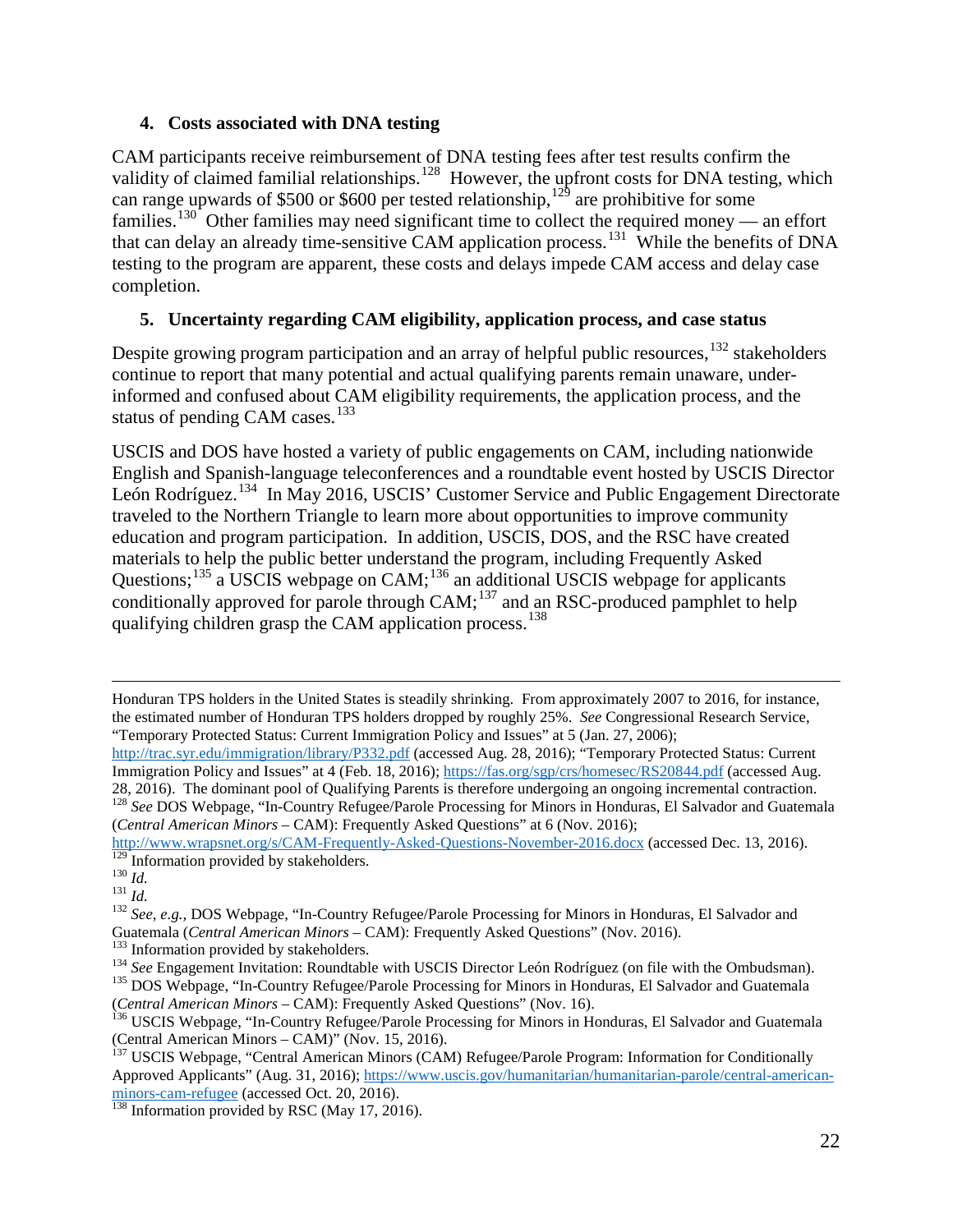eligibility criteria.<sup>[139](#page-22-0)</sup> For example, a misconception that only TPS holders may become qualifying parents has taken root among some potential applicants.<sup>140</sup> Resettlement agency about the program because they often lack the resources to offer comprehensive CAM-related Despite these significant efforts, stakeholders report that confusion persists over program affiliate offices are unable to easily correct these misunderstandings and educate local populations services, including community education about the program.<sup>[141](#page-22-2)</sup>

uncertain about the CAM application process and the status of their cases.<sup>142</sup> CAM is more each of these stages in detail is not currently available. Stakeholders also express concern that many qualifying parents and qualifying children are complex, and features more processing stages, than many other immigration programs. However, despite the availability of outreach materials, a comprehensive guide that explains

Africa (also operated by IOM) offers that feature.<sup>143</sup> Therefore, CAM applicants and their addresses are available, however, through which applicants may contact the RSC.<sup>144</sup> Moreover, RSC Latin America does not have a website containing a "Check Your Case Status" feature for pending applicants, though the website for the RSC for the Middle East and North qualifying relatives cannot independently ascertain their case status. Phone numbers and email

among qualifying parents whose children were denied refugee status but approved for parole.<sup>145</sup> containing information relevant to children conditionally approved for parole through CAM.<sup>[147](#page-22-8)</sup> other things, to make needed travel arrangements to the United States.<sup>[149](#page-22-10)</sup> Stakeholders have called attention, in particular, to a frequent lack of awareness of case status The RSC indicated to the Ombudsman that IOM representatives in the United States contact qualifying parents directly with such updates.<sup>[146](#page-22-7)</sup> USCIS also recently posted a webpage However, stakeholders emphasize that many qualifying parents remain uninformed and confused about the status of their children's cases. <sup>[148](#page-22-9)</sup> Status information for parolees is necessary, among

Finally, neither USCIS nor DOS publish current processing times for CAM cases, some of which involve children subject to ongoing threats while in-country processing takes place. USCIS publishes "normal processing times" for many other application types.<sup>[150](#page-22-11)</sup> Generally, however, those applications remain exclusively within USCIS' jurisdiction. CAM cases, like other refugee cases, undergo processing not only by USCIS, but also DOS, which oversees program functions

<sup>&</sup>lt;sup>139</sup> Information provided by stakeholders.

<span id="page-22-1"></span><span id="page-22-0"></span> $140$  *Id.* 

<span id="page-22-2"></span> $^{141}$  *Id.* 

<span id="page-22-4"></span><span id="page-22-3"></span> $^{142}$  *Id.* 

<sup>&</sup>lt;sup>139</sup> Information provided by stakeholders.<br><sup>140</sup> *Id.*<br><sup>141</sup> *Id.* <sup>142</sup> *Id.* <sup>143</sup> IOM Webpage, "Resettlement Support Center: Middle East and North Africa;"

[https://www.jordan.iom.int/refinfo/ \(](https://www.jordan.iom.int/refinfo/)accessed Aug. 24, 2016).<sup>144</sup> Information provided by USCIS (Nov. 21, 2016).

<span id="page-22-6"></span><span id="page-22-5"></span><sup>&</sup>lt;sup>145</sup> Information provided by stakeholders.<br><sup>146</sup> Information provided by RSC (May 17, 2016).

<span id="page-22-8"></span><span id="page-22-7"></span> Approved Applicants" (Aug. 31, 2016). <sup>146</sup> Information provided by RSC (May 17, 2016).<br><sup>147</sup> USCIS Webpage, "Central American Minors (CAM) Refugee/Parole Program: Information for Conditionally

<span id="page-22-10"></span><span id="page-22-9"></span><sup>&</sup>lt;sup>148</sup> Information provided by stakeholders.<br><sup>149</sup>  $$ 

<span id="page-22-11"></span><sup>&</sup>lt;sup>150</sup> See USCIS Webpage, "USCIS Processing Time Information;"

<https://egov.uscis.gov/cris/processTimesDisplayInit.do>(accessed Dec. 7, 2016).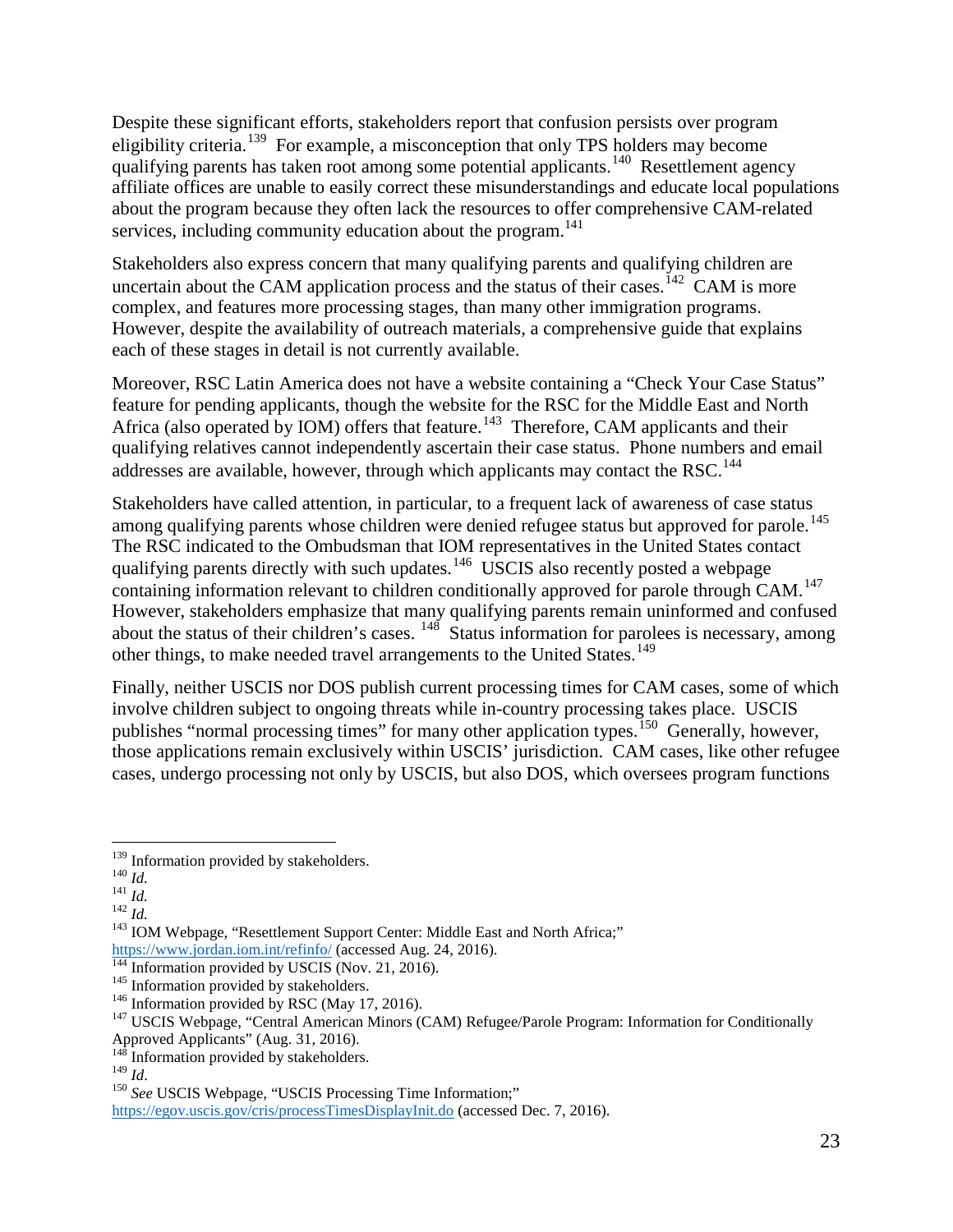including intake, prescreening, and "out-processing" events such as medical exams and travel.<sup>[151](#page-23-0)</sup> of DNA testing fees, impact CAM processing times.<sup>[152](#page-23-1)</sup> For these reasons, the "normal Furthermore, factors external to USCIS and DOS, such as delays in qualifying parents' payment processing times" calculations that USCIS employs for other applications are inapplicable to CAM cases. Nonetheless, relevant CAM processing times are measurable. As noted, as of August 22, 2016, the average processing time for a CAM application — from the date of the CAM-AOR's receipt by the resettlement agency to the date of the CAM applicant's arrival in the United States — is  $410$  days for refugees and  $402$  days for parolees.<sup>[153](#page-23-2)</sup> Still, USCIS and DOS do not regularly publish and update these times. This information would allow qualifying children and their family members to much better project the length of their wait, take steps to safeguard their security, and prepare for the outcome of their cases.

Owing in part to these information gaps, qualifying parents frequently contact overburdened resettlement agency affiliate offices to request clarification concerning the CAM application process and to seek updates on their cases, which drains already stretched resources.<sup>[154](#page-23-3)</sup>

### **6. Insufficient funding for resettlement agencies' CAM-related activities**

to CAM refugees arriving in the United States.<sup>[155](#page-23-4)</sup> As noted in *Appendix I*, resettlement agencies serve an integral role in the CAM application process. They coordinate the filings of CAM-AORs, manage CAM cases subsequent to those filings, educate local populations on the program, and facilitate reception and placement services

the per-capita grants go to the temporary provision of basic needs support for the refugee.<sup>[157](#page-23-6)</sup> A throughout its refugee program portfolio.<sup>[159](#page-23-8)</sup> For each refugee relocated to the United States, DOS provides the coordinating resettlement agency with a one time, per-capita "reception and placement" grant.<sup>156</sup> DOS also provides some funding to resettlement agency headquarters that is distinct from the per-capita grants. Most of smaller portion of the grant may help meet the associated administrative costs borne by the resettlement agency affiliate.<sup>158</sup> DOS has long employed this per-refugee reimbursement model

United States as either a refugee or as parolees.<sup>160</sup> Indeed, parolees have comprised a majority of CAM differs from most other refugee programs in that approved applicants relocate to the

<span id="page-23-0"></span> $\overline{a}$  <sup>151</sup>*See* DOS Webpage, "U.S. Refugee Admissions Program Central American Minors Flowchart" (Jan. 22, 2015); information provided by USCIS (Nov. 21, 2016).

<span id="page-23-2"></span><span id="page-23-1"></span><sup>&</sup>lt;sup>152</sup> Information provided by stakeholders.

<sup>&</sup>lt;sup>152</sup> Information provided by stakeholders.<br><sup>153</sup> Information provided by USCIS (Sep. 28, 2016). <sup>153</sup> Information provided by USCIS (Sep. 28, 2016).<br><sup>154</sup> Information provided by stakeholders.

<span id="page-23-4"></span><span id="page-23-3"></span> $155$  *Id.* 

<sup>&</sup>lt;sup>154</sup> Information provided by stakeholders.<br><sup>155</sup> *Id*.<br><sup>156</sup> *See* DOS Webpages, "The Reception and Placement Program;"

<span id="page-23-5"></span><http://www.state.gov/j/prm/ra/receptionplacement/>(accessed Aug. 24, 2016); "Increase to the Refugee Reception and Placement Per Capita Grant" (Jan. 25, 2010)[; http://www.state.gov/r/pa/prs/ps/2010/01/135800.htm](http://www.state.gov/r/pa/prs/ps/2010/01/135800.htm) (accessed Aug. 24, 2016).

<span id="page-23-6"></span>[http://www.state.gov/r/pa/prs/ps/2010/01/135800.htm \(](http://www.state.gov/r/pa/prs/ps/2010/01/135800.htm)accessed Aug. 24, 2016). <sup>157</sup> See, e.g., DOS Webpage, "Increase to the Refugee Reception and Placement Per Capita Grant" (Jan. 25, 2010);

http://www.state.gov/r/pa/prs/ps/2010/01/135800.htm (accessed Aug. 24, 2016).<br><sup>158</sup> See, e.g., DOS Webpage, "Increase to the Refugee Reception and Placement Per Capita Grant" (Jan. 25, 2010). <sup>158</sup> See, e.g., DOS Webpage, "Increase to the Refugee Reception and Placement Per Capita Grant" (Jan. 25, 2010).<br><sup>159</sup> Information provided by DOS (May 2, 2016).

<span id="page-23-9"></span><span id="page-23-8"></span><span id="page-23-7"></span><sup>&</sup>lt;sup>159</sup> Information provided by DOS (May 2, 2016).<br><sup>160</sup> See USCIS Webpage, "In-Country Refugee/Parole Processing for Minors in Honduras, El Salvador and Guatemala (Central American Minors – CAM)" (Nov. 15, 2016).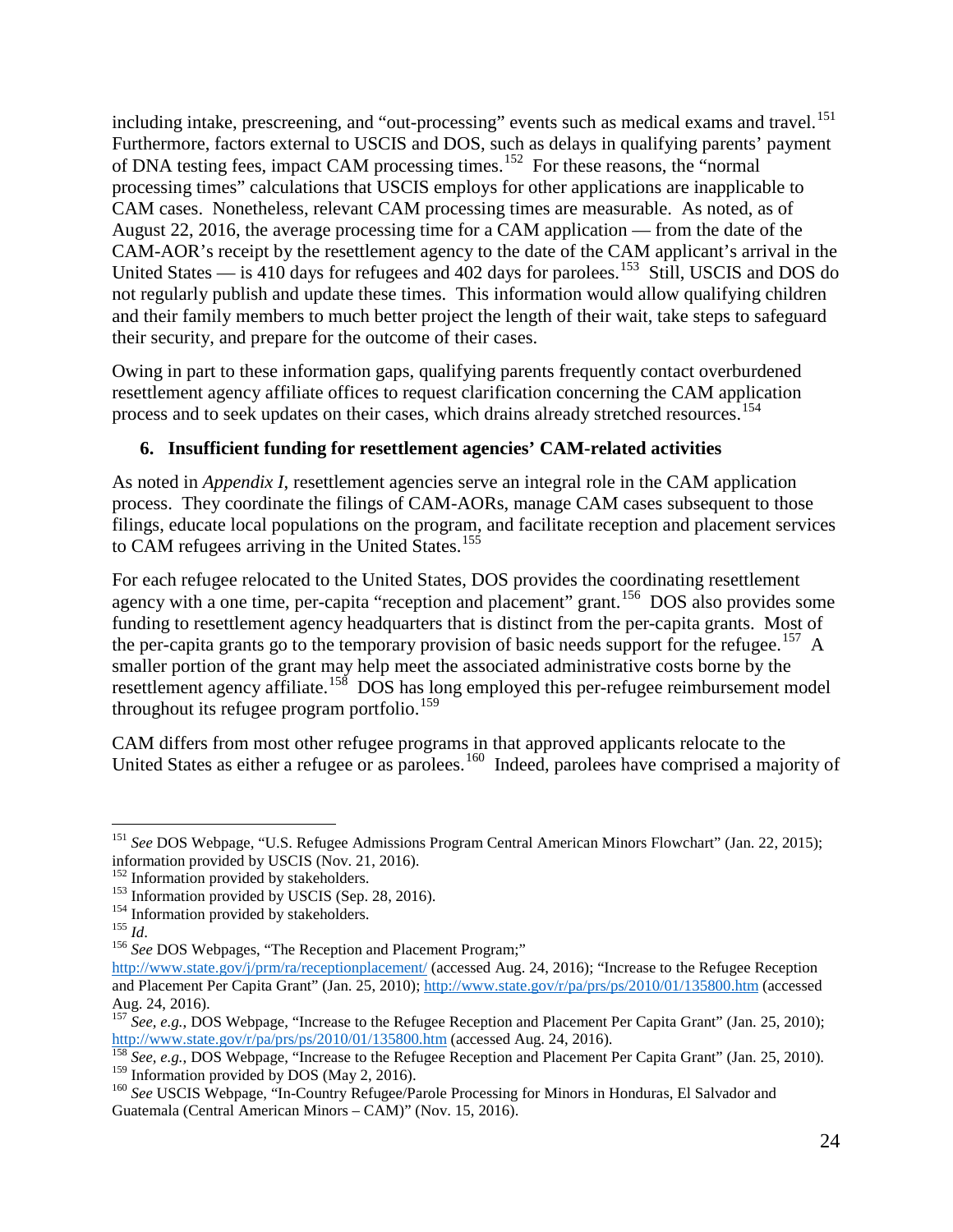noted CAM arrivals to date.<sup>[161](#page-24-0)</sup> Resettlement agencies receive no per-capita reimbursement from DOS, USCIS, or other federal agency for parolees.<sup>162</sup> This leaves resettlement agencies without CAM applications.<sup>[163](#page-24-2)</sup> Qualifying relatives may only file a CAM application through a reimbursements to help cover the underlying administrative costs essential to effectively process resettlement agency authorized by DOS.

to support CAM-related services, other agencies do not.<sup>[164](#page-24-3)</sup> The lack of reimbursement for CAM substantial resource constraints that impair many affiliates' capacity to adequately administer their CAM operations.<sup>[165](#page-24-4)</sup> While certain resettlement agencies receive funding from other sources, such as private donors, parolee processing, combined with insufficient alternative funding streams, has created

FY 2015 to 110,000 in FY 2017<sup>[166](#page-24-5)</sup> places resource strain on the government agencies responsible for carrying out those admissions, e.g., DOS and USCIS. DOS has emphasized the importance of receiving sufficient appropriations to fund its resettlement efforts.<sup>167</sup> At the same time that these resettlement agencies experience demands on their resources in connection with CAM, the sharp increase in the U.S. refugee admissions ceiling from 70,000 in

CAM backlog in certain affiliate offices.<sup>168</sup> Stakeholders have reported that at some of those consultation.<sup>[169](#page-24-8)</sup> This consultation is a necessary precursor to filing a CAM-AOR. During those Northern Triangle or even age out of eligibility for the program.<sup>[170](#page-24-9)</sup> This funding gap also program.<sup>[171](#page-24-10)</sup> One key consequence of the CAM funding shortfall among resettlement agencies is a substantial offices, potential qualifying parents must wait as long as 12 months simply to obtain an initial lengthy wait times, potential qualifying children may suffer ongoing threats of harm in the restricts affiliates' ability to engage in public outreach to educate local populations about the

#### **7. Lack of access to counsel during CAM interviews**

USCIS interview.<sup>[172](#page-24-11)</sup> Given the differences in relief available to CAM applicants, the impact on Currently, the majority of CAM applicants are granted parole rather than refugee status after a

<span id="page-24-0"></span> $\overline{a}$  as parolees). <sup>161</sup> Information provided by USCIS (Dec. 19, 2016) (By December 12, 2016, 849 individuals were admitted into the United States as refugees through CAM. By December 16, 2016, 969 individuals had arrived through the program

<span id="page-24-1"></span> $^{162}_{163}$  Information provided by stakeholders.

<span id="page-24-2"></span> $^{164}\,\overline{Id.}$ 

<span id="page-24-4"></span><span id="page-24-3"></span> $^{165}$   $^{100}$ 

<sup>&</sup>lt;sup>162</sup> Information provided by stakeholders.<br><sup>163</sup> *Id.*<br><sup>164</sup> *Id.* <sup>165</sup> DOS Webpage, "Proposed Refugee Admissions for Fiscal Year 2017" (Sep. 15, 2016);

<span id="page-24-6"></span><span id="page-24-5"></span>[http://www.rollcall.com/news/lawmakers\\_must\\_do\\_more\\_to\\_respond\\_to\\_refugee\\_crisis\\_state\\_department\\_says-](http://www.rollcall.com/news/lawmakers_must_do_more_to_respond_to_refugee_crisis_state_department_says-244332-1.html#sthash.5sxB9l1Y.dpuf)[244332-1.html#sthash.5sxB9l1Y.dpuf](http://www.rollcall.com/news/lawmakers_must_do_more_to_respond_to_refugee_crisis_state_department_says-244332-1.html#sthash.5sxB9l1Y.dpuf) (accessed Oct. 6, 2016). <http://www.state.gov/j/prm/releases/docsforcongress/261956.htm>(Oct. 20, 2016).<br><sup>167</sup> Roll Call, "Lawmakers Must Do More to Respond to Refugee Crisis, State Department Says" (Oct. 21, 2015);

<sup>&</sup>lt;sup>168</sup> Information provided by stakeholders.

<span id="page-24-8"></span> $^{169}$   $\mathit{Id}.$ 

<span id="page-24-9"></span> $170$   $\overline{Id}$ .

<span id="page-24-11"></span><span id="page-24-10"></span> $171$   $Id.$ 

<span id="page-24-7"></span><sup>&</sup>lt;sup>168</sup> Information provided by stakeholders.<br><sup>169</sup>*Id.*<br><sup>170</sup>*Id.* <sup>171</sup> *Id.* <sup>171</sup> *Id.* <sup>172</sup> As of August 22, of CAM applicants for which statistical information was available, 63% had been recommended for parole, 25% of CAM applicants were approved or conditionally approved for refugee status, less (Sep. 28, 2016). Although both statuses ultimately offer protection in the United States, the difference in benefits is than 1% were denied, and the remaining applicants were held for further review. Information provided by USCIS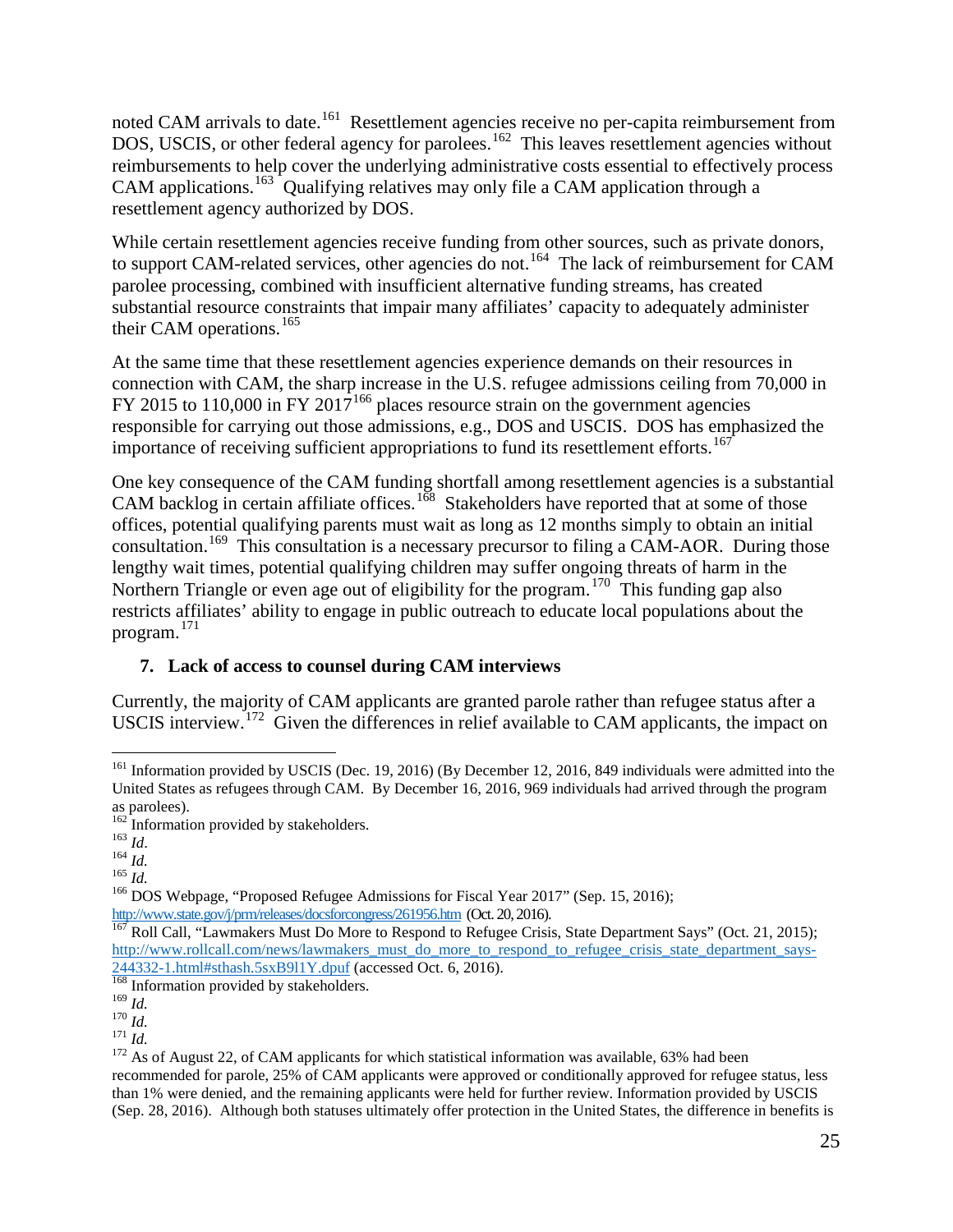interviewing officers, it is critically important the child present the strongest case possible. a refugee claim. long-term protections those distinctions make, and the complexity of the findings made by Access to counsel would help ensure the child most effectively presents relevant facts supporting

 their refugee interviews. This is consistent with USCIS' longstanding, worldwide policy for Though these interviews are designed to be detailed and non-adversarial and officers are trained adequate substitute for legal counsel. At this time, children who seek refugee status through CAM have no access to counsel during refugee applicants.<sup>[173](#page-25-0)</sup> Thus, a child must describe the harm or fear of harm upon which the refugee claims is based in an interview with a USCIS officer without an attorney present. to elicit relevant testimony, stakeholders have reported that even well-trained adjudicators<sup>174</sup> and the testimony of a parent or guardian who may be present at the interview<sup>175</sup> do not provide an

clear understanding of the legal analysis that will take place in response to their statements. In some cases, without the help of counsel, children participate in refugee interviews without a Stakeholders have noted, for example, violence has become so commonplace for children from Northern Triangle countries that some children do not perceive certain acts of violence as noteworthy, and therefore, despite pointed questions from adjudicators, <sup>[176](#page-25-3)</sup> might not share

 become permanent residents and eventually United States citizens. By contrast, parolees are not eligible for refugee assistance and other services and have no path to permanent status. significant. As discussed in more detail in *Appendix I*, children entering the United States as refugees have access to refugee assistance and community-based programs, and after meeting certain eligibility criteria may apply to

<span id="page-25-0"></span> assistance and other services and have no path to permanent status. <sup>173</sup>*See* USCIS Memorandum, "Representation and Appearances and Interview Techniques; Revisions to AFM Chapters 12 and 15; AFM Update AD 11-42" at 1-2 (May 23, 2012);

 $\overline{a}$ 

<https://www.uscis.gov/sites/default/files/USCIS/Laws/Memoranda/2012/May/AFMs5-23-12.pdf>(accessed Dec. 13, 2016) ("In the refugee processing context, among other differences in interviewing procedures, refugee applicants

<span id="page-25-1"></span> adjudications on CAM circuit rides. This training includes information on the types of refugee claims they are likely receive specialized training on interviewing minors from a qualified professional familiar with these populations. receive specialized training on interviewing minors from a qualified professional familiar with these populations.<br>Within USCIS, RAD coordinates closely with the Asylum Division and Office of Chief Counsel to provide guida on how to elicit testimony relevant to making a refugee determination for children from these countries. Information provided by USCIS (Nov. 21, 2016). *See also* RAIO Combined Training Course, "Interviewing – do not have the right to representation as such applicants are deemed to be applicants for admission"). 174 USCIS provided some information to the CIS Ombudsman's Office regarding the extensive training received by asylum and refugee officers who conduct CAM interviews. In addition to the basic training required of all USCIS officers, refugee officers receive 5 weeks of specialized training that includes comprehensive instruction on all aspects of the job, including refugee law, interviewing techniques, credibility analysis, and country conditions research. Before deploying overseas, officers also receive a 3 day pre-departure training, which focuses on to encounter and detailed country of origin information. Officers conducting interviews for CAM circuit rides also Introduction to the Non-Adversarial Interview" Part 3.2 (June 6, 2013) (refugee officers are required to provide basic information to the interviewee that includes the 1) the purpose of the interview and the interview process; 2) the roles and responsibilities of all persons involved in the interview; and 3) what the interviewee can expect to happen after the interview).

<span id="page-25-2"></span> applicant's behalf if the decision is parole and the guardian is present. Information provided by USCIS (Sep. 28, Guatemala (*Central American Minors* – CAM): Frequently Asked Questions" at 2 (Nov. 16); (accessed Dec. 19, 2016)<http://www.wrapsnet.org/s/CAM-Frequently-Asked-Questions-November-2016.docx>("A parent, guardian, or trusted adult may be present at interviews to provide testimony for a child who is unable to speak for him/herself").  $176$  Officers do not use a template or questionnaire when conducting CAM interviews. Information provided by <sup>175</sup> The policy guidance given to CAM teams by RAD is that the parent/guardian should be interviewed on the 2016). *See also* DOS Webpage, "In-Country Refugee/Parole Processing for Minors in Honduras, El Salvador and

<span id="page-25-3"></span>USCIS (Sep. 28, 2016). During pre-departure briefings, however, RAD suggests lines of questioning for CAM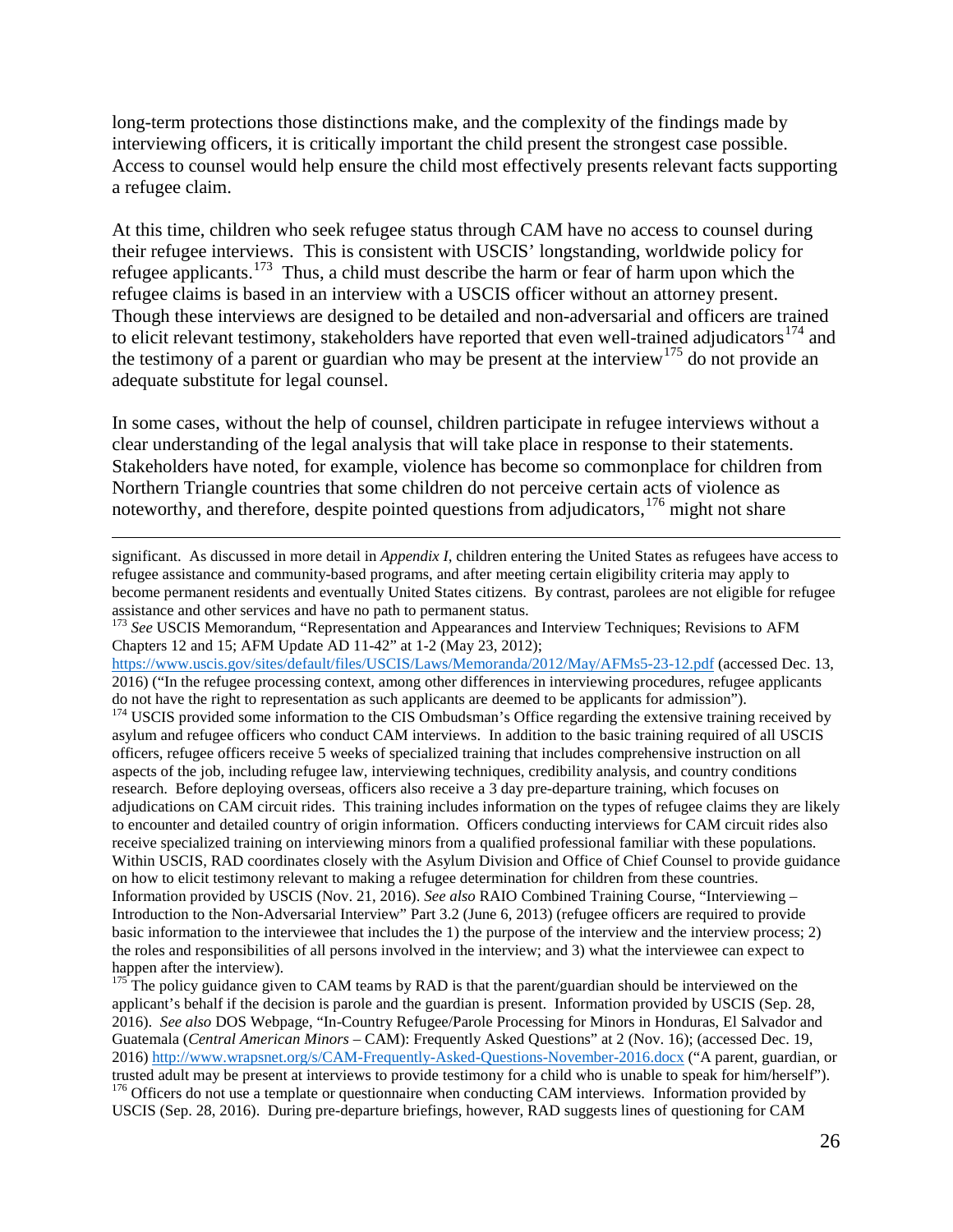experiences relevant to a refugee claim with a USCIS adjudicator.<sup>[177](#page-26-0)</sup> In the CAM context, where in presenting their claims.<sup>[178](#page-26-1)</sup> In particular, children who are survivors of violence are especially interview process challenging.<sup>[179](#page-26-2)</sup> the refugee applicant is a child who may have experienced traumatizing levels of violence, stakeholders have emphasized the particularly acute need for access to counsel to assist children vulnerable. Because of their age, even if they do not suffer recognizable mental health consequences as a result of their victimization, without assistance from attorneys, they find the

regulatory right to representation in "an examination" before USCIS.<sup>[180](#page-26-3)</sup> USCIS takes the legal legacy INS General Counsel reasoned refugee applicants fell within the regulatory exception to the right to counsel because they were "applicants for admission."<sup>[182](#page-26-5)</sup> This was a reversal of similar to other types of interviews where representation was "accorded as of right."<sup>[183](#page-26-6)</sup> Counsel is not permitted in CAM interviews (or other refugee interviews) despite the general position that this regulation does not apply to an "applicant for admission" and that refugee applicants are "applicants for admission."<sup>[181](#page-26-4)</sup> USCIS has taken this position since 1992 when the INS's position, set forth in earlier policy documents, in support of attorney access in refugee interviews, emphasizing that a refugee interview is an "examination" under the regulation and

 $\overline{a}$ 

 team leader may suggest questions to officers and individual officers may develop their own lines of questioning based on the particular facts of a case. *Id*. During the interviews, adjudicators systematically ask children about cases and highlights mandatory topics that should be addressed during an interview. *Id*. In addition, a circuit ride harm or violence they have experienced, observed, heard about, or fear. Information provided by USCIS (Nov. 21, 2016). Adjudicators request detail and ask children about their experiences in a variety of settings including their

home, school, and work. *Id*.<br><sup>177</sup> Information provided by stakeholders.

<span id="page-26-1"></span><span id="page-26-0"></span> $178$  *Id.* 

home, school, and work. *Id.*<br><sup>177</sup> Information provided by stakeholders.<br><sup>178</sup> *Id.* 2016); <sup>179</sup> *See* Letter from Kids in Need of Defense et al. to DHS Secretary Johnson et al. (May 4, 2016);

<span id="page-26-3"></span><span id="page-26-2"></span>https://www.aclu.org/sites/default/files/field\_document/16\_5\_4\_refugee\_access\_to\_counsel\_sign-on\_letter\_final.pdf (accessed Dec. 13, 2016) (urging DHS to permit counsel to attend refugee interviews, in part because "[c]hildren on their own … find both the process and the refugee interview particularly challenging and confusing…."). <sup>180</sup>*See* 8 C.F.R. § 292.5(b). The regulation states in its entirety:

 involved shall have the right to be represented by an attorney or representative who shall be Provided, that nothing in this paragraph shall be construed to provide any applicant for admission Right to representation. Whenever an examination is provided for in this chapter, the person permitted to examine or cross-examine such person and witnesses, to introduce evidence, to make objections which shall be stated succinctly and entered on the record, and to submit briefs. in either primary or secondary inspection the right to representation, unless the applicant for

<span id="page-26-4"></span>admission has become the focus of a criminal investigation and has been taken into custody.<br><sup>181</sup> Legacy INS Memorandum, "Representation of an Applicant for Admission to the United States as a Refugee During an Eligibility Hearing" (Nov. 9, 1992);

[https://www.americanimmigrationcouncil.org/sites/default/files/foia\\_documents/accesstocounsel\\_uscis\\_1-31-13.pdf](https://www.americanimmigrationcouncil.org/sites/default/files/foia_documents/accesstocounsel_uscis_1-31-13.pdf) (accessed Dec. 13, 2016).

<span id="page-26-5"></span><sup>&</sup>lt;sup>182</sup> Legacy INS Memorandum, "Representation of an Applicant for Admission to the United States as a Refugee During an Eligibility Hearing" (Nov. 9, 1992);

[https://www.americanimmigrationcouncil.org/sites/default/files/foia\\_documents/accesstocounsel\\_uscis\\_1-31-13.pdf](https://www.americanimmigrationcouncil.org/sites/default/files/foia_documents/accesstocounsel_uscis_1-31-13.pdf) (accessed Dec. 13, 2016).

<span id="page-26-6"></span><sup>183</sup>*See* Legacy INS Memorandum, "Representation in Section 207 Processing" (Jan. 14, 1986);

https://www.americanimmigrationcouncil.org/sites/default/files/foia\_documents/accesstocounsel\_uscis\_3-20-13.pdf (accessed Dec. 13, 2016) (citing, e.g., regulatory provisions applicable to third and sixth preference immigrant visa petitions and adjustment of status).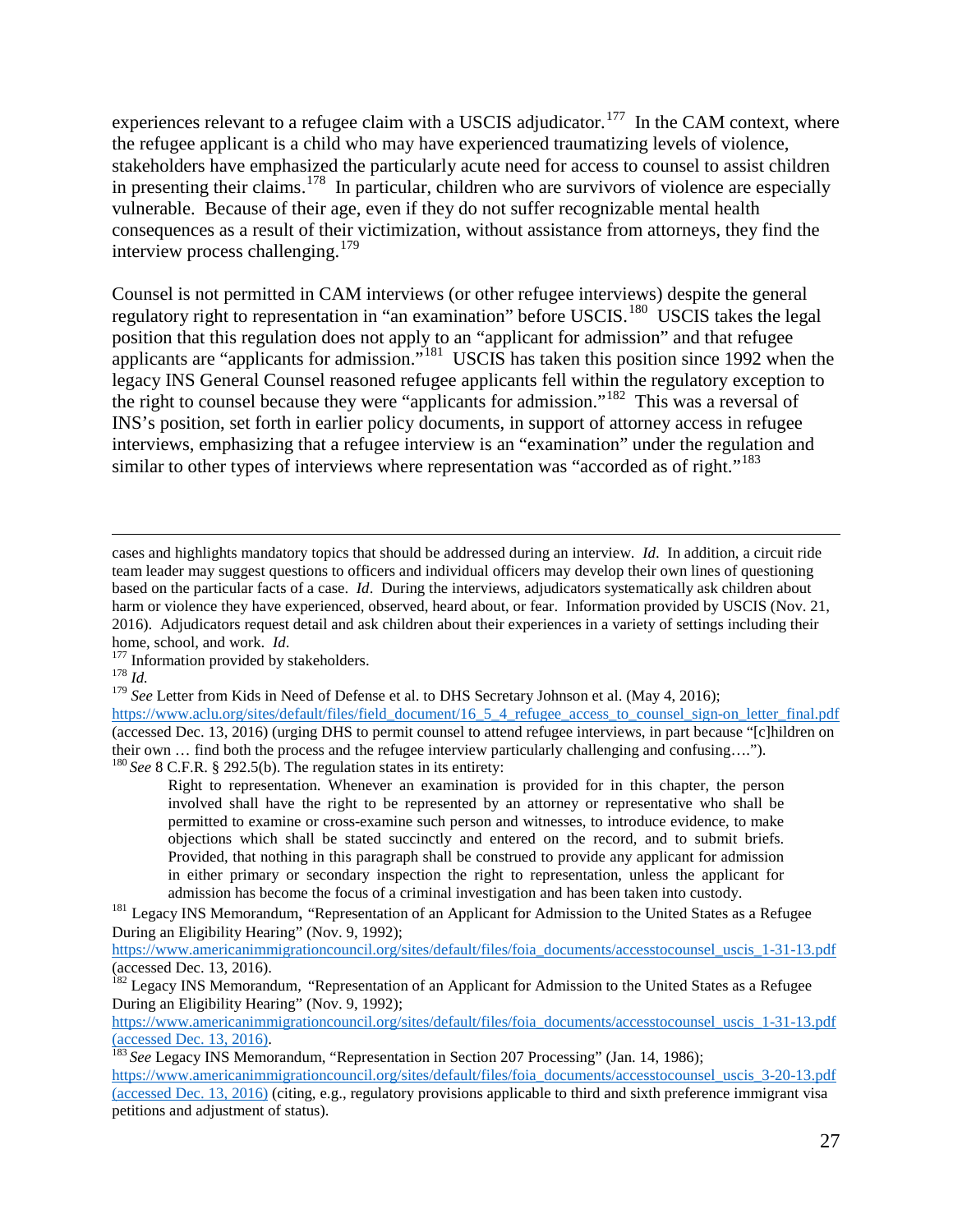admission -- even one who is in secondary inspection  $\ldots$  has a right to representation  $\ldots$ ."<sup>[185](#page-27-1)</sup> In as language limiting the group of individuals who have a right to representation, but merely as USCIS' current interpretation barring access to counsel is in conflict with the plain language of 8 C.F.R. § 292.5(b). The regulation states that a person involved in an examination by USCIS has the right to be represented unless that person is an "applicant for admission *in either primary or secondary inspection* ....<sup>"[184](#page-27-0)</sup> USCIS chooses to interpret this phrase to mean "no applicant for other words, USCIS treats the qualifying phrase "in either primary or secondary inspection" not examples of the types of proceedings to which an applicant for admission may be subject. Although refugee applicants clearly are not "in either primary or secondary inspection" when they are interviewed, USCIS continues to bar their access to counsel.

advised by counsel or, if permitted by the agency, by [an]other qualified representative."<sup>[186](#page-27-2)</sup> A applicant 14 years old or older *shall* appear in person before an immigration officer for inquiry under oath to determine his or her eligibility for admission as a refugee."<sup>[187](#page-27-3)</sup> The term "shall" in interview requirement, or his or her case will not be considered.<sup>[188](#page-27-4)</sup> In addition to a regulatory right, a statutory right to counsel exists pursuant to section 555(b) of the Administrative Procedure Act (APA). This provision states "[a] person compelled to appear before an agency or representative thereof is entitled to be accompanied, represented, and refugee must appear before USCIS for an interview in order to be granted refugee status: "[e]ach this context, where there is no waiver or other exception to the regulatory requirement that a child appear in person, means a child is required — or compelled — to comply with the

are participating and are better able to provide relevant information to the adjudicator.<sup>189</sup> There is The heightened needs of children also should be taken into consideration. Children who have access to counsel are better prepared for interviews, better understand the process in which they widespread agreement individuals — both children and adults — who are represented in immigration court proceedings in the United States fare much better than those who are

<span id="page-27-0"></span> $1848$  C.F.R. § 292.5(b) (emphasis added).

<span id="page-27-1"></span><sup>&</sup>lt;sup>185</sup> Legacy INS Memorandum, "Representation of an Applicant for Admission to the United States as a Refugee During an Eligibility Hearing" (Nov. 9, 1992),

[https://www.americanimmigrationcouncil.org/sites/default/files/foia\\_documents/accesstocounsel\\_uscis\\_1-31-13.pdf](https://www.americanimmigrationcouncil.org/sites/default/files/foia_documents/accesstocounsel_uscis_1-31-13.pdf) (accessed Dec. 13, 2016).<br><sup>186</sup> Administrative Procedure Act (APA), Pub. L. 79–404; 5 U.S.C. § 555(b).

<span id="page-27-4"></span><span id="page-27-3"></span><span id="page-27-2"></span><sup>&</sup>lt;sup>187</sup> 8 C.F.R. § 207.2(a) (emphasis added).<br><sup>188</sup> See USCIS Webpage, "In-Country Refugee/Parole Processing for Minors in Honduras, El Salvador and Guatemala (Central American Minors – CAM)" (Nov. 15, 2016); <https://www.uscis.gov/CAM>(accessed Dec. 12, 2016) ("Eligibility for refugee status is determined on a case-by-case basis through an interview with a specially-

<span id="page-27-5"></span><sup>&</sup>lt;sup>189</sup> Information provided by stakeholders; *see also* Letter from William C. Hubbard, President, American Bar Association to DHS Secretary Johnson et al., "Re: Department of Homeland Security policy of banning counsel from refugee interviews" at 6 (Jul. 24, 2015);

[http://www.americanbar.org/content/dam/aba/uncategorized/GAO/2015july24\\_counselrefugeeapplicants.authcheckd](http://www.americanbar.org/content/dam/aba/uncategorized/GAO/2015july24_counselrefugeeapplicants.authcheckdam.pdf)  [am.pdf](http://www.americanbar.org/content/dam/aba/uncategorized/GAO/2015july24_counselrefugeeapplicants.authcheckdam.pdf) (access Dec. 15, 2016) (describing how the process is more "efficient and just" in circumstances where counsel has been present in Iraqi and Afghan refugee interviews); *see also* Amy C. Harfeld, *Symposium: The Right to Counsel Landscape after Passage of the ABA Model Act – Implications for Reform*, 36 Nova L. Rev. 325, 326 (2012) (describing the varied support from child advocates, attorneys and state courts for the right to counsel for children in dependency hearings).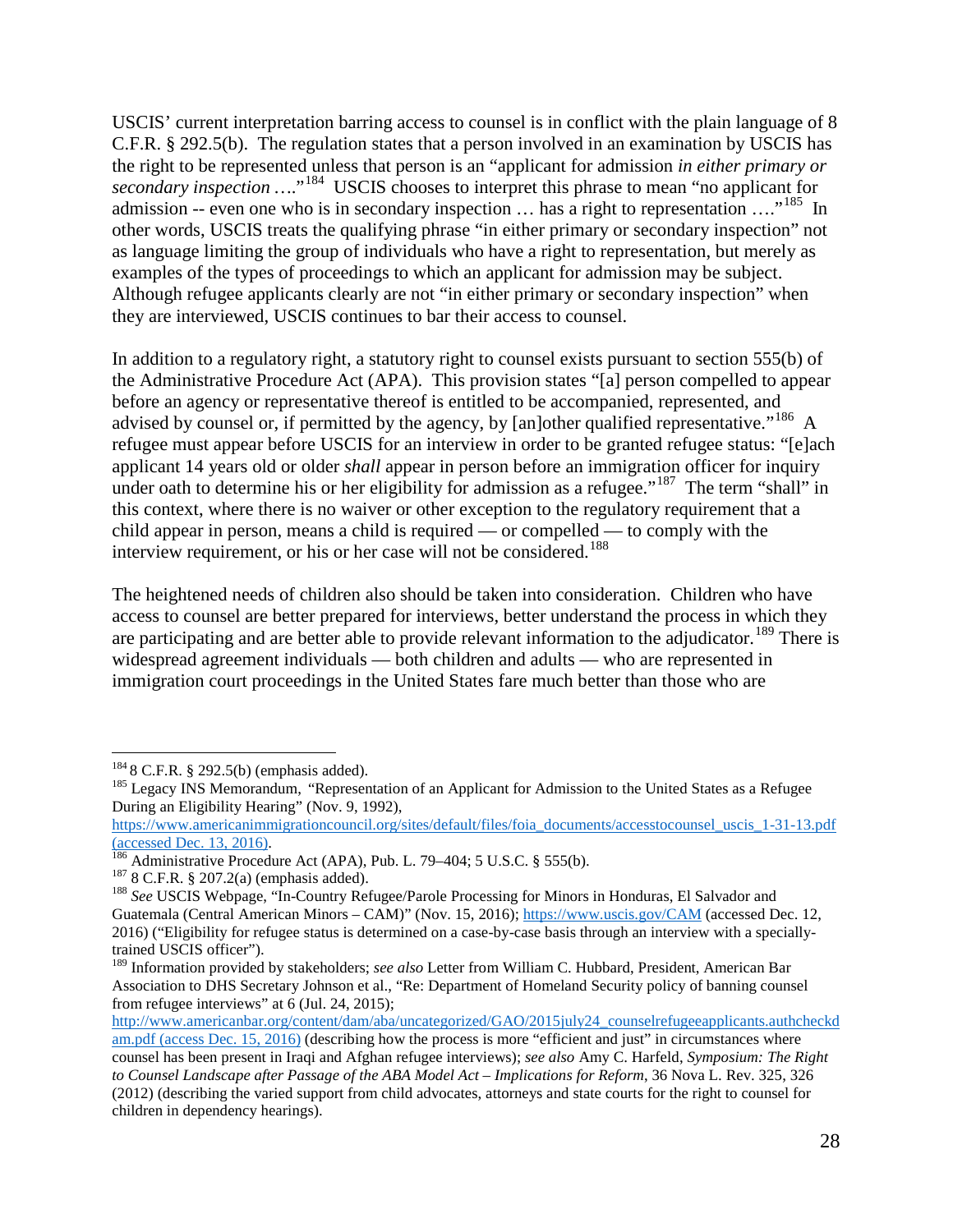unrepresented.<sup>[190](#page-28-0)</sup> Even while it opposes government-appointed counsel for children in removal proceedings, the U.S. government has recognized the benefits of representation for immigrant children in proceedings.<sup>[191](#page-28-1)</sup> Though refugee interviews, unlike proceedings in immigration court, are non-adversarial, the agency also has recognized the importance of counsel in non-adversarial USCIS interviews outside of the refugee context. $192$ 

Consistent with stateside policies recognizing the benefit of legal representation for minors in both adversarial and non-adversarial proceedings, a child seeking refugee status through the CAM program should not be prevented from appearing at a USCIS interview with counsel to present his or her strongest refugee claim.

each USCIS officer, or fewer prescreening interviews by each RSC caseworker, per day.<sup>[194](#page-28-4)</sup> The Acknowledging the legitimacy of some of these concerns, as a matter of policy, USCIS is evaluating the prospect of legal representation of children in CAM refugee interviews.<sup>[193](#page-28-3)</sup> USCIS has stated, however, that it must also consider other potential trade-offs related to permitting counsel at interviews, including the additional administrative burden on PRM's RSC and a possible loss of efficiency resulting from longer interviews and fewer interviews conducted by Ombudsman concurs in a review of the interplay of these competing concerns; for example, longer interviews may not necessarily be the norm, as interviewees with counsel are far likelier to be less fearful, more prepared and more forthcoming with facts relevant to establishing eligibility.

 continue to evaluate new bases for refugee grants as new fact scenarios develop in CAM cases. In addition, to best ensure children who need protection receive it, it is critical that RAIO For instance, because some of the children's cases will involve persecution based on membership

<span id="page-28-0"></span> $\overline{a}$ <sup>190</sup> Ingrid Eagly, Esq. & Steven Shafer, Esq. American Immigration Council Report, "Access to Counsel in Immigration Court" at 2 (Sep. 2016);

https://www.americanimmigrationcouncil.org/sites/default/files/research/access\_to\_counsel\_in\_immigration\_court.p [df a](https://www.americanimmigrationcouncil.org/sites/default/files/research/access_to_counsel_in_immigration_court.pdf)t 1-2 (accessed Dec. 13, 2016) (analyzing data from over 1.2 million deportation cases decided between 2007 and 2012 to find that represented immigrants were more successful than unrepresented immigrants in removal proceedings; for example, "[r]epresented immigrants who were never detained were nearly five times more likely than their unrepresented counterparts to obtain relief if they sought it…."); U.S. Government Accountability Office Report, "Asylum: Variation Exists in Outcomes Across Immigration Courts and Judges" GAO-08-940 (Nov. 2016); [http://www.gao.gov/products/GAO-17-72 \(](http://www.gao.gov/products/GAO-17-72)accessed Dec. 19, 2016).

<span id="page-28-1"></span><sup>&</sup>lt;sup>191</sup> Department of Justice Press Release, "Justice Department and CNCS Announce \$1.8 Million in Grants to Enhance Immigration Court Proceedings and Provide Assistance to Unaccompanied Children" (Sep. 12, 2014); [https://www.justice.gov/opa/pr/justice-department-and-cncs-announce-18-million-grants-enhance-immigration](https://www.justice.gov/opa/pr/justice-department-and-cncs-announce-18-million-grants-enhance-immigration-court-proceedings)[court-proceedings](https://www.justice.gov/opa/pr/justice-department-and-cncs-announce-18-million-grants-enhance-immigration-court-proceedings) (announcing the Justice Americorps initiative – a program supporting 100 lawyers and paralegals

<span id="page-28-2"></span><sup>&</sup>lt;sup>192</sup> USCIS Memorandum, "Representation and Appearances and Interview Techniques; Revisions to *Adjudicator's Field Manual (AFM)* Chapters 12 and 15; *AFM* Update AD11-42" at 1 (May 23, 2012);

 2016)(acknowledging the "meaningful role of attorneys and other representatives in the interview process …"). In addition, unaccompanied children are to be provided access to counsel "to the greatest extent practicable …." *See* 8 unaccompanied alien children … have counsel to represent them in legal proceedings …"). <https://www.uscis.gov/sites/default/files/USCIS/Laws/Memoranda/2012/May/AFMs5-23-12.pdf>(accessed Dec. 12, U.S.C. § 1232(c)(5) ("The Secretary of Health and Human Services (HHS) shall ensure, to the greatest extent practicable and consistent with section 292 of the Immigration and Nationality Act (8 U.S.C. 1362), that all

<span id="page-28-4"></span><span id="page-28-3"></span> $^{194}\,Id.$ 193 Information provided by USCIS (Nov. 21, 2016). <sup>194</sup>*Id.*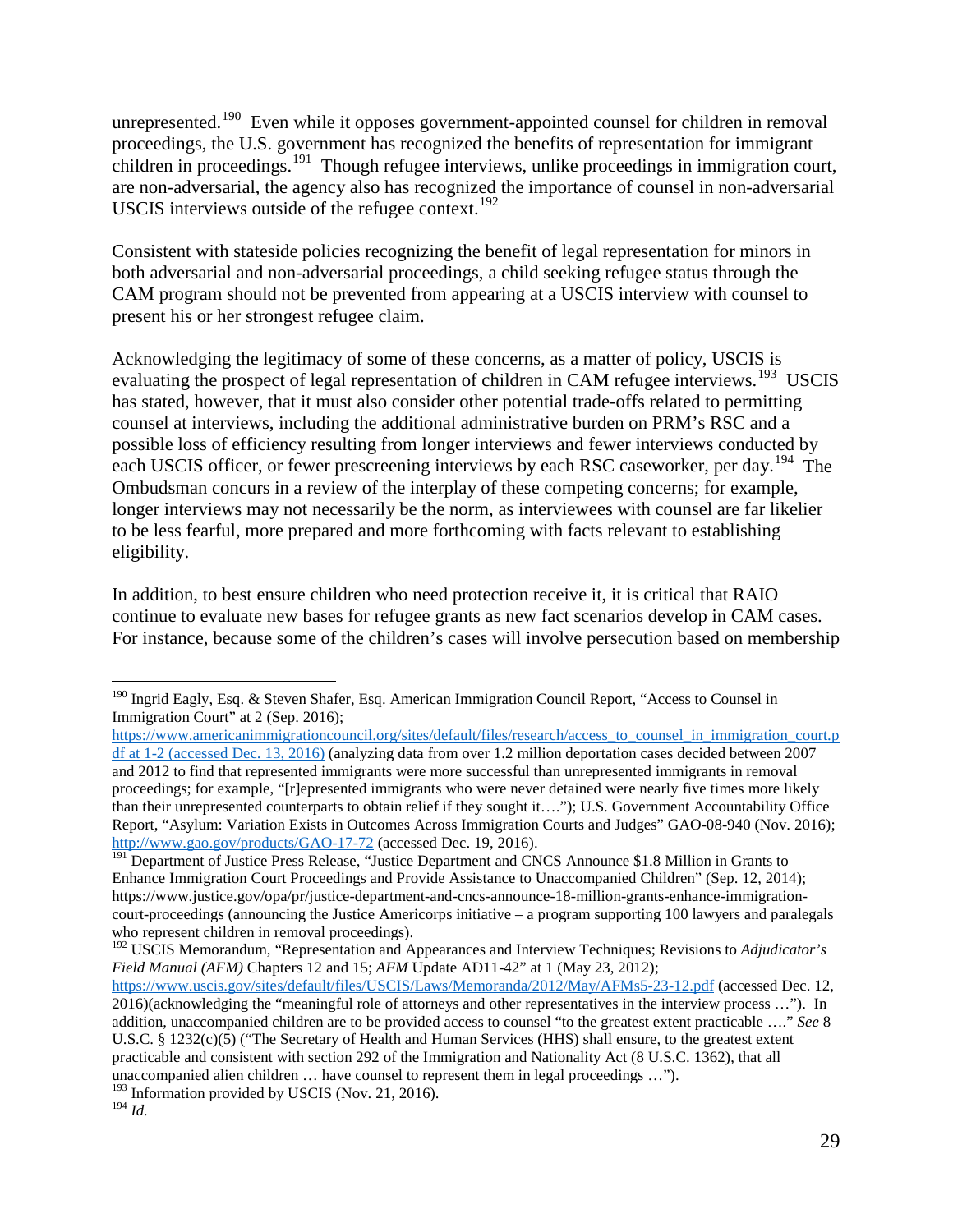victims in Northern Triangle countries.<sup>[196](#page-29-1)</sup> It is also increasingly vital that USCIS acknowledge the strength of political opinion claims from children from Northern Triangle countries.<sup>[197](#page-29-2)</sup> The recent years. Experts describe gangs that have reached a level of "politicization, sophistication, in a particular social group,<sup>[195](#page-29-0)</sup> USCIS must continue to explore and recognize particular social groups that reflect current country conditions and evolving characterizations of persecutors and power and influence of gangs have increased dramatically in Northern Triangle countries in and international reach to qualify them as 'third generation' gangs … [that] function as de facto governments...."<sup>[198](#page-29-3)</sup> These gangs have extensive resources, control large amounts of territory and wield control over the lives of community members.<sup>[199](#page-29-4)</sup> To the extent these gangs function as *de facto* governments, opposition to their activities, whether expressed or imputed, may be categorized as a political opinion for purposes of a refugee claim.<sup>200</sup>

To better understand the CAM application adjudication trends, including the types of claims that do not result in refugee grants, the Ombudsman will continue to gather information about the profiles of the children that have come to the United States and to monitor USCIS' decisionmaking process.

 $\overline{a}$  $195$  Information provided by USCIS (May 26, 2016).

<span id="page-29-1"></span><span id="page-29-0"></span><sup>&</sup>lt;sup>196</sup> Matter of M-E-V-G-[, 26 I. & N. Dec. 227, 251 \(BIA 2014\)](https://www.lexis.com/research/buttonTFLink?_m=2b679cf992df206824351b37edc9470c&_xfercite=%3ccite%20cc%3d%22USA%22%3e%3c%21%5bCDATA%5b3-33%20Immigration%20Law%20and%20Procedure%20%a7%2033.04%5d%5d%3e%3c%2fcite%3e&_butType=3&_butStat=2&_butNum=2234&_butInline=1&_butinfo=%3ccite%20cc%3d%22USA%22%3e%3c%21%5bCDATA%5b26%20I.%20%26%20N.%20Dec.%20227%2cat%20251%5d%5d%3e%3c%2fcite%3e&_fmtstr=FULL&docnum=1&_startdoc=1&wchp=dGLbVzB-zSkAA&_md5=4fa538d0ef8abd4f100ae909815edb54) (earlier Board decisions should not be interpreted as "a blanket rejection of all factual scenarios involving gangs"); *Pirir-Boc v. Holder*, 750 F.3d 1077, 1083 (9th Cir. 2014) (BIA could not reject a particular social group of individuals in Guatemala "taking concrete steps to oppose gang membership and gang authority" only because "it had previously found a similar group in a different society to lack social distinction or particularity," finding that "[s]ocial group determinations are made on a case-by-case basis") (citations omitted).

<span id="page-29-2"></span> organization that opposes gangs, and may not even characterize their beliefs as "political." *See* Deborah Anker and  $197$  Children might express a political opinion, despite not having a formal affiliation with a political party or Palmer Lawrence, "Third Generation' Gangs, Warfare in Central America, and Refugee Law's Political Opinion Ground," 14-10 Immigr. Briefings 1 at 4 (Oct. 2014).

<span id="page-29-3"></span>Ground," 14-10 Immigr. Briefings 1 at 4 (Oct. 2014).<br><sup>198</sup> Deborah Anker and Palmer Lawrence, "Third Generation" Gangs, Warfare in Central America, and Refugee Law's Political Opinion Ground, 14-10 Immigr. Briefings 1, at 1 (Oct. 2014) (describing how the Mara Salvatrucha (MS-13) "rules entire municipalities in countries such as El Salvador").

<span id="page-29-4"></span> appropriate for applications for international protection from applicants who flee gang-related forms of persecution 199 UNHCR, *UNHCR Eligibility Guidelines for Assessing the International Protection Needs of Asylum-Seekers from El Salvador* at 12, 28 (Mar. 15, 2016);<http://www.refworld.org/docid/56e706e94.html>(accessed Oct. 21, 2016) ("In the particular context of El Salvador, where gangs are reported to exercise high levels of social control over all aspects of life of the members of population in the areas under the gangs' control … it would frequently be to be analysed in relation to the ground of (imputed) political opinion."); UNHCR, *UNHCR Eligibility Guidelines for Assessing the International Protection Needs of Asylum-Seekers from Honduras* at 44 (Jul. 27, 2016); <http://www.refworld.org/docid/579767434.html>(accessed Oct. 21, 2016) (imputed political opinion may be a basis for gang-related forms of persecution in Honduras); *see generally*, International Crisis Group Report, *Guatemala: Squeezed Between Crime and Impunity* at 12 (Jun. 22, 2010);<http://www.refworld.org/docid/4c2847a72.html> (accessed Oct. 21, 2016) (describing, inter alia, how street gangs control daily life and have "crippled many communities").

<span id="page-29-5"></span> de Colombia ("FARC"); *but see Matter of S-E-G-,* 24 I&N Dec. 579, 588 (BIA 2008) (no political opinion basis for *Vidal v. Holder*, 675 F.3d 9, 18 (1st Cir. 2012) (finding no political opinion grounds for asylum where young <sup>200</sup>*See, e.g., Regalado-Escobar v. Holder*[, 717 F.3d 724, 730 \(9th Cir. 2013\)](http://www.lexis.com/research/xlink?app=00075&view=full&searchtype=le&search=717+F.3d+724%2520at%2520730) (BIA erred when it did not recognize opposition to violent activities conducted by the National Liberation Front for Farabundo Marti (FMLN) might constitute a political opinion); *Martinez-Buendia v. Holder,* 616 F.3d 711, 717 (7th Cir. 2010) (persecution based on political opinion when a humanitarian worker refused recruiting attempts by the Fuerzas Armadas Revolucionarias asylum where respondents failed to show, inter alia, "political motive" in resistance to gang recruitment); *Mayorga-*Salvadoran men did not present evidence anti-gang opinions were expressed to gang members or anti-gang opinion was publicly known).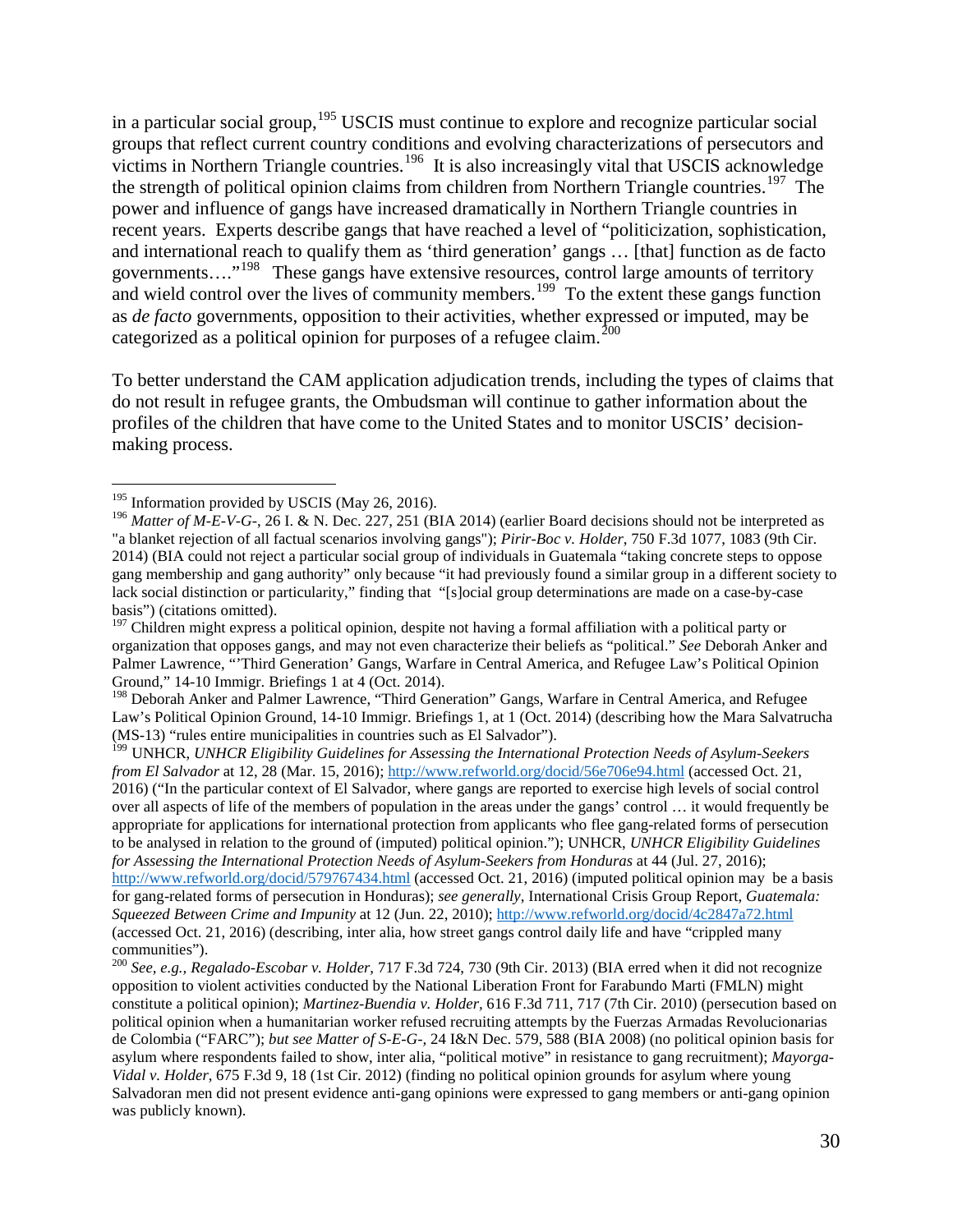#### **8. Barriers for CAM parolees, such as travel costs, lack of resettlement assistance, and adjustment of status limitations**

the costs borne by qualifying parents for their children's travel to the United States.<sup>[201](#page-30-1)</sup> DOS States while the qualifying parent obtains the necessary funds.<sup>203</sup> Stakeholders have voiced concern regarding various barriers faced by CAM parolees including provides loans to CAM refugees to cover these costs through a program administered by IOM, consistent with worldwide refugee operations, but not parolees.<sup>[202](#page-30-2)</sup> Stakeholders have indicated that this travel expense, particularly in combination with other program expenses like DNA testing fees, can have the effect of delaying qualifying children's arrival to safety in the United

CAM parolees who relocate to the United States.<sup>[204](#page-30-4)</sup> While all CAM applicants come to join and placement benefits, such as assistance with school registration and job training.<sup>205</sup> Stakeholders have further expressed concern about the immediate and long-term welfare of family members, those who are parolees, unlike refugees, do not receive PRM-funded reception

Moreover, while refugees can apply for permanent residence in the United States after one year,<sup>[206](#page-30-6)</sup> parole in and of itself does not lead to a permanent immigration status in the United States.<sup>[207](#page-30-7)</sup> Parolees are eligible to apply for work authorization and renewal of their parole status,<sup>[208](#page-30-8)</sup> but the lack of a pathway to permanent residence raises the prospect that these minors will have limited status indefinitely.

### <span id="page-30-0"></span>**RECOMMENDATIONS TO USCIS**

In view of the above-noted concerns, and with the aim of strengthening this important program's efficiency, safety protocol, accessibility, and transparency, the Ombudsman makes the below recommendations to USCIS. As noted, while these recommendations are directed exclusively to USCIS, the Ombudsman acknowledges DOS' integral role in relevant program areas. Their

<span id="page-30-6"></span>[https://www.uscis.gov/green-card/green-card-through-refugee-or-asylee-status \(](https://www.uscis.gov/green-card/green-card-through-refugee-or-asylee-status)accessed Aug. 24, 2016). [207](https://www.uscis.gov/green-card/green-card-through-refugee-or-asylee-status) *See DOS Webbage, "In-Country Refugee-or-asylee-status* (accessed Aug. 24, 2016).

 $\overline{a}$  $201$  Information provided by stakeholders.

<span id="page-30-2"></span><span id="page-30-1"></span><sup>&</sup>lt;sup>201</sup> Information provided by stakeholders.<br><sup>202</sup> See DOS Webpage, "In-Country Refugee/Parole Processing for Minors in Honduras, El Salvador and Guatemala (*Central American Minors* – CAM): Frequently Asked Questions" at 5 (Nov. 2016);

<span id="page-30-3"></span> $\frac{203}{203}$  Information provided by stakeholders. <http://www.wrapsnet.org/s/CAM-Frequently-Asked-Questions-November-2016.docx>(accessed Dec. 13, 2016).<br><sup>203</sup> Information provided by stakeholders.

<span id="page-30-5"></span><span id="page-30-4"></span><sup>&</sup>lt;sup>205</sup> See DOS Webpage, "In-Country Refugee/Parole Processing for Minors in Honduras, El Salvador and Guatemala (Central American Minors – CAM): Frequently Asked Questions" at 5 (Nov. 2016);<br>http://www.wrapsnet.org/s/CAM-Frequently-Asked-Questions-November-2016.docx (accessed Dec. 13, 2016).

<http://www.wrapsnet.org/s/CAM-Frequently-Asked-Questions-November-2016.docx>(accessed Dec. 13, 2016).<br><sup>206</sup> *See* USCIS Webpage, "Green Card Through Refugee or Asylee Status" (Oct. 29, 2015);

<span id="page-30-7"></span> $^{207}$  See DOS Webpage, "In-Country Refugee/Parole Processing for Minors in Honduras, El Salvador and Guatemala (Central American Minors – CAM): Frequently Asked Questions" at 5 (Nov. 2016). (Central American Minors – CAM): Frequently Asked Questions" at 5 (Nov. 2016). <sup>208</sup>*See* DOS Webpage, "In-Country Refugee/Parole Processing for Minors in Honduras, El Salvador and Guatemala

<span id="page-30-8"></span>CAM)" (Nov. 15, 2016);  $\frac{https://www.uscis.gov/CAM}{}$  (accessed Dec. 13, 2016).  $31$ (Central American Minors – CAM): Frequently Asked Questions" at 5 (Nov. 2016); USCIS Webpage, "In-Country Refugee/Parole Processing for Minors in Honduras, El Salvador and Guatemala (Central American Minors –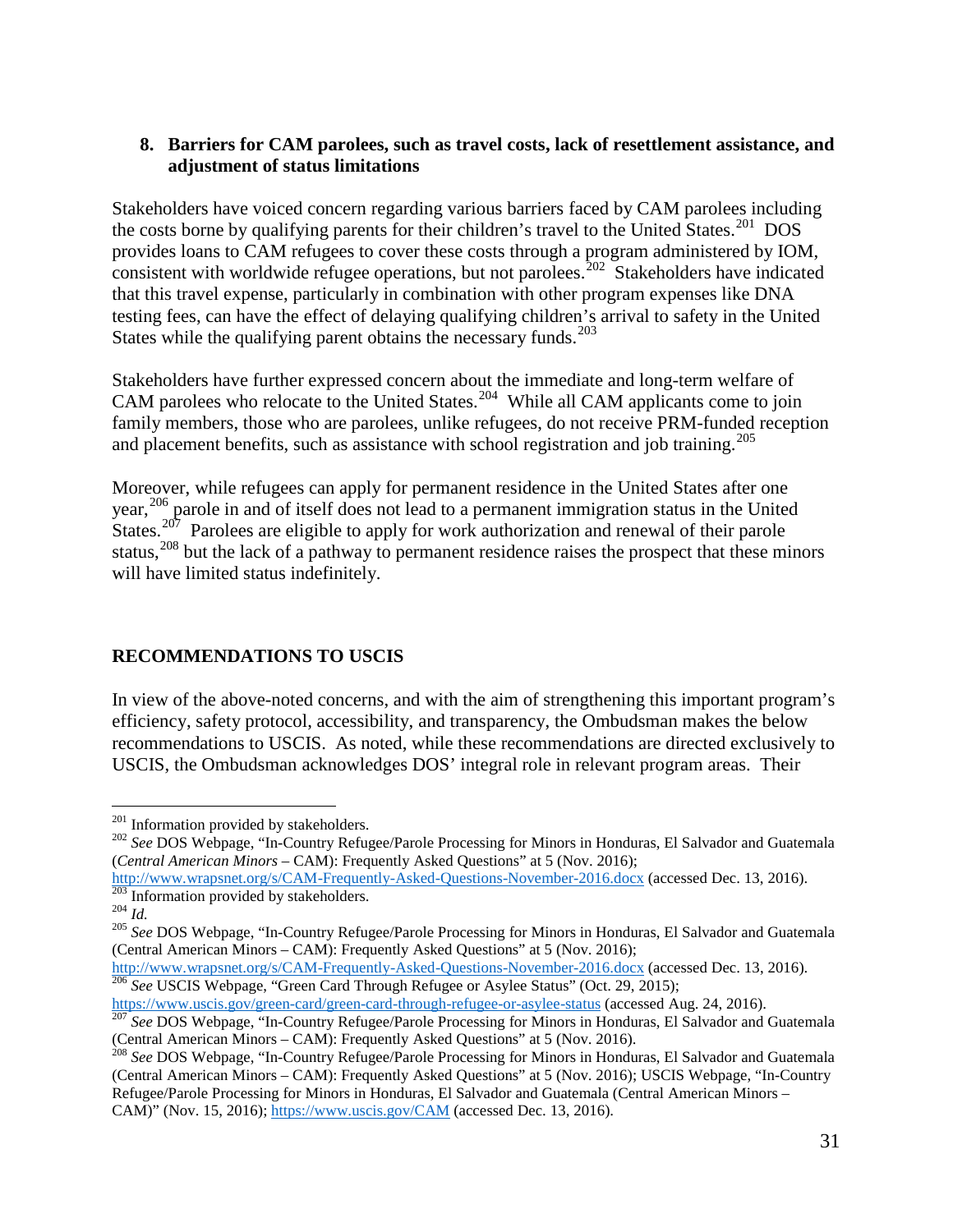shared operational authority over CAM requires USCIS and DOS to cooperate in the adoption of certain Ombudsman recommendations.

#### *Recommendation #1*

USCIS, in coordination with DOS, should further increase the volume of USCIS interviews and associated RAVU processing of CAM cases.

#### *Addresses:*

*Key Issue of Concern #1* – *Lengthy processing times Key Issue of Concern #2* – *Need for enhanced protection mechanisms for particularly vulnerable qualifying children* 

processing times remain considerably faster than for other refugee programs.<sup>209</sup> Despite USCIS As referenced in the *Positive Developments in CAM* section of this Recommendation, USCIS and DOS have already significantly enhanced the volume of CAM interviews. Moreover, CAM and DOS' efforts, however, CAM processing times remain too long in view of the severe risks facing many CAM-eligible youth. In light of these risks, the expectation of larger numbers of CAM-AOR receipts, and the recently announced program expansion, the Ombudsman recommends that USCIS, in coordination with DOS, increase the volume of USCIS interviews and associated RAVU processing of CAM cases.

110,000 in FY  $2017^{210}$  $2017^{210}$  $2017^{210}$  — has imposed steep operational challenges and resource strain. For The Ombudsman acknowledges that this recommendation comes during a period of substantial demand on RAD and RAIO generally, as well as on PRM. The 64% increase in the refugee admissions ceiling over the past two years — from 70,000 in FY 2015 to 85,000 in FY 2016 and example, the Asylum Division estimated in February 2016 that it would place 200 Asylum Officers on approximately 2-month assignments to RAD to help address its increased caseload.[211](#page-31-2) Nonetheless, the countervailing weight of the time-sensitivity of CAM cases and vulnerability of qualifying children makes this recommendation necessary.

volume.<sup>213</sup> In the *Further Actions Needed* section below, this Recommendation observes that risks to qualifying children and allow USCIS and DOS to more effectively expedite cases. The Ombudsman further acknowledges that DOS controls the pace of pre-screenings of the CAM applicants that USCIS interviews.<sup>212</sup> DOS also has authority over the RSC facilities where these interviews occur, and where space limitations can constrain prescreening and interview augmentation of RSC staff, coupled with any required enhancements relating to the RSC facilities themselves, is necessary to increase the volume of pre-screenings of CAM applicants. Taken together, a larger volume of CAM pre-screenings, RAVU, and USCIS interviews will help shorten the overall CAM processing timeframe. Shorter timeframes will lessen the safety

<span id="page-31-0"></span> $\overline{a}$ <sup>209</sup> "Ombudsman Annual Conference 2016, "Regional Refugee Resettlement Issues and the Central American

Minors Program Panel" (Sep. 28, 2016).<br><sup>210</sup> DOS Webpage, "Proposed Refugee Admissions for Fiscal Year 2017" (Sep. 15, 2016).

<span id="page-31-1"></span><sup>&</sup>lt;sup>210</sup> DOS Webpage, "Proposed Refugee Admissions for Fiscal Year 2017" (Sep. 15, 2016).<br><sup>211</sup> See USCIS Asylum Division Quarterly Stakeholder Meeting Notes at 2 (Feb. 5, 2016). <sup>211</sup> See USCIS Asylum Division Quarterly Stakeholder Meeting Notes at 2 (Feb. 5, 2016).<br><sup>212</sup> Information provided by USCIS (Nov. 21, 2016).

<span id="page-31-2"></span><sup>&</sup>lt;sup>212</sup> Information provided by USCIS (Nov. 21, 2016).

<span id="page-31-4"></span><span id="page-31-3"></span> $^{213}$  *Id.*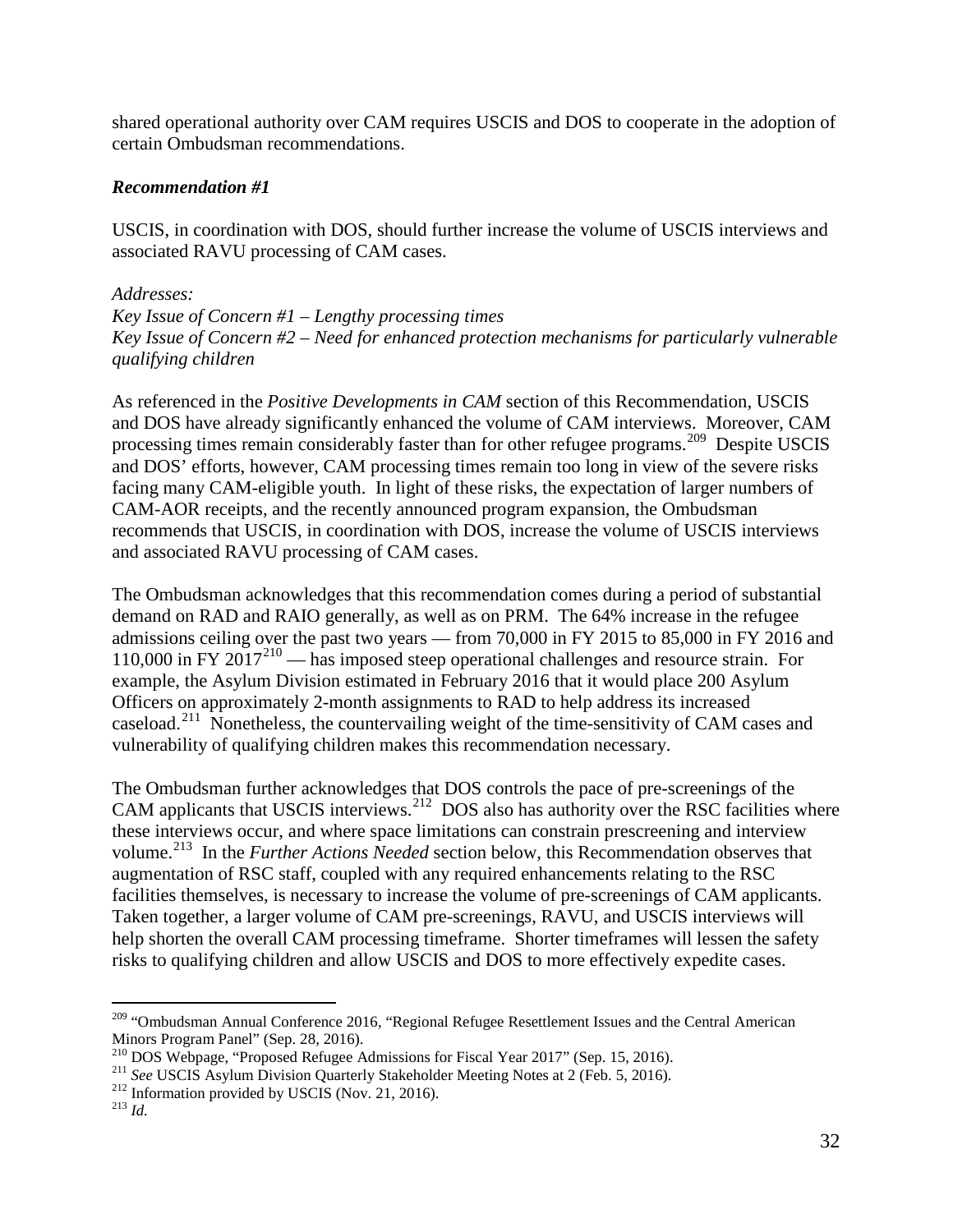### *Recommendation #2*

USCIS should permit access to counsel in CAM interviews.

*Addresses: Key Issue of Concern #5* – *Uncertainty regarding CAM eligibility, application process, and case status Key Issue of Concern #7* – *Lack of access to counsel during CAM interviews* 

Qualifying children who are interviewed by USCIS have a regulatory right to counsel pursuant to the plain language of 8 C.F.R. 292.5(b) and a statutory right to counsel under the APA. They are vulnerable children living in extraordinarily dangerous circumstances where decisions regarding their cases have profound consequences for their safety and well-being.

 interviewing officer as well as provide reassurance to a child who is attempting to navigate a A process, including a pilot program, to permit access to counsel in USCIS CAM interviews may provide a child with a better opportunity to present the most relevant and important facts to an complicated immigration process.

#### *Recommendation #3*

USCIS, in coordination with DOS, should publish a plain-language, comprehensive CAM Information Guide.

#### *Addresses:*

*Key Issue of Concern #5* – *Uncertainty regarding CAM eligibility, application process, and case status* 

An Information Guide would consolidate explanations of CAM eligibility requirements, application stages, anticipated program costs, and other information helpful to program stakeholders. To maximize comprehension and value, the guide would be available in multiple languages, make substantial use of visual representations, and cater to readers with a range of educational levels. Moreover, for stakeholders needing it, USCIS could format the guide, or key portions thereof, into audio recordings accessible through mobile phones and other devices so that literacy is unnecessary.

 The creation and wide dissemination of this Information Guide would significantly alleviate uncertainty among relevant populations regarding their eligibility for the program, while improving current program participants' understanding of the complex CAM process. In turn, the Information Guide would reduce the volume of CAM inquiries directed to resettlement agencies and the RSC, preserving resources.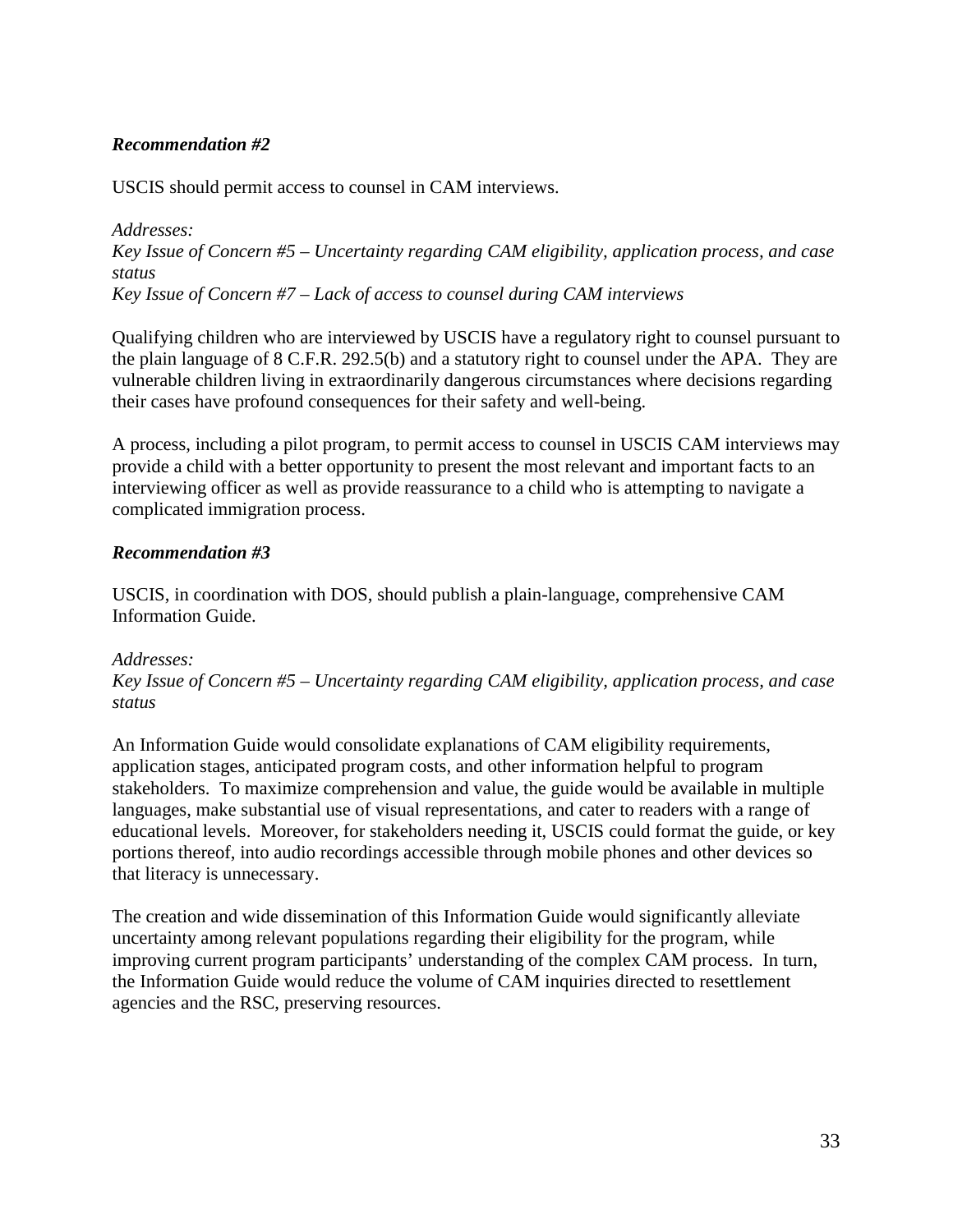times. USCIS, in coordination with DOS, should publish and regularly update current CAM processing

*Addresses:* 

*Key Issue of Concern #5 – Uncertainty regarding CAM eligibility, application process, and case status* 

the timeframe for cases that are acutely time-sensitive.  $2^{14}$  The Ombudsman recognizes that CAM cases, unlike various application types for which USCIS posts "normal processing times," measures to protect their safety while their cases remain pending and prepare for potential post-The publication of current CAM case processing times would provide a better understanding of are a shared DOS and USCIS responsibility. Further, the "normal processing times" metrics that USCIS employs for other applications are not applicable to CAM. Nonetheless, processing times appropriate to CAM are already calculated.<sup>215</sup> USCIS, with the cooperation of DOS, could publish and update those processing times regularly. This would help CAM applicants take arrival arrangements in the United States.

### <span id="page-33-0"></span>**FURTHER ACTIONS NEEDED**

In addition to the above recommendations to USCIS, the Ombudsman urges USCIS' attention to and support for additional steps to better meet the program's objective. The suggestions described below are not formal recommendations to USCIS, nor do they call for a USCIS response. Rather, they are actions relating to program areas predominantly within DOS' authority that would in some cases influence USCIS functions or require USCIS' cooperation. They are included in this Recommendation to encourage and inform interagency dialogue and collaboration in these issues.

*Further Action Needed #1***:** Augmentation of RSC Latin America staff

*Addresses: Key Issue of Concern #1* – *Lengthy processing times Key Issue of Concern #2* – *Need for enhanced protection mechanisms for particularly vulnerable qualifying children Key Issue of Concern #5* – *Uncertainty regarding CAM eligibility, application process, and case status* 

 these new programs, the RSC will require additional staff, along with any associated DOS, in connection with the announced CAM eligibility expansion, in-country referral program, and PTA, noted that "…we can expand the staffing and the resources necessary, working through our partner there, the International Organization for Migration."[216](#page-33-3) The Ombudsman welcomes these staff and resource additions. However, even without this expansion of CAM criteria or

 $\overline{a}$ <sup>214</sup> Information provided by stakeholders.

<span id="page-33-2"></span><span id="page-33-1"></span><sup>&</sup>lt;sup>214</sup> Information provided by stakeholders.<br><sup>215</sup> "Ombudsman Annual Conference 2016, "Regional Refugee Resettlement Issues and the Central American Minors Program Panel" (Sep. 28, 2016).

<span id="page-33-3"></span><sup>216 &</sup>quot;On-The-Record White House Press Call on Central American Refugee Processing" (Jul. 26, 2016).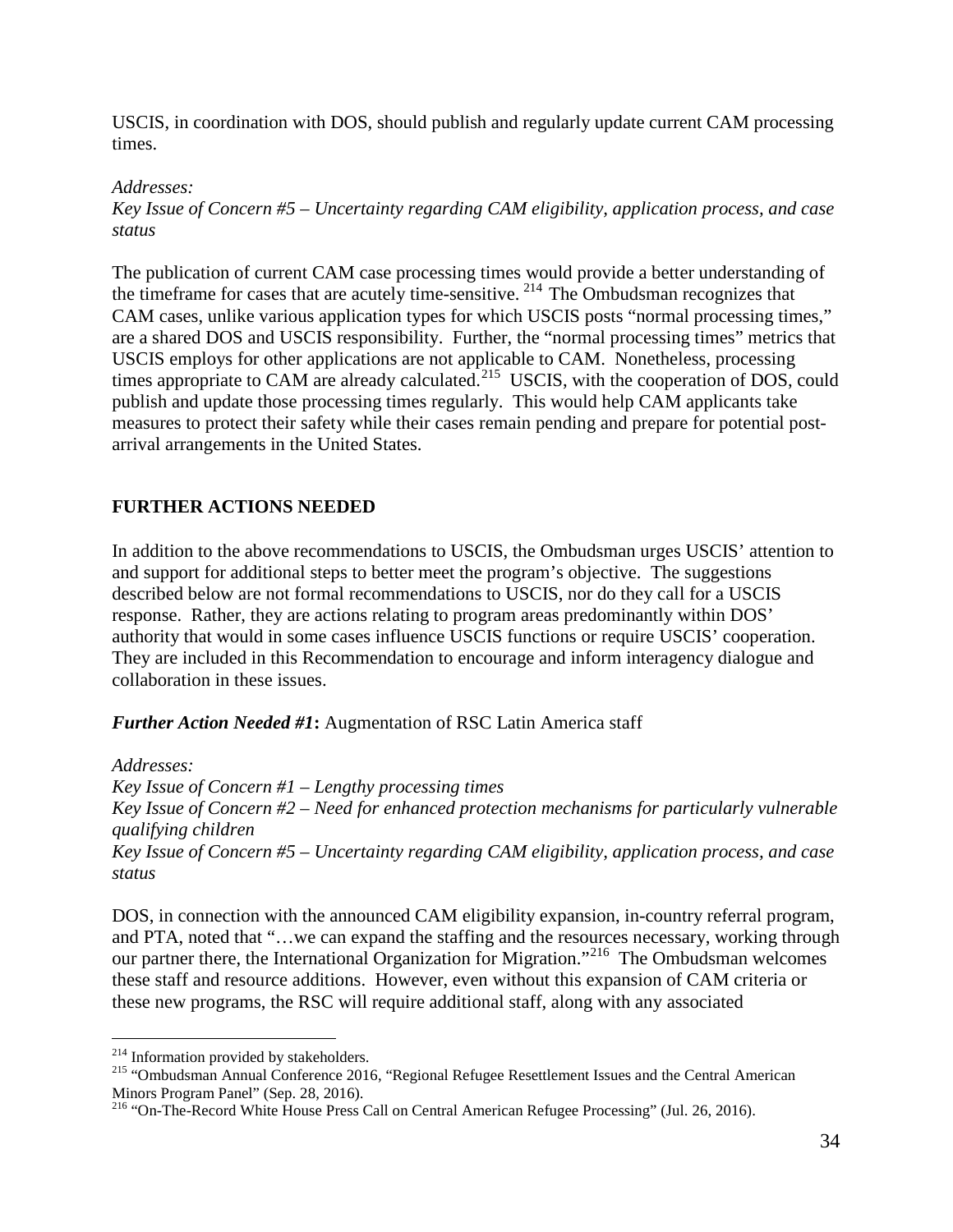caseload. Additional staff at the RSCs will augment capacity to pre-screen and prepare CAM of CAM cases, and to shortening the overlong CAM processing timeframe generally. Additional conducting Best Interests Assessments and fielding case inquiries submitted by qualifying enhancements to space availability at the RSC facilities, to optimally process its growing CAM cases in lockstep with the higher volume of USCIS interviews and associated RAVU processing staff also would help the RSC perform other program functions more expeditiously, including children.

 qualifying children through improvements in expedite and safe shelter protocols *Further Action Needed #2***:** Enhancement of safety mechanisms for particularly vulnerable

#### *Addresses:*

*Key Issue of Concern #2* – *Need for enhanced protection mechanisms for particularly vulnerable qualifying children* 

Clear, specific CAM expedite request procedures, particularly to the resettlement agencies that submit the majority of such requests, would bring transparency and common understanding to this critical protection mechanism, resulting in better use of the expedite process. Such information would go beyond the guidance provided by DOS Department in  $2011$ ,<sup>[217](#page-34-0)</sup> prior to the establishment of CAM, regarding expedited processing of refugee cases generally. Also, a uniform response process through which requesters receive timely and clear updates about their requests and any associated impacts on case processing would resolve confusion over request outcomes. Altogether, these improvements would make the CAM expedite mechanism a more effective resource for vulnerable qualifying children.

 Further, a reevaluation of the current CAM shelter referral mechanism and the development of a more robust safe shelter protocol would make program participants substantially safer.<sup>[218](#page-34-1)</sup> An effective safe shelter model, while requiring significant efforts and coordination, is critical to the success of the program's protection system.

*Further Action Needed #3***:** Establishment of RSC Latin America website offering "Check Case Status" feature and improvement of notification protocols relating to approved CAM parolees.

#### *Addresses:*

*Key Issue of Concern #5* – *Uncertainty regarding CAM eligibility, application process, and case status* 

North Africa and the Middle East, <sup>219</sup> would allow CAM applicants to immediately and A dedicated website, the equivalent of which IOM has already made available for the RSC in confidentially determine case status without needing to contact or arrange an appointment with a

 $\overline{a}$ <sup>217</sup> DOS Webpage, "Expedited Protection and Resettlement of Refugees" (Oct. 24, 2011);

<span id="page-34-1"></span><span id="page-34-0"></span> Recommendation does not examine different safe shelter models, address the relative efficacy of those models, or [http://www.state.gov/j/prm/releases/factsheets/2011/181021.htm \(](http://www.state.gov/j/prm/releases/factsheets/2011/181021.htm)accessed Dec. 7, 2016).<br><sup>218</sup> By "safe shelter," the Ombudsman refers generally to facilities affording temporary and effective security. This endorse any specific model.

<span id="page-34-2"></span><sup>&</sup>lt;sup>219</sup> IOM Webpage, "Resettlement Support Center: Middle East and North Africa;" [https://www.jordan.iom.int/refinfo/ \(](https://www.jordan.iom.int/refinfo/)accessed Aug. 24, 2016).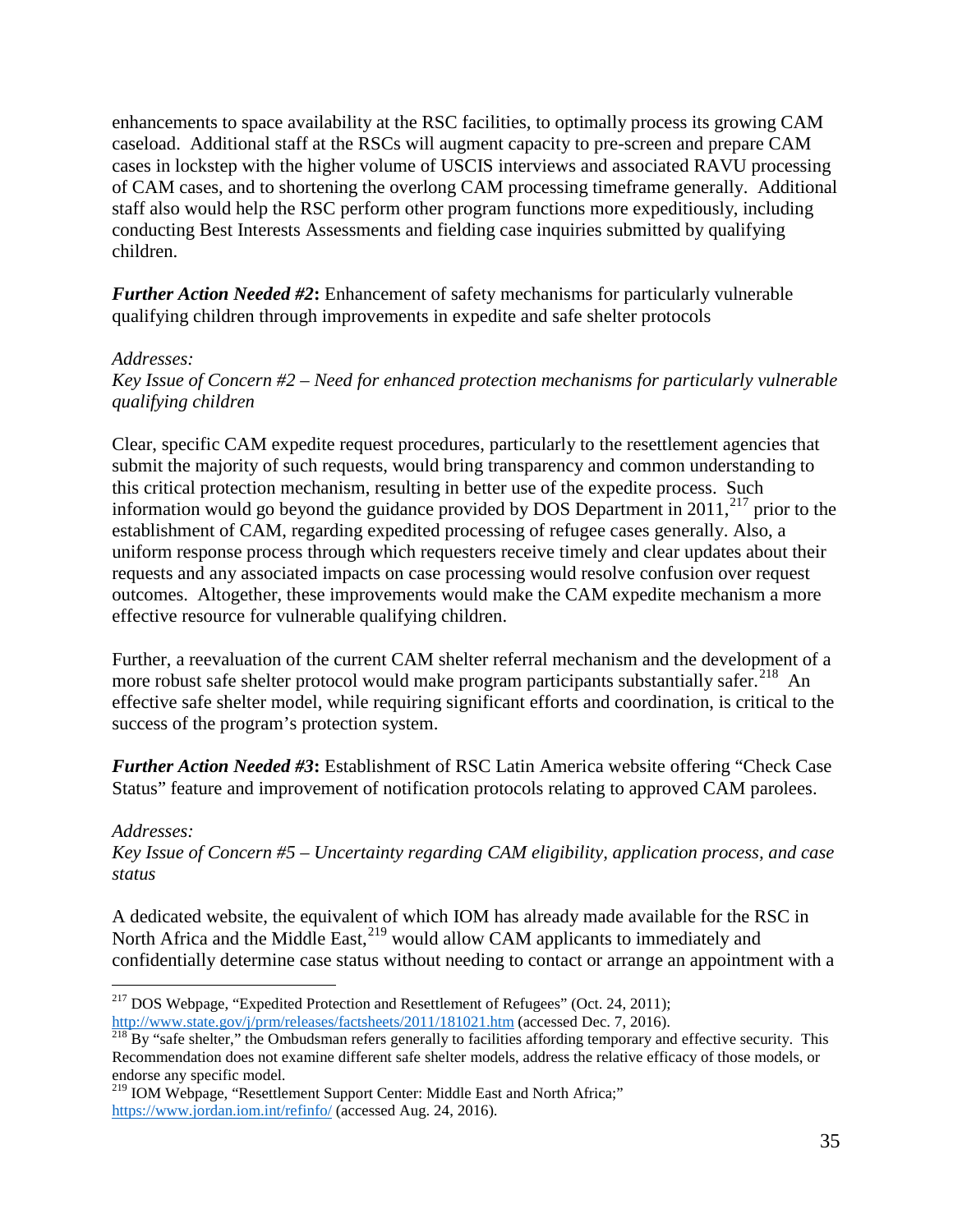resettlement agency affiliate office or the RSC. This resource would set more realistic expectations and alleviate ongoing uncertainty regarding case developments, as well as reduce the volume of inquiries made to resettlement agencies and the RSC concerning application statuses, enabling those agencies to concentrate their limited resources more fully on case processing and related functions.

Stakeholders have indicated that, in particular, qualifying parents of CAM applicants approved for parole are often uninformed of their children's case statuses.<sup>220</sup> A reexamination of the current notification protocols for CAM parolees, coupled with consideration of more effective practices, is needed. One possible option is the provision by the RSC of continuing case status notifications to resettlement agencies regarding pending cases. However, program partners must ensure, whether through signed privacy waivers or alternative measures, that this practice would comply with relevant confidentiality provisions and other applicable laws.

The adoption of the above recommendations and completion of these further actions would significantly enhance this program's effectiveness.

 $\overline{a}$ 

<span id="page-35-0"></span><sup>&</sup>lt;sup>220</sup> Information provided by stakeholders.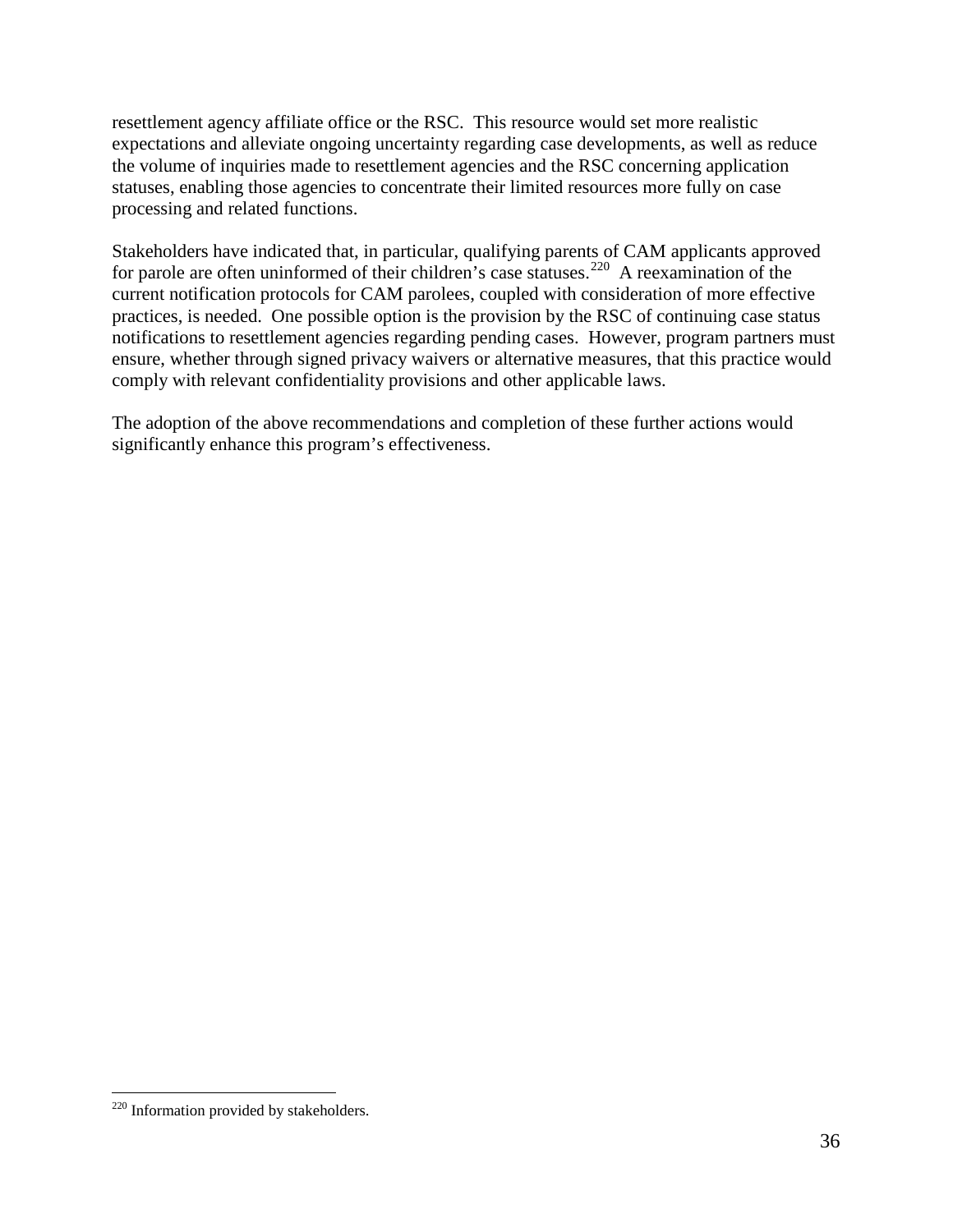#### <span id="page-36-0"></span>**APPENDIX I: CAM ELIGIBILITY CRITERIA AND APPLICANT PROCESS**

be: $221$ For children in the Northern Triangle to be eligible for CAM as qualifying children, they must

- 1) Under 21;
- 2) Unmarried;
- 3) A national of and residing in El Salvador, Guatemala, or Honduras; and
- 4) Have at least one "qualifying parent"

A qualifying parent must be 18 years or older and lawfully present in the United States under one of the below categories:  $222$ 

- 1) Temporary Protected Status
- 2) Lawful Permanent Resident
- 3) Parolee
- 4) Withholding of Removal
- 5) Deferred Action
- 6) Deferred Enforced Departure

In addition, certain family members of the qualifying child may also be eligible for CAM, including: $^{223}$  $^{223}$  $^{223}$ 

- 1) Unmarried children of qualifying children
- independently demonstrate refugee claims to acquire refugee status through CAM 2) Certain parents who live with qualifying children in El Salvador, Guatemala, or Honduras and who are legally married to the qualifying parents. Such in-country parents must
- Guatemala, or Honduras, when those parents are legally married to the qualifying parents independently demonstrate refugee claims to acquire refugee status through CAM<br>3) Certain unmarried children of parents who live with qualifying children in El Salvador,

 $(CAM-AORs)$  listing these relatives.<sup>[225](#page-36-5)</sup> In certain instances, this expansion can apply retroactively.<sup>[226](#page-36-6)</sup> The additional categories of family members are:  $227$ Guatemala, On July 26, 2016, the U.S. government announced an expansion of CAM eligibility criteria under which additional categories of family members of qualifying children would be eligible to participate in CAM.[224](#page-36-4) On November 15, 2016, DOS began accepting Forms DS-7699, *Affidavit of Relationship (AOR) for Minors Who Are Nationals of El Salvador, Guatemala, and Honduras* 

<span id="page-36-7"></span><span id="page-36-1"></span> $\overline{a}$  <sup>221</sup>*See* USCIS Webpage, "In-Country Refugee/Parole Processing for Minors in Honduras, El Salvador and Guatemala (Central American Minors – CAM)" (Nov. 15, 2016);<https://www.uscis.gov/CAM>(accessed Dec. 12,

 $\frac{2016}{222}$  *Id.* 

<span id="page-36-4"></span><span id="page-36-3"></span><span id="page-36-2"></span> $^{14}$ <br> $^{223}$   $^{16}$ .

<sup>2016).&</sup>lt;br><sup>222</sup> Id.<br><sup>223</sup> Id. **Call Con-The-Record White House Press Call on Central American Refugee Processing" (Jul. 26, 2016) (on file** with the Ombudsman).

 <sup>225</sup>*See* USCIS Webpage, "In-Country Refugee/Parole Processing for Minors in Honduras, El Salvador and

<span id="page-36-6"></span><span id="page-36-5"></span>Guatemala (Central American Minors – CAM)" (Nov. 15, 2016).<br><sup>226</sup> DOS Webpage, "Expansion of the Central American Minors (CAM) Program" (Nov. 15, 2016); [http://www.state.gov/r/pa/prs/ps/2016/11/264332.htm \(](http://www.state.gov/r/pa/prs/ps/2016/11/264332.htm)accessed Dec. 13, 2016) (a qualifying parent who filed a CAM-AOR between December 1, 2014 and November 30, 2016 and who seeks access for any of the expanded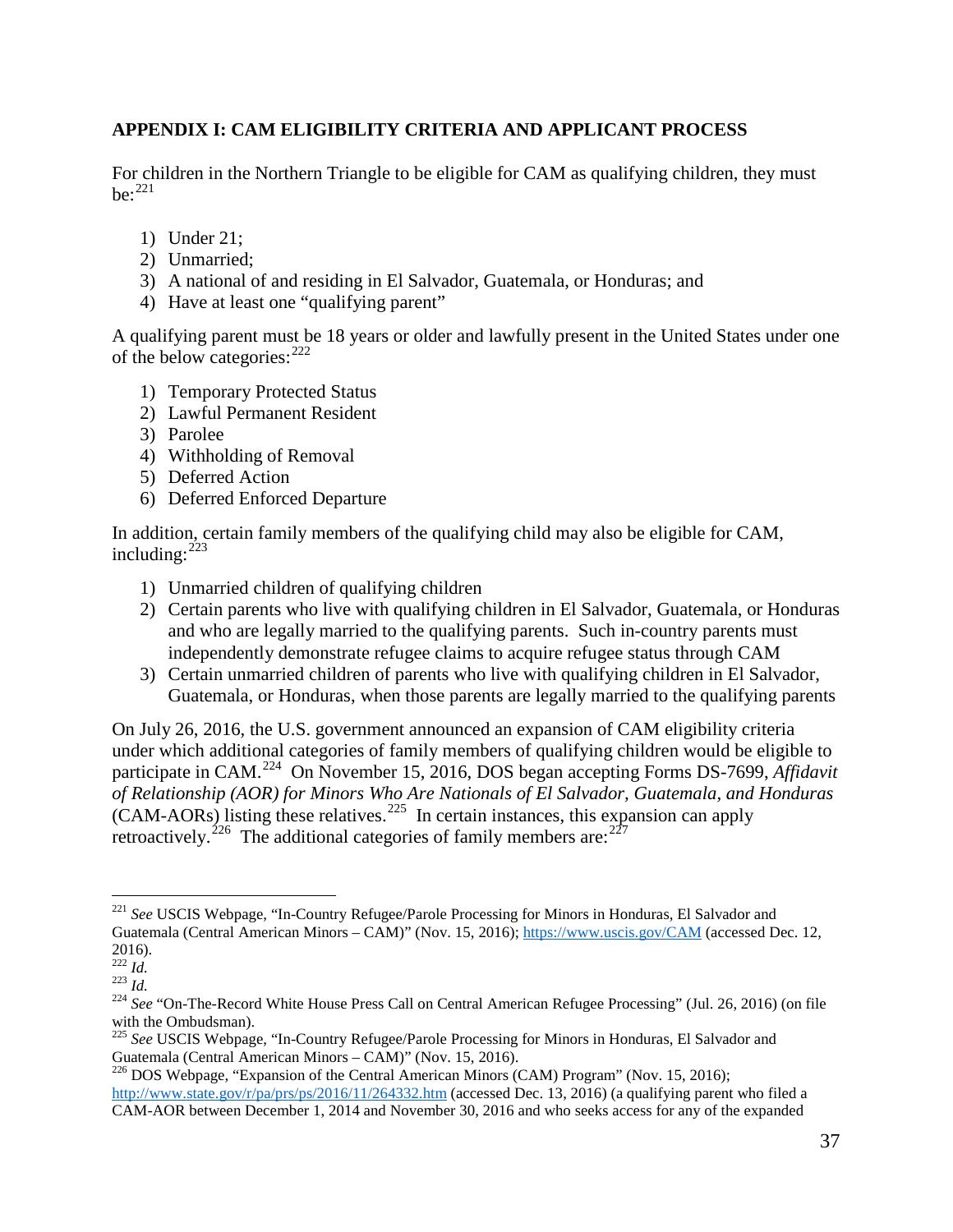- to the qualifying parents 4) Certain in-country biological parents of qualifying children who are not legally married
- to the qualifying parents<br>5) Certain in-country "caregivers" of qualifying children who are related to the qualifying parent or qualifying child
- 6) Certain in-country children of qualifying parents, irrespective of the children's age and marital status

To obtain refugee status through CAM, each member of these expanded relative categories must establish independent refugee claims.<sup>228</sup> On an individual case basis, USCIS considers unmarried in-country biological parents and caregivers for parole.<sup>[229](#page-37-1)</sup> When USCIS denies refugee status to in-country children of qualifying parents who are married and/or age 21 years or older, those children may seek parole by filing Form I-131, Application For Travel Document with USCIS.<sup>[230](#page-37-2)</sup>

The CAM application process involves numerous stages, many of which are outlined below:

### *1) CAM-AOR Filing*

agency.<sup>231</sup> As an initial step, the qualifying parent files Form DS-7699, *Affidavit of Relationship (AOR) for Minors Who Are Nationals of El Salvador, Guatemala, and Honduras* (CAM-AOR) in the United States through an affiliate office of a domestic resettlement

agreements with PRM to facilitate the resettlement of refugees into the United States.<sup>[232](#page-37-4)</sup> these resettlement agencies.<sup>[233](#page-37-5)</sup> To initiate the CAM application process, qualifying offices.<sup>[234](#page-37-6)</sup> Parents are the only relatives who may file the CAM-AOR.<sup>[235](#page-37-7)</sup> The affiliate Domestic resettlement agencies are nongovernmental organizations that have cooperative There are over 300 offices located throughout the United States that are affiliated with parents must file the CAM-AOR through and under the guidance of one of these affiliate office sends the CAM-AOR to the associated resettlement agency's headquarters. The

 $\overline{a}$ 

[https://static1.squarespace.com/static/580e4274e58c624696efadc6/t/583c95959de4bb5951736960/1480365461934/](https://static1.squarespace.com/static/580e4274e58c624696efadc6/t/583c95959de4bb5951736960/1480365461934/Public+Affiliate+Directory+11-28-16.pdf) [Public+Affiliate+Directory+11-28-16.pdf](https://static1.squarespace.com/static/580e4274e58c624696efadc6/t/583c95959de4bb5951736960/1480365461934/Public+Affiliate+Directory+11-28-16.pdf) (accessed Dec. 13, 2016).

 relative categories must file an amended AOS before September 30, 2017; certain limitations may apply to the categories of qualifying relatives eligible to receive access retroactively).

<sup>227</sup>*Id.* <sup>228</sup>*Id.* 

<span id="page-37-3"></span><span id="page-37-2"></span><span id="page-37-1"></span><span id="page-37-0"></span> $^{230}$  *Id.* 

<sup>&</sup>lt;sup>229</sup> Id.<br><sup>230</sup> Id.<br><sup>231</sup> See DOS Webpage, ''In-Country Refugee/Parole Processing for Minors in Honduras, El Salvador and Guatemala (*Central American Minors* – CAM): Frequently Asked Questions" at 1-2 (Nov. 2016);

<span id="page-37-4"></span><http://www.wrapsnet.org/s/CAM-Frequently-Asked-Questions-November-2016.docx>(accessed Dec. 14, 2016).<br><sup>232</sup> See DOS Webpage, "The Reception and Placement Program;"<http://www.state.gov/j/prm/ra/receptionplacement/> (accessed Dec. 13, 2016).

<span id="page-37-5"></span><sup>233</sup>*See* DOS Webpage, "Department of State, Bureau of Population, Refugees, and Migration Office of Admissions Refugee Processing Center Affiliate Directory" (Nov. 28, 2016);

<span id="page-37-6"></span> <sup>234</sup>*See* DOS Webpage, "In-Country Refugee/Parole Processing for Minors in Honduras, El Salvador and Guatemala (*Central American Minors* – CAM): Frequently Asked Questions" at 1-3 (Nov. 2016). <sup>235</sup>*See* DOS Webpage, "In-Country Refugee/Parole Processing for Minors in Honduras, El Salvador and Guatemala

<span id="page-37-7"></span> (*Central American Minors* – CAM): Frequently Asked Questions" at 1-3 (Nov. 2016).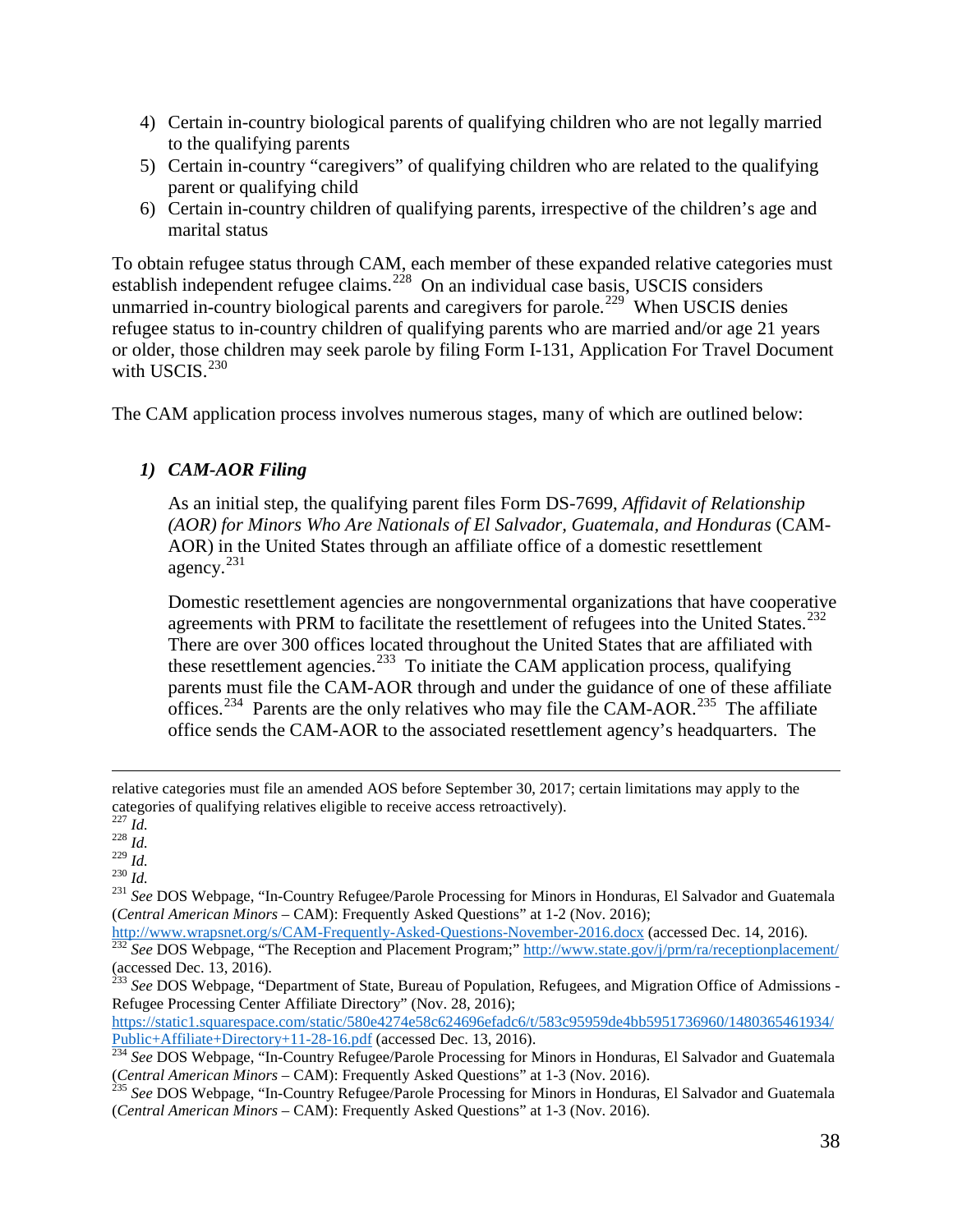Center. $^{236}$ resettlement agency's headquarters then submits the form to DOS' Refugee Processing

who relocate to the United States as refugees through CAM.<sup>[237](#page-38-1)</sup> In addition to assisting with these CAM-AOR filings, resettlement agencies and their affiliates are responsible for such key program functions as outreach to relevant local populations concerning CAM, continued coordination of the CAM-AOR application process following the initial filings, responding to questions and concerns from qualifying parents, and the administration of resettlement benefits for qualifying children

#### *2) The Pre-Screening Interview*

perform a range of administrative functions associated with refugee processing abroad.<sup>[240](#page-38-4)</sup> The IOM manages the RSC in Latin America.<sup>[241](#page-38-5)</sup> In May 2016, IOM indicated that its CAM RSC would be relocating from Quito, Ecuador to San Salvador, El Salvador.<sup>[242](#page-38-6)</sup> The Refugee Processing Center, upon accepting the CAM-AOR, sends this form to the RSC in Latin America.<sup>[238](#page-38-2)</sup> PRM funds and directs nine such RSCs located around the world.<sup>239</sup> They are typically nongovernmental or intergovernmental organizations that

The RSC schedules a prescreening interview with the qualifying child, during which an RSC caseworker collects biographical and case information that, among other uses, aids USCIS during ensuing stages of the application process. $243$ 

### *3) DNA Testing, RAVU Processing, and Security Checks*

After the prescreening interview, the DNA testing process, RAVU processing, and security checks begin and proceed concurrently.<sup>244</sup>

relationships.<sup>[245](#page-38-9)</sup> The qualifying parent pays upfront for these DNA tests, which can range upwards of \$500 or \$600 (U.S).<sup>[246](#page-38-10)</sup> No waivers of the testing fees are available.<sup>[247](#page-38-11)</sup> **DNA Testing** — The qualifying parent and all biological qualifying children claimed on the CAM-AOR must undergo DNA testing to confirm the claimed familial

 $\overline{a}$ 236 Information provided by stakeholders. 237 *Id*. 238 *Id.* 

<span id="page-38-1"></span><span id="page-38-0"></span> $^{237}$  *Id.* 

<span id="page-38-2"></span> $^{238}$  *Id.* 

<span id="page-38-3"></span> <sup>239</sup>*See* DOS Webpage, "U.S. Refugee Admissions Program;"<http://www.state.gov/j/prm/ra/admissions/>(accessed Dec. 13, 2016).

 $^{240}$  *Id.*<br><sup>241</sup> Information provided by RSC (May 17, 2016).

<span id="page-38-7"></span><span id="page-38-6"></span><span id="page-38-5"></span> $^{242}$  *Id.* 

<span id="page-38-4"></span><sup>&</sup>lt;sup>240</sup> Id.<br><sup>241</sup> Information provided by RSC (May 17, 2016).<br><sup>242</sup> Id. *243 See* DOS Webpage, "U.S. Refugee Admissions Program Central American Minors Flowchart" (Jan. 22, 2015); DOS Webpage, "U.S. Refugee Admissions Program." 244 Information provided by USCIS (Sep. 28, 2016).

<span id="page-38-9"></span><span id="page-38-8"></span><sup>&</sup>lt;sup>244</sup> Information provided by USCIS (Sep. 28, 2016).<br><sup>245</sup> See DOS Webpage, "In-Country Refugee/Parole Processing for Minors in Honduras, El Salvador and Guatemala (*Central American Minors* – CAM): Frequently Asked Questions" at 5 (Nov. 2016).<br><sup>246</sup> Information provided by stakeholders.

<span id="page-38-11"></span><span id="page-38-10"></span> $^{247}$  Information provided by stakeholders; information provided by DOS (May 5, 2016).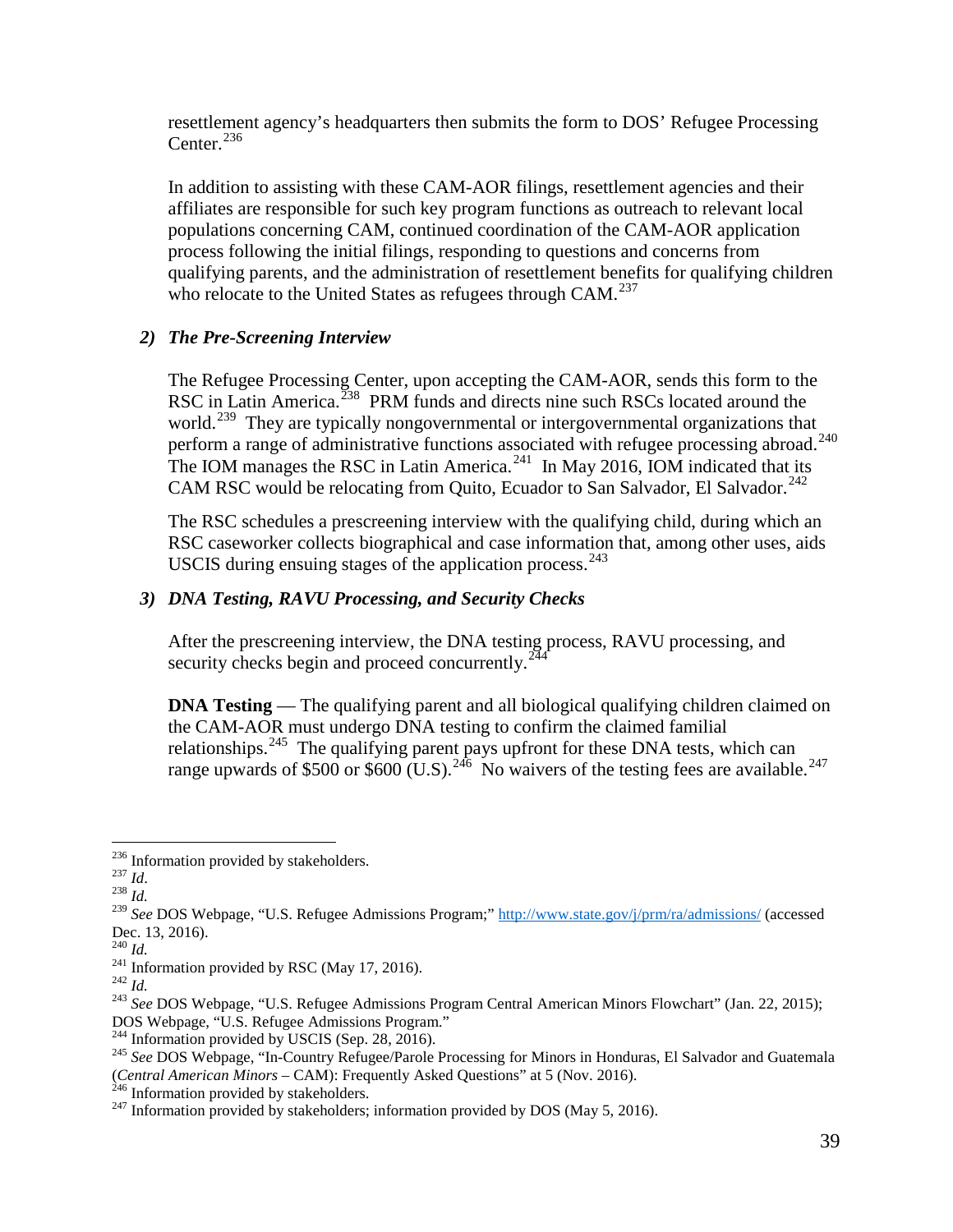If the tests confirm all claimed and tested biological relationships, DOS reimburses the qualifying parent for the testing costs.<sup>248</sup>

**RAVU** — RAVU verifies the relationship of the qualifying parent to claimed qualifying children and, if applicable, an in-country parent.<sup>[249](#page-39-1)</sup> RAVU also confirms the qualifying parent's eligibility to file the CAM-AOR.<sup>250</sup>

for any immigration benefit."<sup>[251](#page-39-3)</sup> Across all refugee programs "[r]efugee applicants are **Security Checks** — USCIS conducts rigorous security vetting of CAM applicants. "All applicants under the CAM Program will be subject to thorough background screening, including biographic and biometric security checks. These are among the most thorough subject to intensive biographic and biometric security checks. Through close coordination with the federal law enforcement and intelligence communities, these checks are continually reviewed and enhanced...."<sup>252</sup>

evidence."<sup>253</sup> Interviewing officers receive training on inadmissibility grounds, fraud Moreover, a**s** part of its adjudication of both refugee and parole status, addressed below, USCIS assesses "the credibility [of CAM applicants] and evaluates whether the applicant's testimony is consistent with known country conditions and all available prevention, and security issue identification for use during adjudications.<sup>254</sup>

#### *4) USCIS Interview*

determine who will be admitted as a refugee or offered parole to the U.S...."<sup>[255](#page-39-7)</sup> After completion of RAVU, USCIS conducts interviews of qualifying children "… to Permanent Refugee Officers or other USCIS officers temporarily assigned perform these interviews.

 $\overline{a}$ 

<span id="page-39-0"></span> <sup>248</sup>*See* DOS Webpage, "In-Country Refugee/Parole Processing for Minors in Honduras, El Salvador and Guatemala (*Central American Minors* – CAM): Frequently Asked Questions" at 5-6 (Nov. 2016). 249 Information provided by USCIS (Nov. 21, 2016).

<span id="page-39-3"></span><span id="page-39-2"></span><span id="page-39-1"></span> $250$   $\overline{Id}$ .

<sup>&</sup>lt;sup>249</sup> Information provided by USCIS (Nov. 21, 2016).<br><sup>250</sup> Id.<br><sup>251</sup> See Eroding the Law and Diverting Taxpayer Resources: An Examination of the Administration's Central Associate Director, Refuge, Asylum And International Operations Directorate, United States Citizenship and Immigration Services). American Minors Refugee/Parole Program," *before the* Subcommittee on Immigration and the National Interest *of the* U.S. Senate Committee on the Judiciary, 114th Cong. 2nd Sess. 3 (2015) (written statement of Joseph Langlois,

<span id="page-39-4"></span><sup>&</sup>lt;sup>252</sup> USCIS Webpage, "Refugee Processing and Security Screening" (Dec. 3, 2015);

<span id="page-39-5"></span> Associate Director, Refuge, Asylum And International Operations Directorate, United States Citizenship and Immigration Services). [https://www.uscis.gov/refugeescreening \(](https://www.uscis.gov/refugeescreening)accessed Dec. 13, 2016). <sup>253</sup>*See* "Eroding the Law and Diverting Taxpayer Resources: An Examination of the Administration's Central American Minors Refugee/Parole Program," *before the* Subcommittee on Immigration and the National Interest *of the* U.S. Senate Committee on the Judiciary, 114th Cong. 2nd Sess. 3 (2015) (written statement of Joseph Langlois,

<span id="page-39-6"></span><sup>&</sup>lt;sup>254</sup> Information provided by USCIS (May 18, 2016); USCIS Webpage, "Refugee Processing and Security

<span id="page-39-7"></span> (*Central American Minors* – CAM): Frequently Asked Questions" at 4 (Nov. 2016). Screening" (Dec. 3, 2015); [https://www.uscis.gov/refugeescreening \(](https://www.uscis.gov/refugeescreening)accessed Dec. 13, 2016).<br><sup>255</sup> See DOS Webpage, "In-Country Refugee/Parole Processing for Minors in Honduras, El Salvador and Guatemala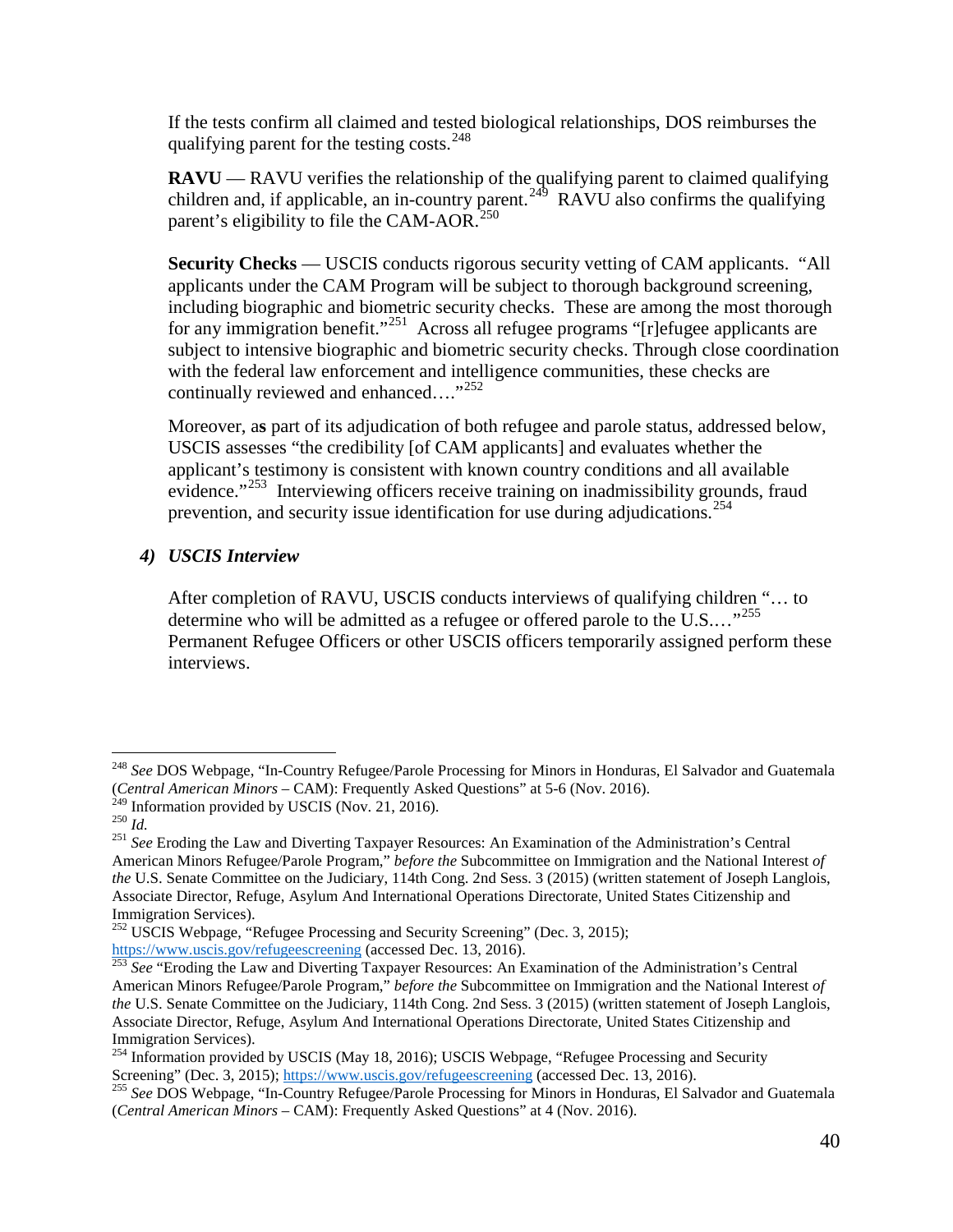interview stage as long as RAVU has been completed.<sup>256</sup> In cases where USCIS CAM cases for which DNA test results have not been received may advance to the conducts interviews prior to the receipt of DNA test results, USCIS issues conditional decisions and provides the RSC with decision letters.<sup>[257](#page-40-1)</sup> The RSC, however, does not share these letters with applicants until DNA test results verify biological relationships.<sup>[258](#page-40-2)</sup>

### *5) Adjudication of Refugee Status*

admissibility into the United States.<sup>[260](#page-40-4)</sup> Children denied refugee status cannot appeal the decision but may submit a Request for Review (RFR) of the decision.<sup>261</sup> After completion of the interview, USCIS determines whether the child qualifies for refugee status.<sup>[259](#page-40-3)</sup> To qualify for refugee status, the individual must demonstrate, among other requirements, persecution or fear of persecution on account of race, religion, nationality, political opinion, or membership in a particular social group, as well as

#### *6) Adjudication of Parole Status if Refugee Status Denied*

 by-case basis" whether the qualifying child qualifies for parole for "urgent humanitarian When USCIS denies the qualifying child refugee status, USCIS determines on a "case-reasons or significant public benefit."<sup>262</sup> A separate parole application is not required.<sup>[263](#page-40-7)</sup>

### *7) Post-Approval Stages*

 Qualifying children approved by USCIS for refugee or parole status must complete additional steps before receiving authorization to relocate to the United States through granted. $265$ CAM.[264](#page-40-8) The elements of this post-approval process depend on which status is

#### • **Qualifying Children Approved For Refugee Status**

 $\overline{a}$ <sup>256</sup> Information provided by USCIS (Sep. 28, 2016).<br><sup>257</sup> *Id. Z*<sup>58</sup> *Id.* 

<span id="page-40-1"></span><span id="page-40-0"></span> $^{257}$  *Id.* 

<span id="page-40-2"></span> $^{258}$  *Id.* 

<span id="page-40-4"></span><span id="page-40-3"></span> <sup>259</sup>*See* DOS Webpage, "U.S. Refugee Admissions Program Central American Minors Flowchart" (Jan. 22, 2015). <sup>260</sup> USCIS Webpage, "Refugees" (May 25, 2016);<https://www.uscis.gov/humanitarian/refugees-asylum/refugees>

<sup>(</sup>accessed Dec. 13, 2016).<br><sup>261</sup> See USCIS Webpage, "Request for Review Tip Sheet" (Apr. 9, 2014);

<span id="page-40-5"></span> information that would merit a change in the decision," or both. Generally, the RFR must be postmarked or received by USCIS within 90 days of the date of the denial notice. [https://www.uscis.gov/humanitarian/refugees-asylum/refugees/request-review-tip-sheet \(](https://www.uscis.gov/humanitarian/refugees-asylum/refugees/request-review-tip-sheet)accessed Dec. 13, 2016). The RFR must contain "[a] detailed explanation of a significant error made by the adjudicating officer," "[n]ew

<span id="page-40-6"></span><sup>&</sup>lt;sup>262</sup> USCIS Webpage, "In-Country Refugee/Parole Processing for Minors in Honduras, El Salvador and Guatemala (Central American Minors – CAM)" (Nov. 15, 2016). 263 *Id.* <sup>264</sup>*See* DOS Webpage, "In-Country Refugee/Parole Processing for Minors in Honduras, El Salvador and Guatemala

<span id="page-40-7"></span> $^{263}$  *Id.* 

<span id="page-40-9"></span><span id="page-40-8"></span> (*Central American Minors* – CAM): Frequently Asked Questions" at 4-5 (Nov. 2016). <sup>265</sup>*Id.*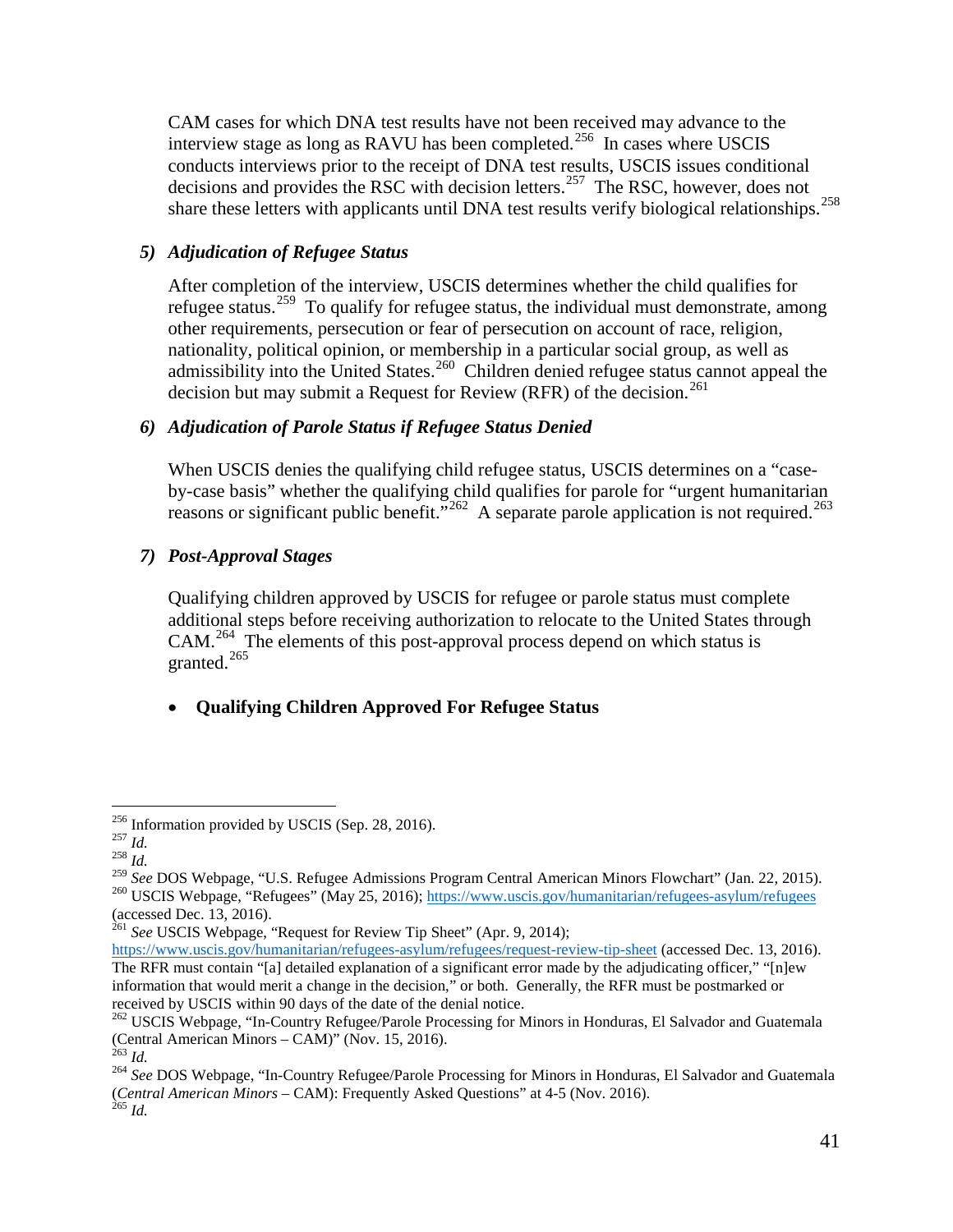integration into the United States.<sup>[266](#page-41-0)</sup> Qualifying children approved for refugee status through CAM must undergo a medical exam as well as a cultural orientation designed to help prepare them for

 beneficiary of a "Reception and Placement per capita grant" furnished by PRM to the coordinating resettlement agency in the form of a "per-capita" reimbursement.<sup>[268](#page-41-2)</sup> Much of this grant goes directly to the temporary support of the arriving refugee's basic needs, such as housing, clothing, and school registration, if applicable.<sup>269</sup> Refugees also may receive other temporary benefits.<sup> $270$ </sup> Refugees are eligible to States.<sup>[271](#page-41-5)</sup> IOM provides the child with a loan covering the costs of the child's travel to the United States.<sup>[267](#page-41-1)</sup> Once in the United States, the child, like other refugees, is the apply for permanent residence one year after their lawful admission into the United

#### • **Qualifying Children Approved for Parole**

 Qualifying children denied refugee status but approved for parole must pay for their own mandatory medical exams as well as their travel to the United States through a CAM do not receive PRM-funded reception and placement benefits.<sup>[273](#page-41-7)</sup> They also are not eligible to apply for permanent residence based on the grant of parole.<sup>274</sup> USCIS-sanctioned process.<sup>[272](#page-41-6)</sup> Parolees who relocate to the United States through

### *Special Procedures for Particularly Vulnerable Qualifying Children*

application process, separate from the CAM refugee and parole assessments.<sup>275</sup> These For certain cases involving particularly vulnerable qualifying children, the CAM program affords special procedures aimed at protecting those children's safety and welfare during the procedures include case expedites, Best Interests Assessments, and shelter referrals.

**1) Case Expedites.** DOS and USCIS "expedite," that is, process on an accelerated basis, certain CAM cases presenting exigent circumstances.<sup>[276](#page-41-10)</sup> Generally, it is resettlement agencies that request expedites, though qualifying children or their guardians also may

<span id="page-41-3"></span>

<span id="page-41-5"></span><span id="page-41-4"></span><sup>270</sup> See DOS Webpage, "The Reception and Placement Program."<br><sup>271</sup> See USCIS Webpage, "Green Card Through Refugee or Asylee Status" (October 29, 2015);

<span id="page-41-0"></span> $\overline{a}$  (*Central American Minors* – CAM): Frequently Asked Questions" at 4 (Nov. 2016). (Central American Minors – CAM): Frequently Asked Questions" at 4 (Nov. 2016).<br><sup>267</sup> See IOM Webpage, "United States of America" (Feb. 2016); <u>https://www.iom.int/countries/united-states-</u> <sup>266</sup>*See* DOS Webpage, "In-Country Refugee/Parole Processing for Minors in Honduras, El Salvador and Guatemala

<span id="page-41-1"></span>[america#rtl \(](https://www.iom.int/countries/united-states-america#rtl)accessed Dec. 13, 2016). <sup>268</sup>*See* DOS Webpage, "Increase to the Refugee Reception and Placement Per Capita Grant" (Jan. 25, 2016);

<span id="page-41-2"></span><http://www.state.gov/r/pa/prs/ps/2010/01/135800.html>(accessed Dec. 13, 2016). <sup>269</sup>*See* DOS Webpages, "The Reception and Placement Program;"

and Placement Per Capita Grant" (Jan. 25, 2010); <u>http://www.state.gov/r/pa/prs/ps/2010/01/135800.htm</u> (accessed Dec. 13, 2016).<br><sup>270</sup> See DOS Webpage, "The Reception and Placement Program." <http://www.state.gov/j/prm/ra/receptionplacement/>(accessed Dec. 13, 2016); "Increase to the Refugee Reception

[https://www.uscis.gov/green-card/green-card-through-refugee-or-asylee-status \(](https://www.uscis.gov/green-card/green-card-through-refugee-or-asylee-status)accessed Dec. 14, 2016). <sup>272</sup>*See* DOS Webpage, "In-Country Refugee/Parole Processing for Minors in Honduras, El Salvador and Guatemala

<span id="page-41-9"></span><span id="page-41-8"></span>

<span id="page-41-7"></span><span id="page-41-6"></span><sup>&</sup>lt;sup>274</sup> *Id.*<br><sup>274</sup> *Id.*<br><sup>275</sup> Information received from DOS (May 2, 2016); information received from RSC (May 17, 2016). (*Central American Minors* – CAM): Frequently Asked Questions" at 5 (Nov. 2016).<br><sup>273</sup> Id.<br><sup>274</sup> Id.<br><sup>275</sup> Information received from DOS (May 2, 2016); information received from RSC (May 17, 2016).<br><sup>276</sup> Information provi

<span id="page-41-10"></span>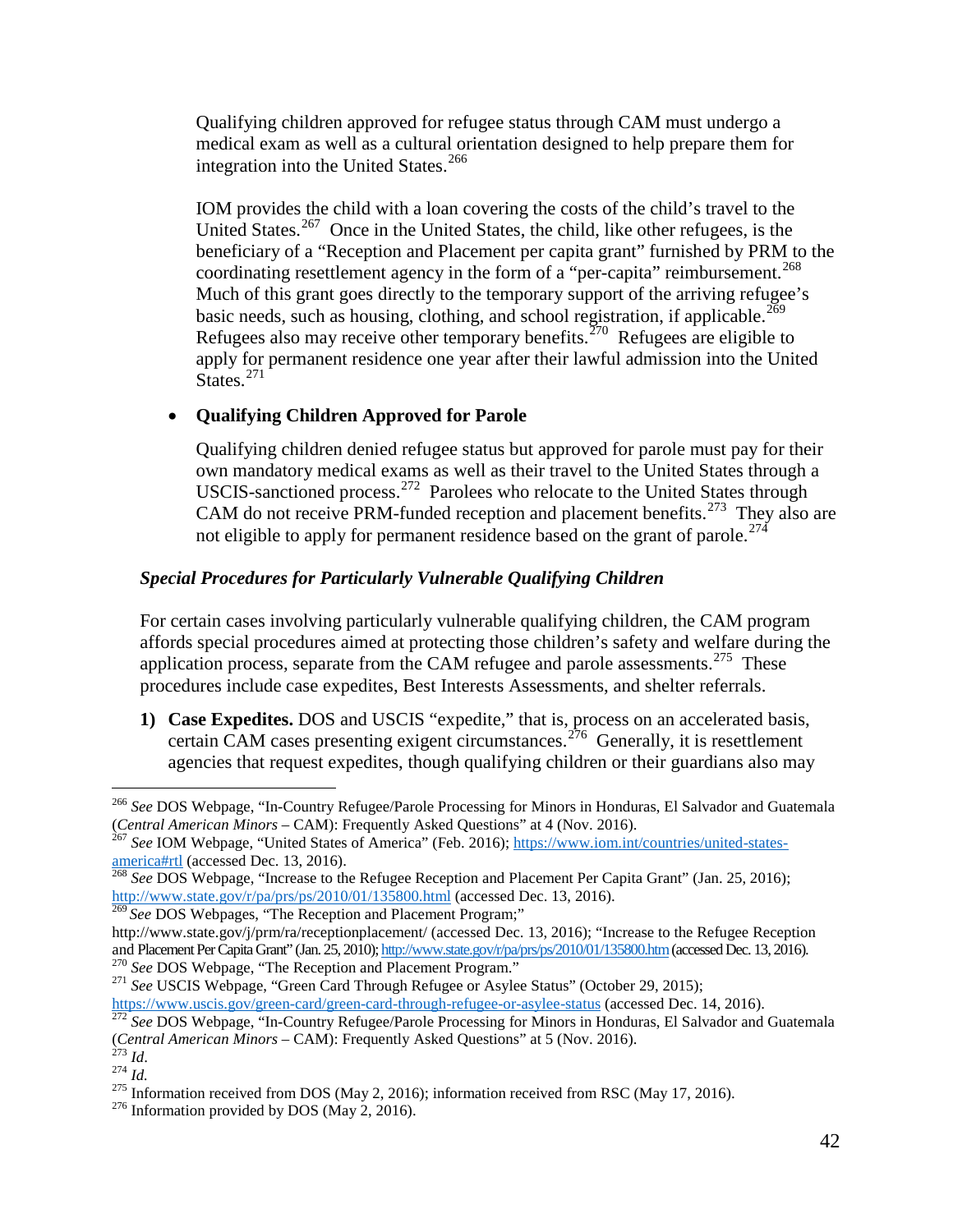provide information directly to the RSC that results in an expedite.<sup>[277](#page-42-0)</sup> DOS categorizes domestic violence, or medical requirements.<sup>[278](#page-42-1)</sup> CAM case expedites; "urgent" cases often feature extenuating factors like sexual abuse,

- connection with CAM cases on an "as-needed basis."<sup>[279](#page-42-2)</sup> The RSC may perform these include counseling, medical assistance, or "alternative care arrangements." <sup>[281](#page-42-4)</sup> The RSC's Child Protection Officer coordinates these assessments.<sup>282</sup> **2) Best Interests Assessments.** The RSC administers Best Interests Assessments in assessments, for example, in instances where qualifying children are homeless, suffer child abuse, or do not wish to disclose pregnancy to their parents.<sup>[280](#page-42-3)</sup> The purpose of the assessment is to analyze the child's best interests and recommend actions that could
- that, to date, children have largely declined to reside in recommended shelters.<sup>[285](#page-42-8)</sup> The shelters to the RSC.<sup>[286](#page-42-9)</sup> The RSC has indicated that although around 50% of its CAM eligibility to stay at those shelters.<sup>287</sup> **3) In-country Shelter Referrals.** The RSC recommends and supplies contact information for in-country government-operated shelters to qualifying children deemed "in need of protection."<sup>[283](#page-42-6)</sup> However, stakeholders have indicated that shelters in El Salvador — the country of nationality of most qualifying children — cannot provide shelter to applicants for the duration of the CAM application process.<sup>284</sup> DOS and the RSC have indicated RSC does not maintain statistics on the rates of qualifying children who use recommended shelters, nor are referred minors or shelters required to report use of the caseload involves applicants ages 18 and older, some shelters admit only minors under the age of 18, meaning that a substantial portion of program applicants would lack

 $\overline{a}$ <sup>277</sup> Information provided by DOS (May 2, 2016); information provided by RSC (May 17, 2016).<br><sup>278</sup> Information provided by DOS (May 2, 2016).

<span id="page-42-2"></span><span id="page-42-1"></span><span id="page-42-0"></span><sup>&</sup>lt;sup>278</sup> Information provided by DOS (May 2, 2016).<br><sup>279</sup> Information provided by RSC (May 17, 2016).

<sup>&</sup>lt;sup>2/9</sup> Information provided by RSC (May 17, 2016).<br><sup>280</sup> Information provided by RSC (May 17 and Aug. 3, 2016).

<span id="page-42-3"></span><sup>&</sup>lt;sup>281</sup> Information provided by RSC (Aug. 3, 2016).

<span id="page-42-5"></span><span id="page-42-4"></span> $^{282}\,Id.$ 

<span id="page-42-6"></span> $^{283}$  *Id* 

<span id="page-42-7"></span><sup>&</sup>lt;sup>284</sup> Information provided by stakeholders.

<sup>&</sup>lt;sup>284</sup> Information provided by stakeholders.<br><sup>285</sup> Information provided by DOS (May 2, 2016); information provided by RSC (May 17 and Aug. 3, 2016). <sup>285</sup> Information provided by DOS (May 2, 2016); information provided by RSC (May 17 and Aug. 3, 2016).<br><sup>286</sup> Information provided by RSC (Aug. 3, 2016).

<span id="page-42-9"></span><span id="page-42-8"></span><sup>&</sup>lt;sup>286</sup> Information provided by RSC (Aug. 3, 2016).

<span id="page-42-10"></span> $^{287}$  *Id.*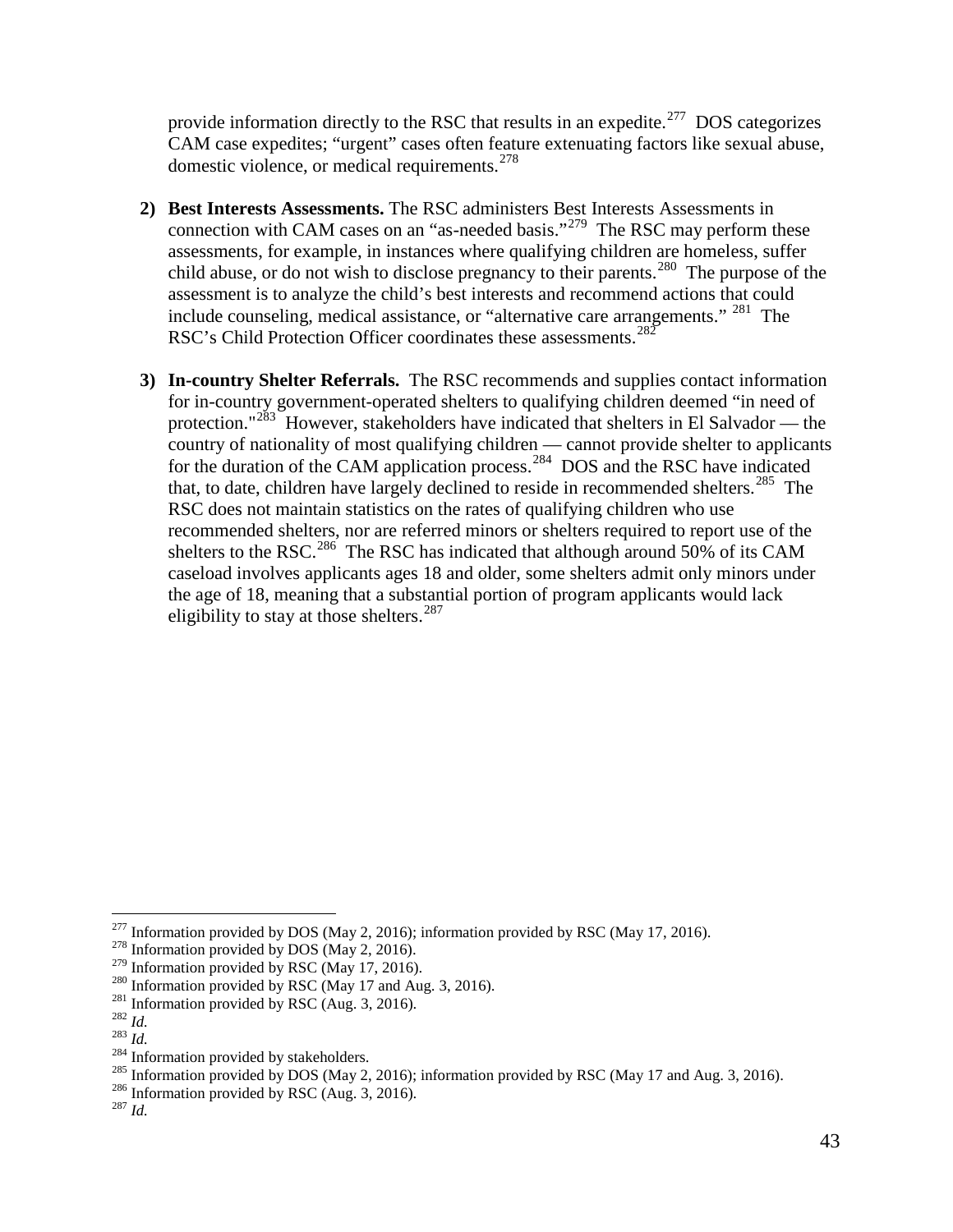### <span id="page-43-0"></span>**APPENDIX II: CAM PROGRAM DATA AND OUTCOMES**

The information below provides data on CAM program receipts, applicant composition, and case outcomes to date.

#### **1) CAM Cases**

were from El Salvador.<sup>289</sup> Roughly 12% were from Honduras, and about 2% from Guatemala.<sup>[290](#page-43-3)</sup> CAM-AORs filed as of December 12, 2016 amounted to approximately 9,916 cases representing 10,758 individuals.[288](#page-43-1) The latter figure includes both qualifying children and their eligible family members. The overwhelming majority of these individuals — approximately 86% —



#### **2) Breakdown by CAM Applicant Type**

approximately 10% in-country parents, and 6% derivative children.<sup>[291](#page-43-4)</sup> Through August 1, 2016, approximately 84% of CAM applicants were qualifying children,

 $\overline{a}$ 

<span id="page-43-1"></span> $288$  Information provided by USCIS (Dec. 12, 2016).

<span id="page-43-2"></span><sup>&</sup>lt;sup>289</sup> Information provided by USCIS (Dec. 12, 2016).

 $290$  Information provided by USCIS (Dec. 12, 2016).

<span id="page-43-4"></span><span id="page-43-3"></span><sup>&</sup>lt;sup>291</sup> Information provided by USCIS (Sep. 28, 2016).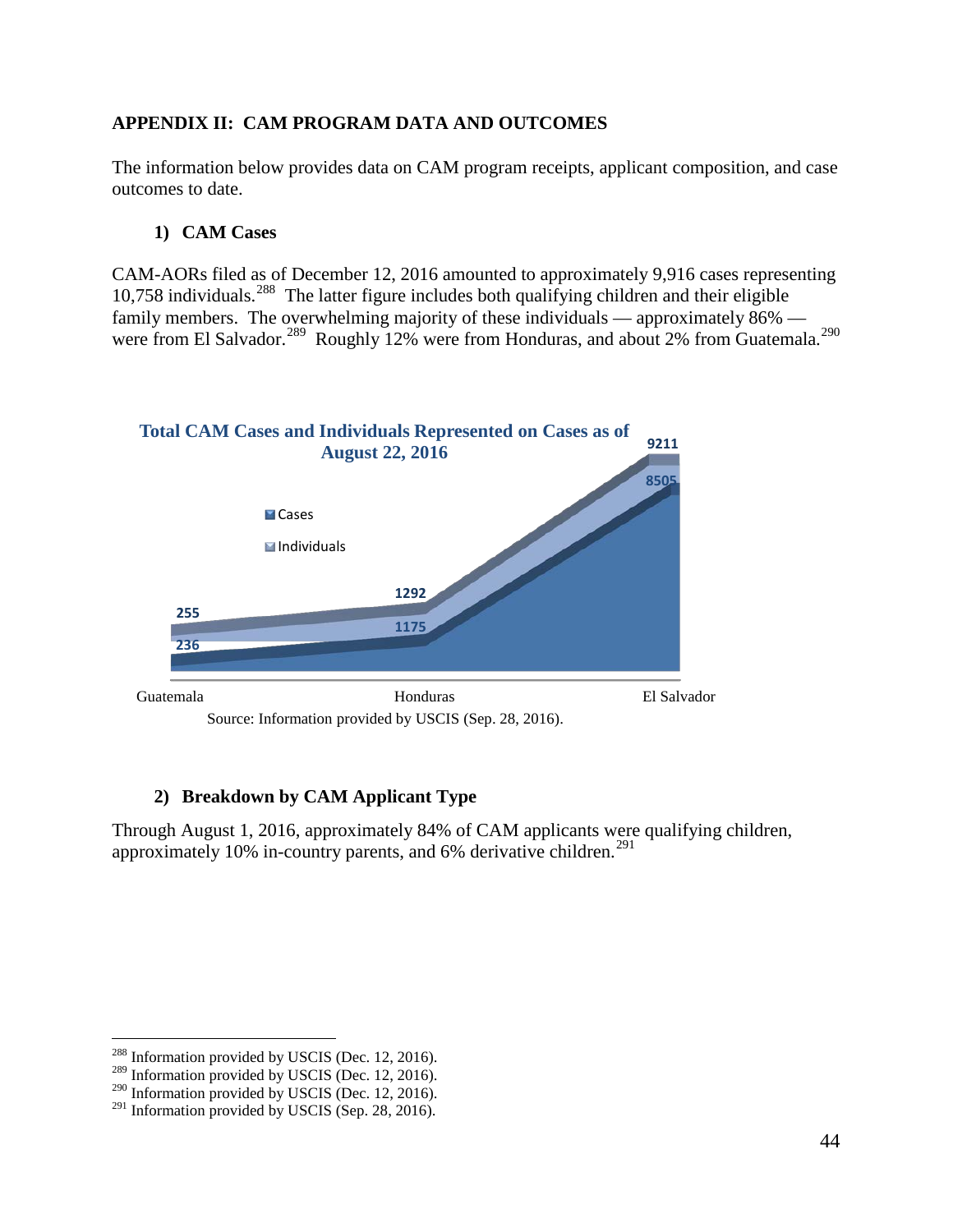

### **3) Immigration Status of Qualifying Parent**

qualifying parents.<sup>292</sup> Temporary Protected Status, by a dominant margin, is the most common immigration status of



**Immigration Status of Qualifying Parents as of March 2, 2016**

Source: Information provided by USCIS (Apr. 14, 2016).

<span id="page-44-0"></span> $\overline{a}$  $292$  Information provided by USCIS (Apr. 14, 2016).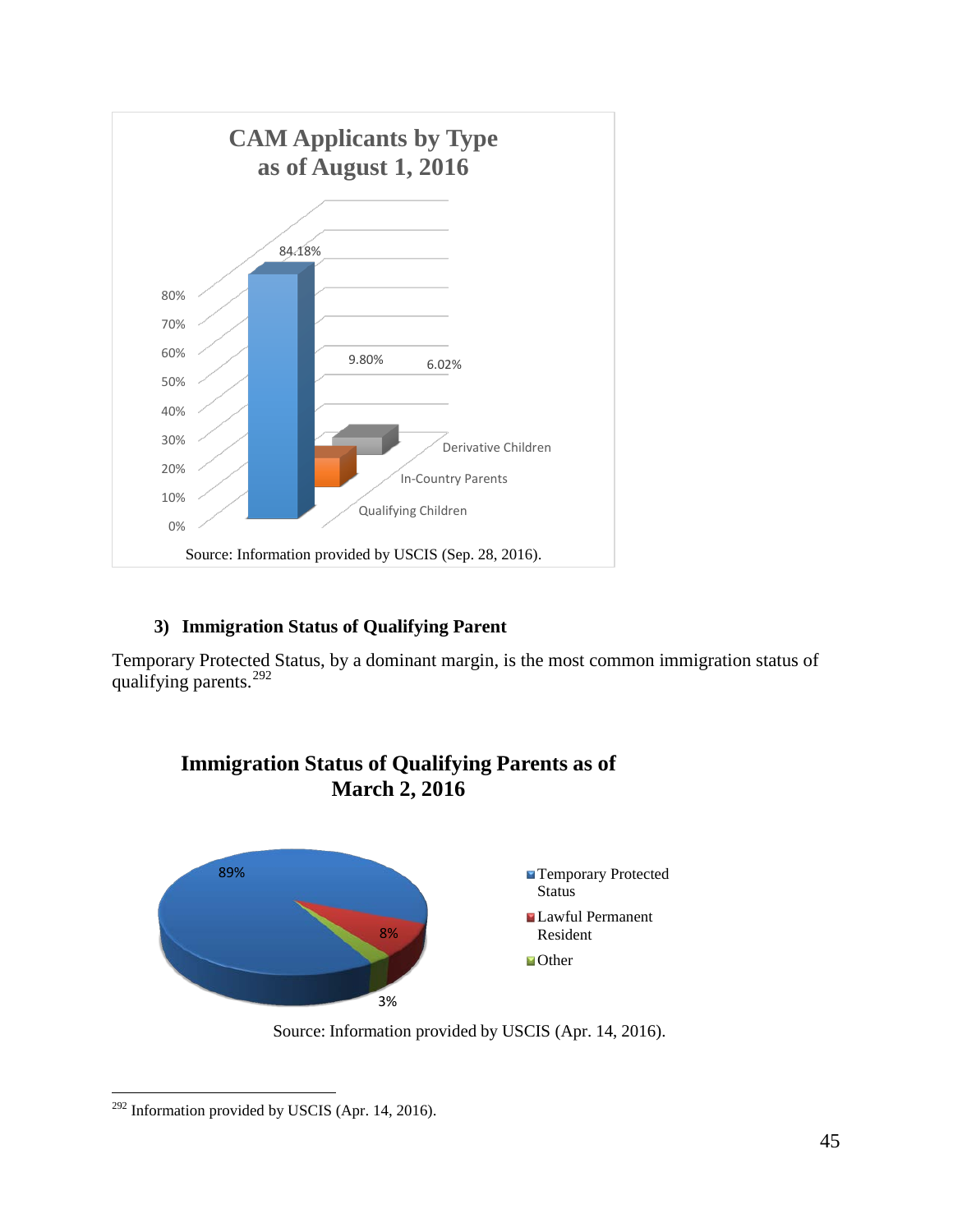#### **4) CAM DNA Tests**

Of CAM DNA tests, 99% have confirmed the claimed biological relationships.<sup>[293](#page-45-0)</sup>



### **5) CAM Adjudication Outcomes**

As of August 22, 2016, of all CAM cases for which adjudication statistics were available — 3,253 interviews representing 3,416 individuals — USCIS had:

- Approved or conditionally approved for refugee status 802 cases representing 873 individuals, or about 25% of the cases  $294$
- Recommended for parole 2,086 cases representing 2,151 individuals, or approximately 63% of the cases<sup>[295](#page-45-2)</sup>
- Denied less than 1% of the cases<sup>[296](#page-45-3)</sup>
- Held the remainder of the cases for "additional review"<sup>297</sup>

total to 5,205 CAM interviews representing  $5,588$  individuals.<sup>298</sup> USCIS projects that it will interview 80% of CAM applicants by the end of the second quarter of FY 2017.<sup>[299](#page-45-6)</sup> Since the receipt of information from USCIS through September 28, 2016, USCIS completed an additional 1,952 CAM interviews representing 2,335 individuals. This nearly doubles USCIS'

 $\overline{a}$  $293$  Information provided by USCIS (Apr. 14, 2016).

<span id="page-45-1"></span><span id="page-45-0"></span><sup>294</sup> Information provided by USCIS (Sep. 28, 2016).

<span id="page-45-2"></span><sup>295</sup>*Id.* 

<sup>296</sup> Information provided by USCIS (Sep. 28, 2016).

<span id="page-45-5"></span><span id="page-45-4"></span><span id="page-45-3"></span> $^{297}$  *Id.* 

<sup>&</sup>lt;sup>298</sup> Information provided by USCIS (Nov. 21, 2016).

<span id="page-45-6"></span><sup>&</sup>lt;sup>299</sup> Information provided by USCIS (Dec. 19, 2016),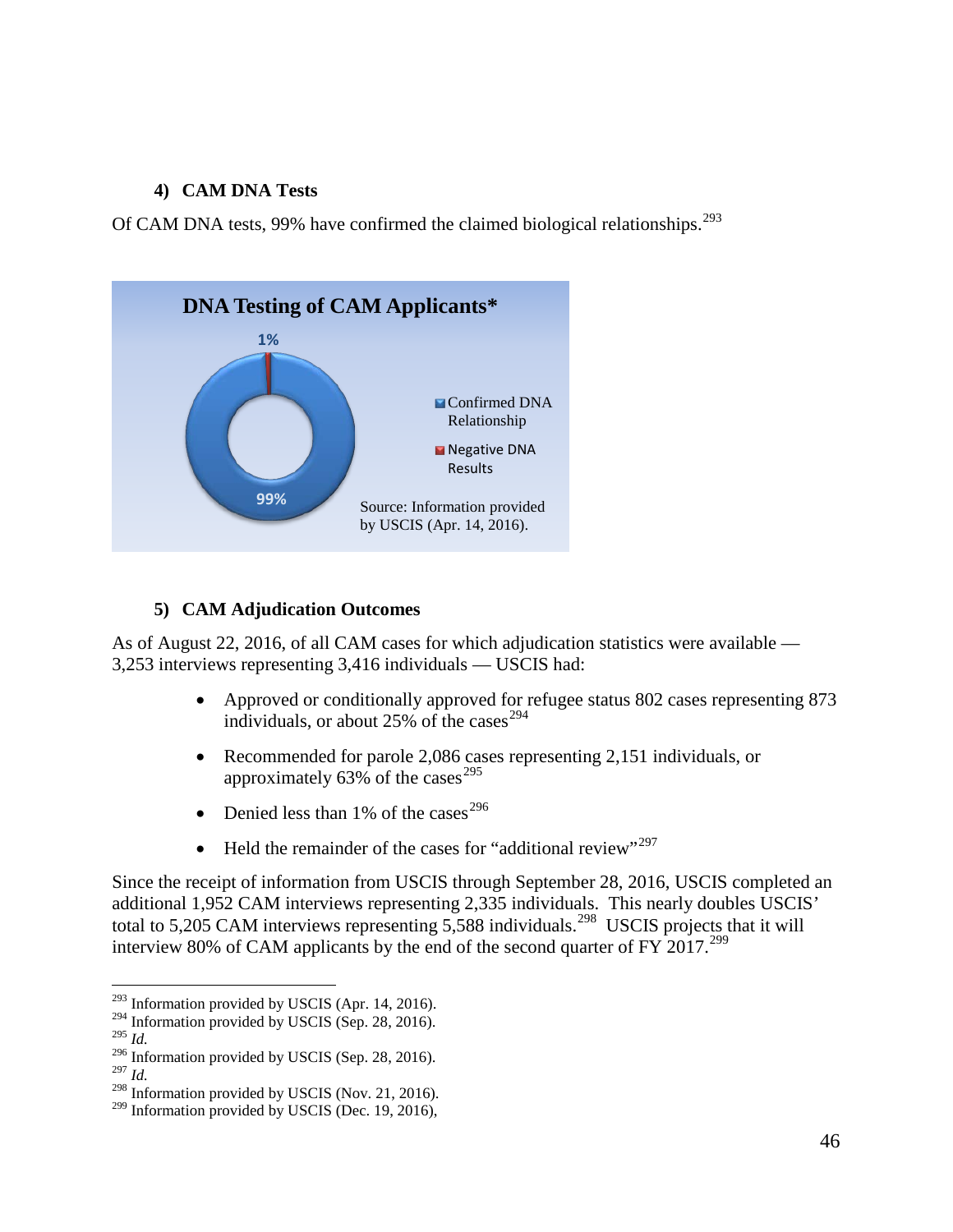

#### **6) Arrivals in the United States through CAM**

 refugees through CAM. By December 16, 2016, 969 individuals had arrived as parolees. In As of December 12, 2016, 849 individuals had gained admission into the United States as total, the program has enabled over 1800 children and family members to relocate to the United States.